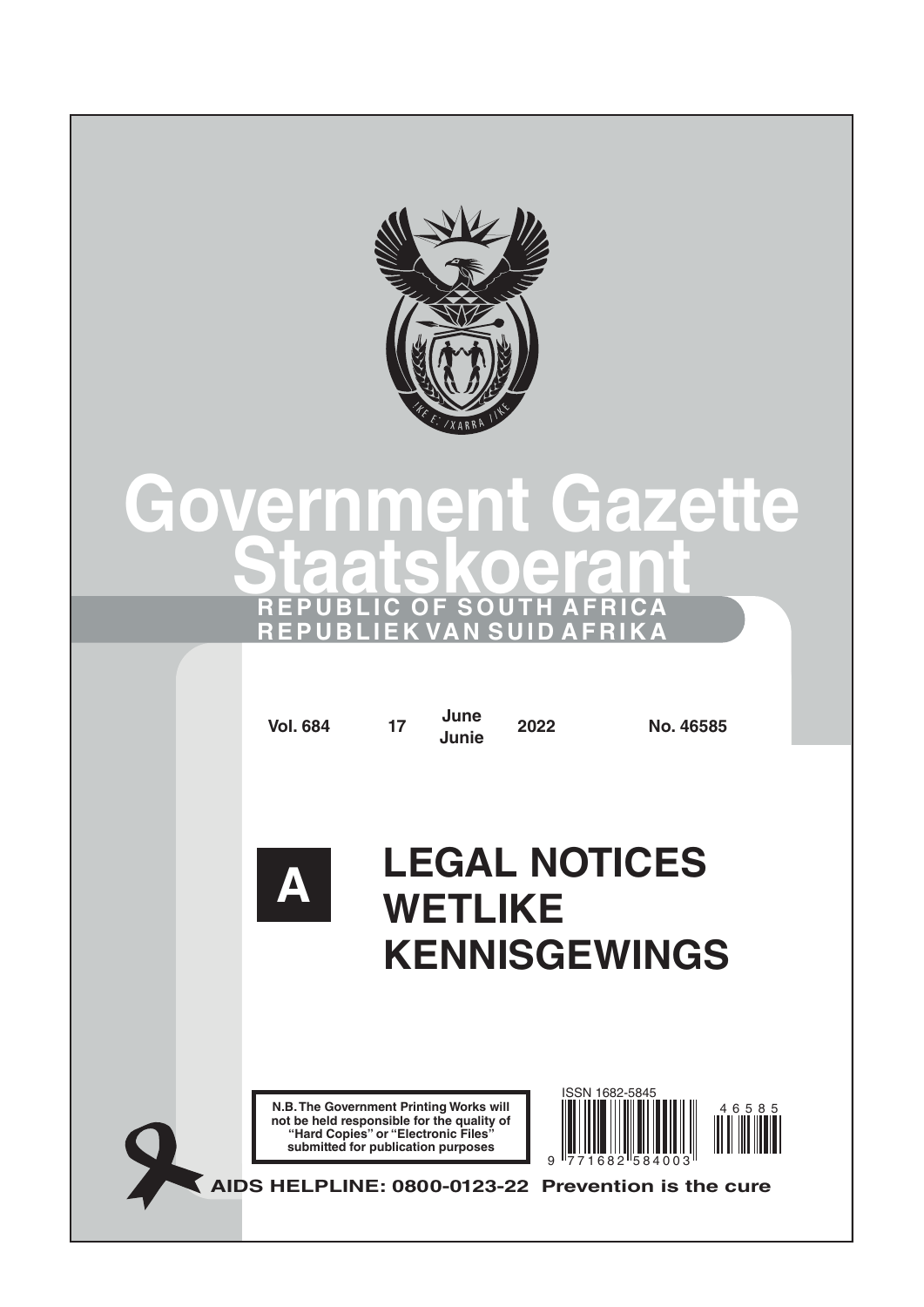## **IMPORTANT NOTICE:**

**The GovernmenT PrinTinG Works Will noT be held resPonsible for any errors ThaT miGhT occur due To The submission of incomPleTe / incorrecT / illeGible coPy.**

**no fuTure queries Will be handled in connecTion WiTh The above.**

## *Table of Contents*

## **Legal Notices / Wetlike Kennisgewings**

| <b>BUSINESS NOTICES • BESIGHEIDSKENNISGEWINGS</b>                                                                                                                                                                                                                                                                                                               |
|-----------------------------------------------------------------------------------------------------------------------------------------------------------------------------------------------------------------------------------------------------------------------------------------------------------------------------------------------------------------|
| COMPANY NOTICES . MAATSKAPPYKENNISGEWINGS                                                                                                                                                                                                                                                                                                                       |
| LIQUIDATOR'S AND OTHER APPOINTEES' NOTICES                                                                                                                                                                                                                                                                                                                      |
| LIKWIDATEURS EN ANDER AANGESTELDES SE KENNISGEWINGS                                                                                                                                                                                                                                                                                                             |
| ORDERS OF THE COURT . BEVELE VAN DIE HOF                                                                                                                                                                                                                                                                                                                        |
| <b>GENERAL • ALGEMEEN</b>                                                                                                                                                                                                                                                                                                                                       |
| <b>ADMINISTRATION OF ESTATES ACTS NOTICES /</b><br><b>BOEDELKENNISGEWINGS</b>                                                                                                                                                                                                                                                                                   |
| Notice to creditors in deceased estates<br>Kennisgewings aan krediteure in bestorwe boedels                                                                                                                                                                                                                                                                     |
| Liquidation and distribution accounts in deceased estates lying for inspection<br>Likwidasie- en distribusierekenings in bestorwe boedels wat ter insae lê                                                                                                                                                                                                      |
|                                                                                                                                                                                                                                                                                                                                                                 |
| First meetings of creditors, contributories, members or debenture-holders of sequestrated estates, companies<br>being wound-up or placed under provisional judicial management<br>Eerste byeenkomste van skuldeisers, kontribuante, lede of skuld-briefhouers van gesekwestreerde boedels,<br>maatskappye in likwidasie of onder voorlopige geregtelike bestuur |
| <b>INSOLVENCY ACT AND COMPANIES ACTS NOTICES /</b><br><b>INSOLVENSIEWET- EN MAATSKAPPYKENNISGEWINGS</b>                                                                                                                                                                                                                                                         |
| Close corporations: first meetings of creditors and members of close corporations being wound up<br>Beslote korporasies: eerste byeenkomste van skuldeisers en lede van beslote korporasies in likwidasie                                                                                                                                                       |
| Appointment of trustees and liquidators and proof of claims in sequestrated estates or companies being<br>wound up<br>Aanstelling van kurators en likwidateurs en bewys van vorderings in gesekwestreerde boedels of<br>maatskappye in likwidasie                                                                                                               |

This gazette is also available free online at **www.gpwonline.co.za**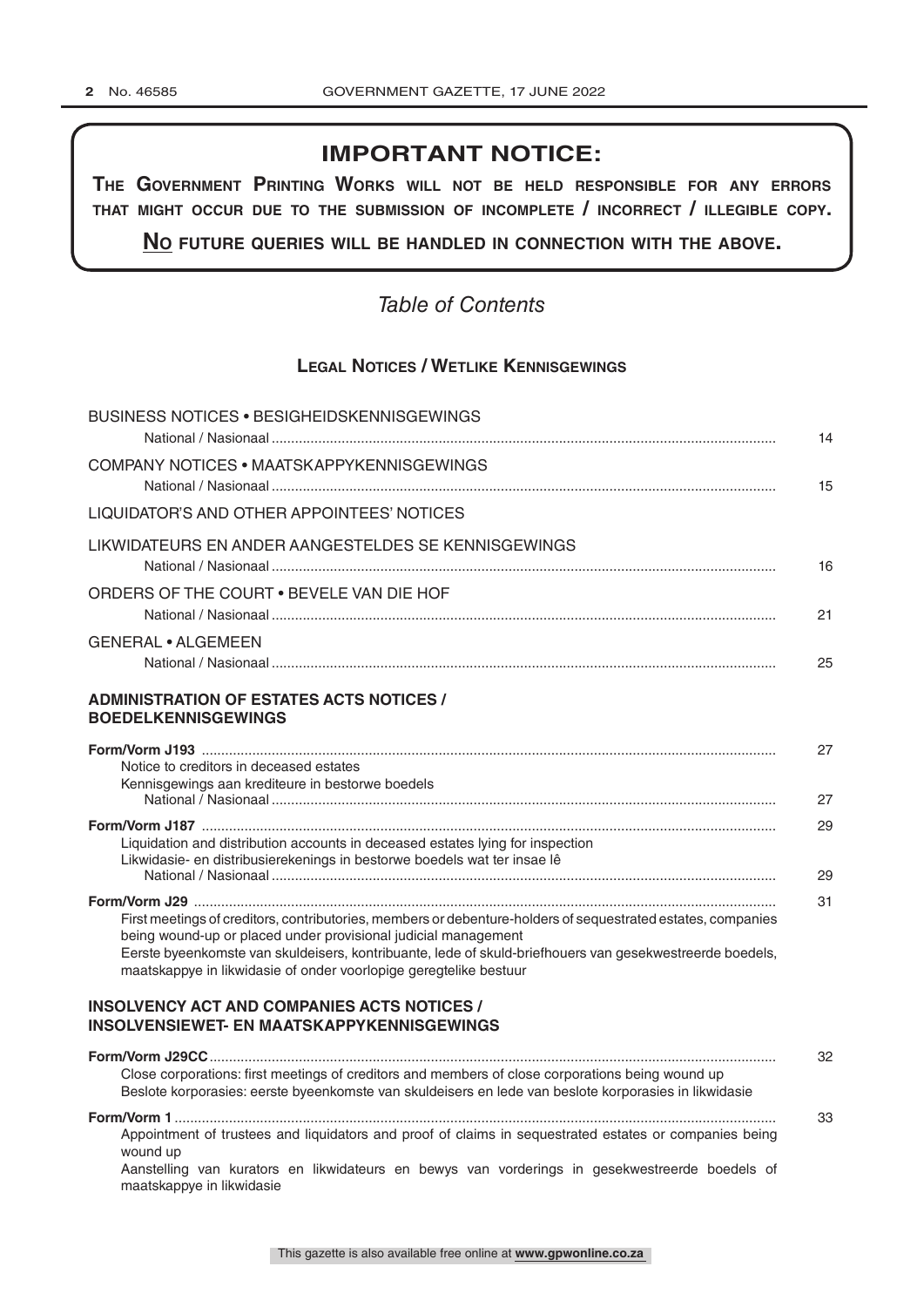| Meeting of creditors in sequestrated estates or companies being wound up<br>Byeenkoms van skuldeisers in gesekwestreerde boedels of maatskappye in likwidasie                                                                      | 36 |
|------------------------------------------------------------------------------------------------------------------------------------------------------------------------------------------------------------------------------------|----|
| Liquidation accounts and plans of distribution or contribution in sequestrated estates or companies being<br>wound up<br>Likwidasie-, distribusie- of kontribusierekenings in gesekwestreerde boedels of maatskappye in likwidasie | 37 |
| Payment of dividends and collection of contributions in sequestrated estates or companies being wound up<br>Uitkeer van dividende en insameling van kontribusies in gesekwestreerde boedels of maatskappye in<br>likwidasie        | 40 |
| Application for rehabilitation<br>Aansoek om rehabilitasie                                                                                                                                                                         | 41 |
| Notices of trustees<br>Kennisgewings van kurators                                                                                                                                                                                  | 42 |
| Notices of surrender of a debtor's estate<br>Kennisgewings van oorgawe van 'n skuldenaar se boedel                                                                                                                                 | 43 |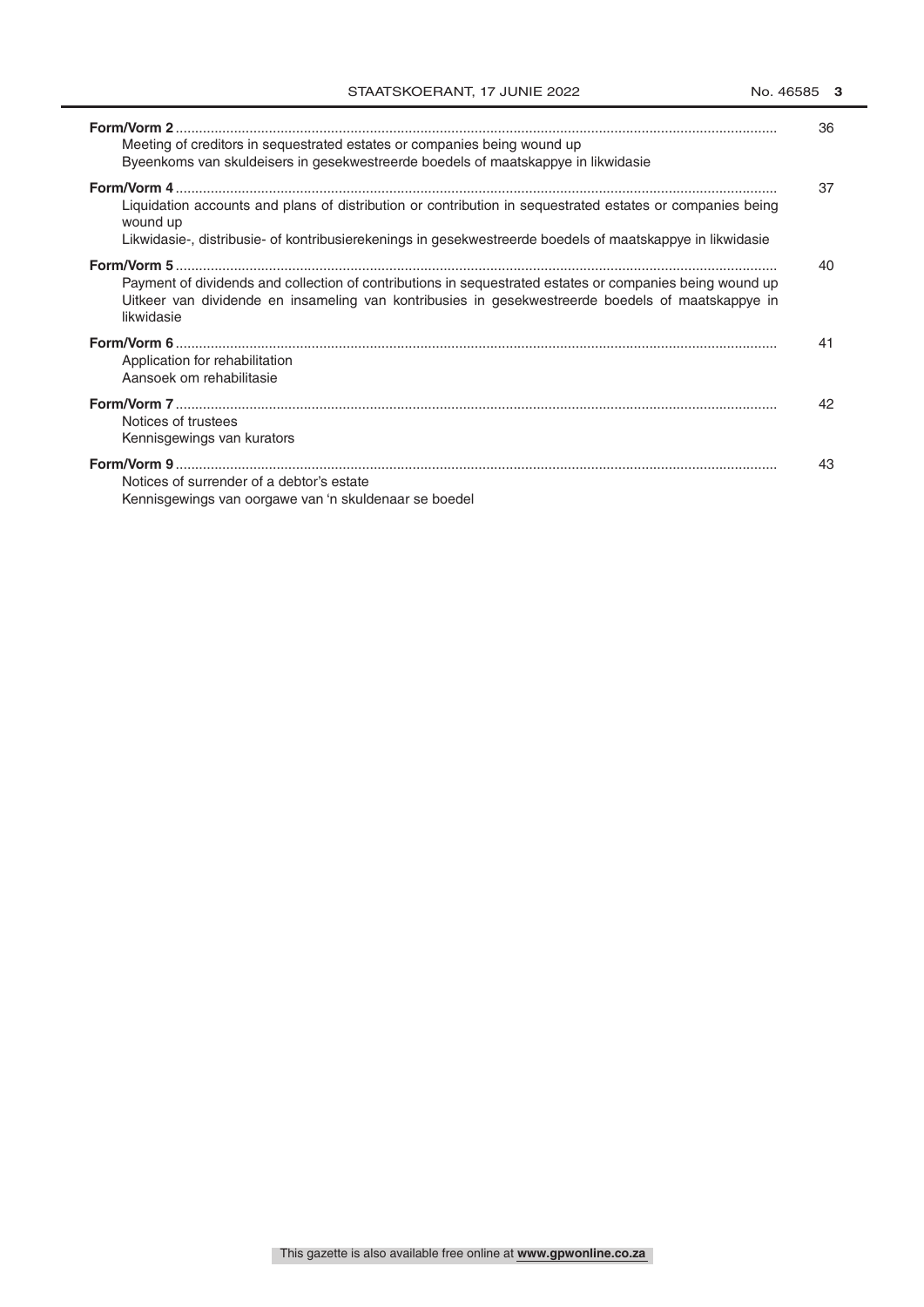

## **HIGH ALERT: SCAM WARNING!!!**

## **TO ALL SUPPLIERS AND SERVICE PROVIDERS OF THE GOVERNMENT PRINTING WORKS**

It has come to the attention of the *GOVERNMENT PRINTING WORKS* that there are certain unscrupulous companies and individuals who are defrauding unsuspecting businesses disguised as representatives of the *Government Printing Works* (*GPW*).

The scam involves the fraudsters using the letterhead of *GPW* to send out fake tender bids to companies and requests to supply equipment and goods.

Although the contact person's name on the letter may be of an existing official, the contact details on the letter are not the same as the *Government Printing Works*'. When searching on the Internet for the address of the company that has sent the fake tender document, the address does not exist.

The banking details are in a private name and not company name. Government will never ask you to deposit any funds for any business transaction. *GPW* has alerted the relevant law enforcement authorities to investigate this scam to protect legitimate businesses as well as the name of the organisation.

Example of e-mails these fraudsters are using:

#### **PROCUREMENT@GPW-GOV.ORG**

Should you suspect that you are a victim of a scam, you must urgently contact the police and inform the *GPW*.

*GPW* has an official email with the domain as **@gpw.gov.za**

Government e-mails DO NOT have org in their e-mail addresses. All of these fraudsters also use the same or very similar telephone numbers. Although such number with an area code 012 looks like a landline, it is not fixed to any property.

*GPW* will never send you an e-mail asking you to supply equipment and goods without a purchase/order number. *GPW* does not procure goods for another level of Government. The organisation will not be liable for actions that result in companies or individuals being resultant victims of such a scam.

*Government Printing Works* gives businesses the opportunity to supply goods and services through RFQ / Tendering process. In order to be eligible to bid to provide goods and services, suppliers must be registered on the National Treasury's Central Supplier Database (CSD). To be registered, they must meet all current legislative requirements (e.g. have a valid tax clearance certificate and be in good standing with the South African Revenue Services - SARS).

 The tender process is managed through the Supply Chain Management (SCM) system of the department. SCM is highly regulated to minimise the risk of fraud, and to meet objectives which include value for money, open and effective competition, equitability, accountability, fair dealing, transparency and an ethical approach. Relevant legislation, regulations, policies, guidelines and instructions can be found on the tender's website.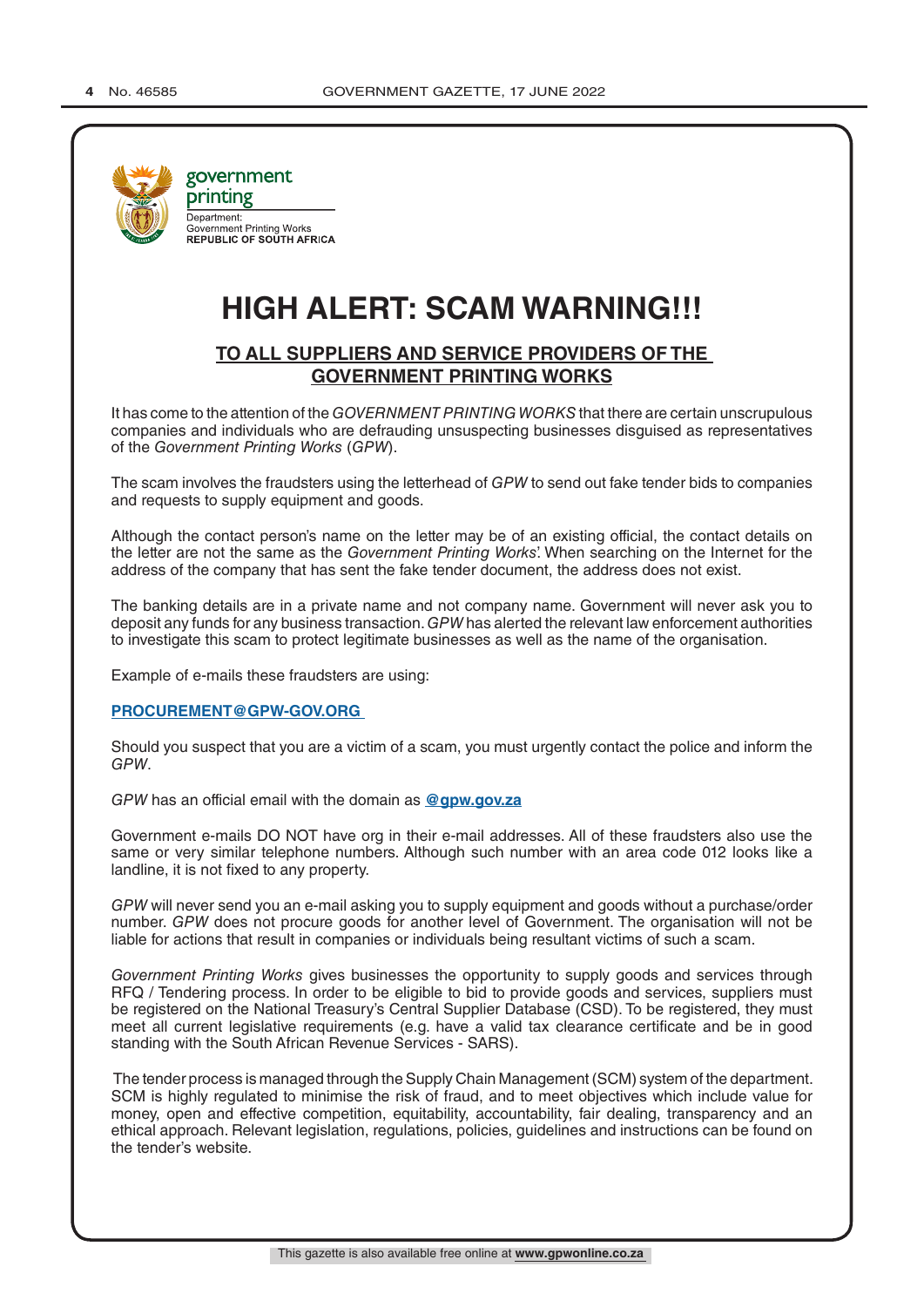#### **Fake Tenders**

National Treasury's CSD has launched the Government Order Scam campaign to combat fraudulent requests for quotes (RFQs). Such fraudulent requests have resulted in innocent companies losing money. We work hard at preventing and fighting fraud, but criminal activity is always a risk.

#### **How tender scams work**

There are many types of tender scams. Here are some of the more frequent scenarios:

Fraudsters use what appears to be government department stationery with fictitious logos and contact details to send a fake RFQ to a company to invite it to urgently supply goods. Shortly after the company has submitted its quote, it receives notification that it has won the tender. The company delivers the goods to someone who poses as an official or at a fake site. The Department has no idea of this transaction made in its name. The company is then never paid and suffers a loss.

#### OR

Fraudsters use what appears to be government department stationery with fictitious logos and contact details to send a fake RFQ to Company A to invite it to urgently supply goods. Typically, the tender specification is so unique that only Company B (a fictitious company created by the fraudster) can supply the goods in question.

Shortly after Company A has submitted its quote it receives notification that it has won the tender. Company A orders the goods and pays a deposit to the fictitious Company B. Once Company B receives the money, it disappears. Company A's money is stolen in the process.

Protect yourself from being scammed

- If you are registered on the supplier databases and you receive a request to tender or quote that seems to be from a government department, contact the department to confirm that the request is legitimate. Do not use the contact details on the tender document as these might be fraudulent.
- Compare tender details with those that appear in the Tender Bulletin, available online at **www.gpwonline.co.za**
- Make sure you familiarise yourself with how government procures goods and services. Visit the tender website for more information on how to tender.
- If you are uncomfortable about the request received, consider visiting the government department and/or the place of delivery and/or the service provider from whom you will be sourcing the goods.
- In the unlikely event that you are asked for a deposit to make a bid, contact the SCM unit of the department in question to ask whether this is in fact correct.

Any incidents of corruption, fraud, theft and misuse of government property in the *Government Printing Works* can be reported to:

Supply Chain Management: Ms. Anna Marie Du Toit, Tel. (012) 748 6292. Email: **Annamarie.DuToit@gpw.gov.za**

Marketing and Stakeholder Relations: Ms Bonakele Mbhele, at Tel. (012) 748 6193. Email: **Bonakele.Mbhele@gpw.gov.za** 

Security Services: Mr Daniel Legoabe, at tel. (012) 748 6176. Email: **Daniel.Legoabe@gpw.gov.za**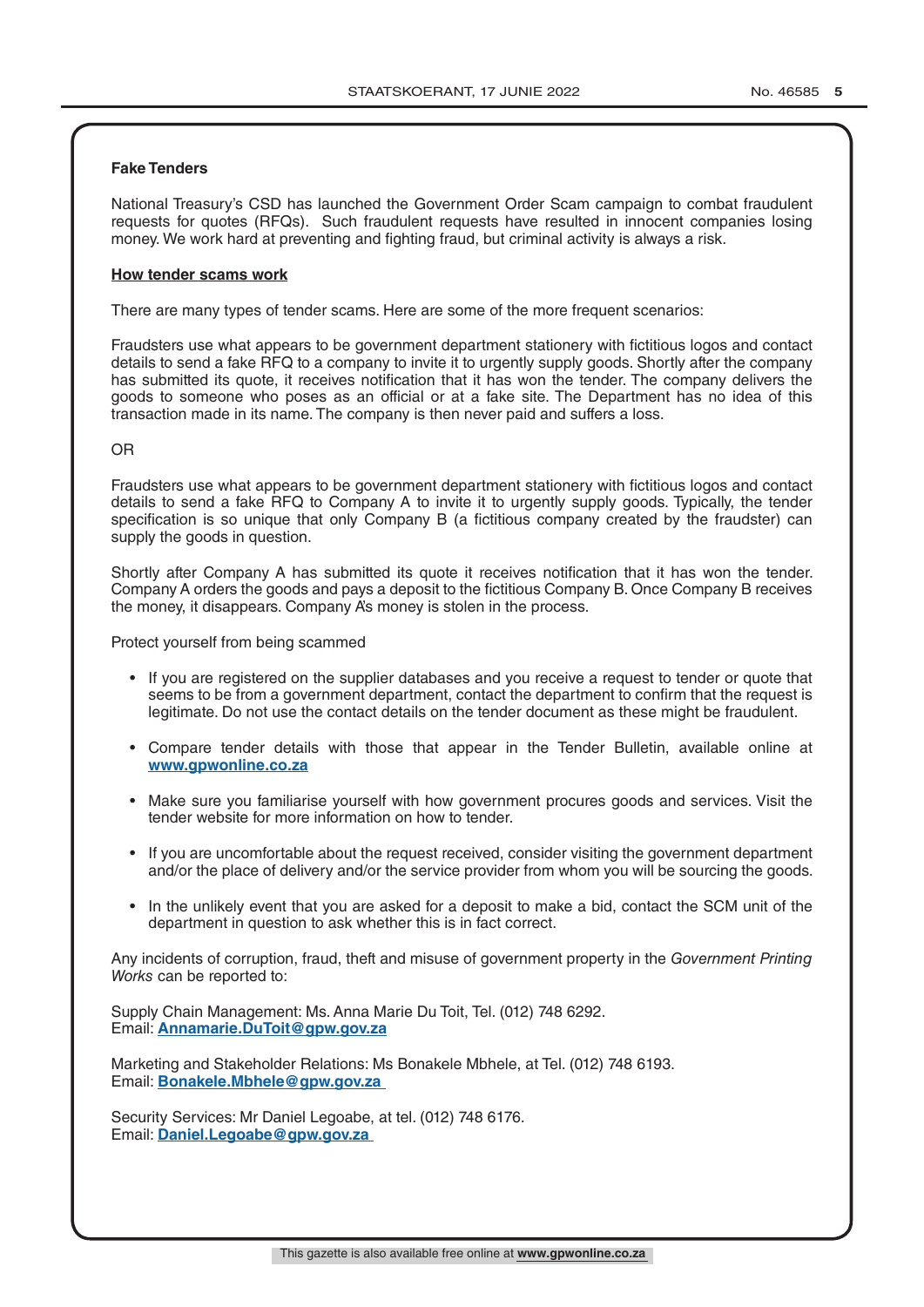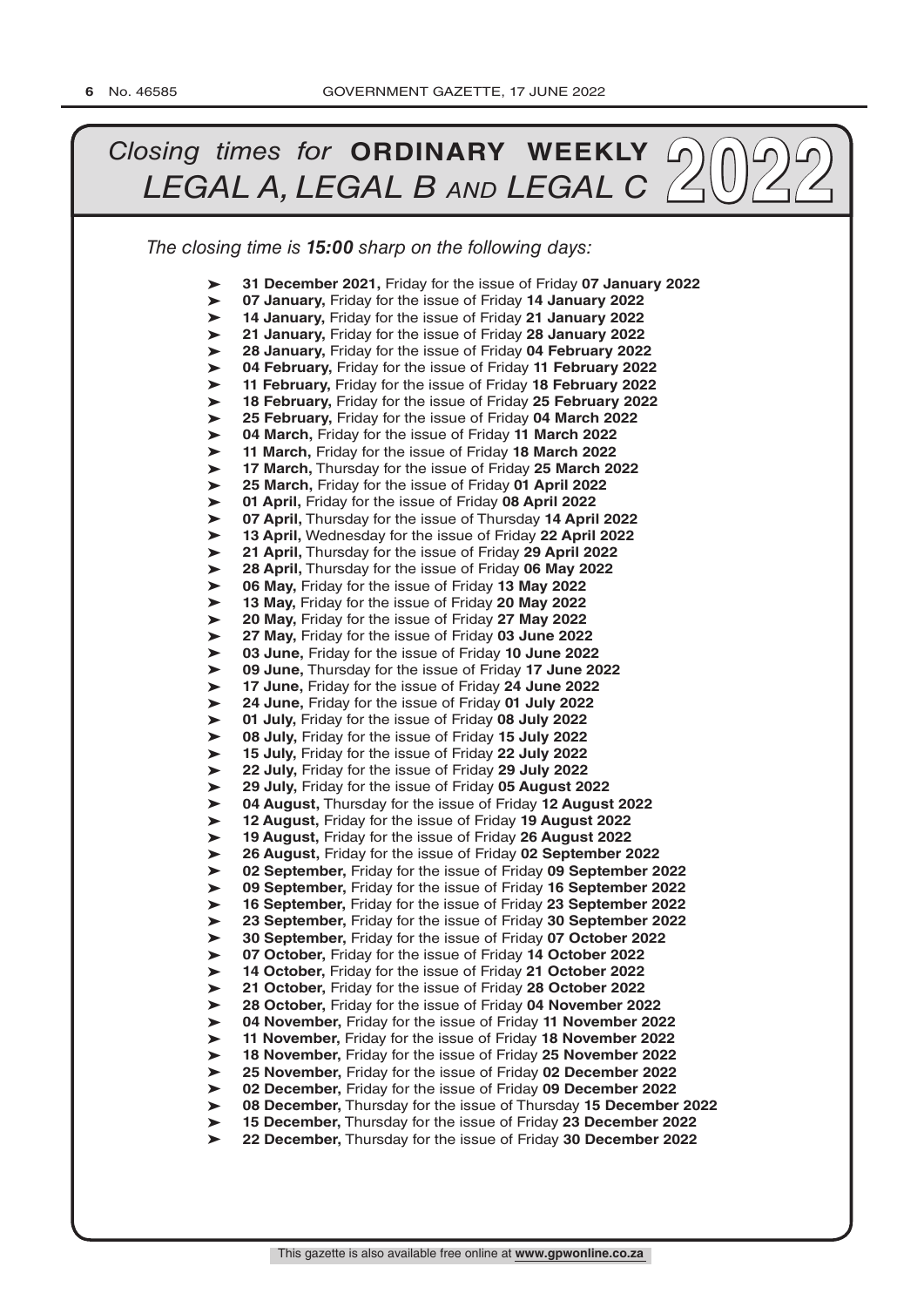## **List of tariff rates for pubLication of LegaL notices in the** *government gazette*

**commencement: 1 apriL 2018**

**(LegaL notices from sources other than government Departments)**

| <b>Pricing for Fixed Price Notices</b>                                                |       |  |  |
|---------------------------------------------------------------------------------------|-------|--|--|
| <b>Notice Type</b>                                                                    |       |  |  |
| J158 - Setting aside of Provisional Orders                                            | 37.82 |  |  |
| J297 - Election of executors, curators and tutors                                     | 37.82 |  |  |
| J295 - Curators and tutors: Masters' notice                                           | 37.82 |  |  |
| J193 - Notice to creditors in deceased estates                                        | 37.82 |  |  |
| J187 - Liquidation and distribution accounts in deceased estates lying for inspection | 37.82 |  |  |
| J28                                                                                   | 37.82 |  |  |
| J29                                                                                   | 37.82 |  |  |
| $J29 - CC$                                                                            | 37.82 |  |  |
| Form 1                                                                                | 37.82 |  |  |
| Form 2                                                                                | 37.82 |  |  |
| Form 3                                                                                | 37.82 |  |  |
| Form 4                                                                                | 37.82 |  |  |
| Form 5                                                                                | 37.82 |  |  |
| Form 6                                                                                | 75.66 |  |  |
| Form 7                                                                                | 37.82 |  |  |
| Form 8                                                                                | 37.82 |  |  |
| Form 9                                                                                | 75.66 |  |  |

*Sales in execution, Orders of the Court, General Legal, Public Auctions, Company Notice, Business Notices, Liquidators Notice) is priced based on the amount of page space the notice takes up at a rate of R151.32 per quarter page.*

| <b>Pricing for Variable Priced Notices</b> |            |                  |  |
|--------------------------------------------|------------|------------------|--|
| <b>Notice Type</b>                         | Page space | <b>New Price</b> |  |
| Sales in execution                         | 1/4        | 151.32           |  |
| Orders of the Court                        | 1/4        | 151.32           |  |
| General Legal                              | 1/4        | 151.32           |  |
| <b>Public Auctions</b>                     | 1/4        | 151.32           |  |
| <b>Company Notice</b>                      | 1/4        | 151.32           |  |
| <b>Business Notices</b>                    | 1/4        | 151.32           |  |
| <b>Liquidators Notice</b>                  | 1/4        | 151.32           |  |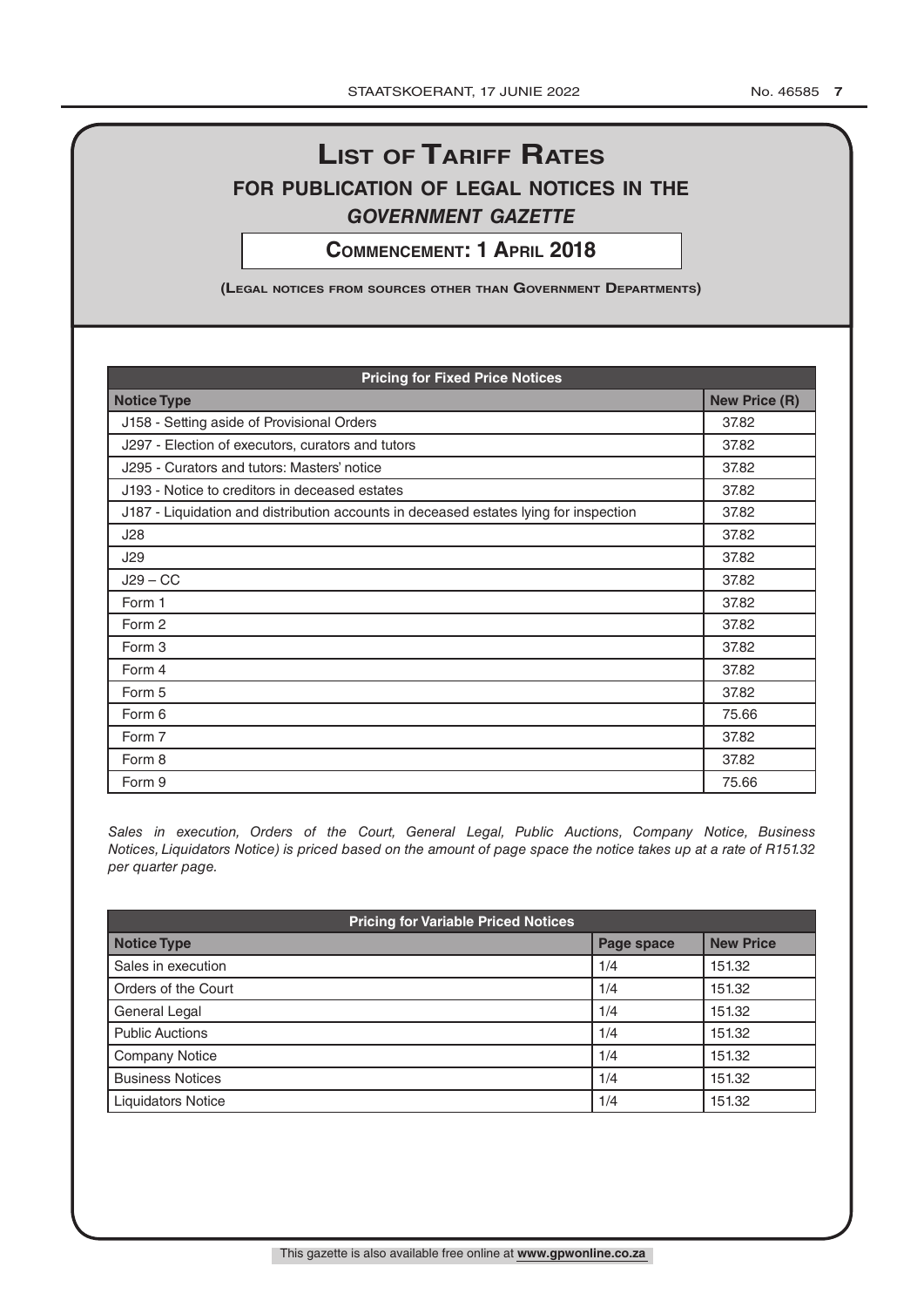The **Government Printing Works** (**GPW**) has established rules for submitting notices in line with its electronic notice processing system, which requires the use of electronic *Adobe* Forms. Please ensure that you adhere to these guidelines when completing and submitting your notice submission.

### **Closing Times for ACCepTAnCe of noTiCes**

- 1. The *Government Gazette* and *Government Tender Bulletin* are weekly publications that are published on Fridays and the closing time for the acceptance of notices is strictly applied according to the scheduled time for each gazette.
- 2. Please refer to the Submission Notice Deadline schedule in the table below. This schedule is also published online on the Government Printing works website www.gpwonline.co.za

All re-submissions will be subject to the standard cut-off times. **All notices received after the closing time will be rejected**.

| <b>Government Gazette Type</b>                   | <b>Publication</b><br><b>Frequency</b> | <b>Publication Date</b>                         | <b>Submission Deadline</b>          | <b>Cancellations Deadline</b>                              |
|--------------------------------------------------|----------------------------------------|-------------------------------------------------|-------------------------------------|------------------------------------------------------------|
| <b>National Gazette</b>                          | Weekly                                 | Friday                                          | Friday 15h00 for next Friday        | Tuesday, 15h00 - 3<br>working days prior to<br>publication |
| <b>Regulation Gazette</b>                        | Weekly                                 | Friday                                          | Friday 15h00 for next Friday        | Tuesday, 15h00 - 3<br>working days prior to<br>publication |
| <b>Petrol Price Gazette</b>                      | Monthly                                | Tuesday before 1st<br>Wednesday of the<br>month | One day before publication          | 1 working day prior to<br>publication                      |
| <b>Road Carrier Permits</b>                      | Weekly                                 | Friday                                          | Thursday 15h00 for next<br>Friday   | 3 working days prior to<br>publication                     |
| Unclaimed Monies (Justice,<br>Labour or Lawyers) | January /<br>September 2 per<br>vear   | <b>Last Friday</b>                              | One week before publication         | 3 working days prior to<br>publication                     |
| Parliament (Acts, White<br>Paper, Green Paper)   | As required                            | Any day of the week                             | None                                | 3 working days prior to<br>publication                     |
| <b>Manuals</b>                                   | <b>Bi- Monthly</b>                     | 2nd and last Thursday<br>of the month           | One week before publication         | 3 working days prior to<br>publication                     |
| <b>State of Budget</b><br>(National Treasury)    | <b>Monthly</b>                         | 30th or last Friday of<br>the month             | One week before publication         | 3 working days prior to<br>publication                     |
| <b>Extraordinary Gazettes</b>                    | As required                            | Any day of the week                             | Before 10h00 on publication<br>date | Before 10h00 on<br>publication date                        |
| Legal Gazettes A, B and C                        | Weekly                                 | Friday                                          | One week before publication         | Tuesday, 15h00 - 3<br>working days prior to<br>publication |
| <b>Tender Bulletin</b>                           | Weekly                                 | Friday                                          | Friday 15h00 for next Friday        | Tuesday, 15h00 - 3<br>working days prior to<br>publication |
| Gauteng                                          | Weekly                                 | Wednesday                                       | Two weeks before publication        | 3 days after submission<br>deadline                        |
| <b>Eastern Cape</b>                              | Weekly                                 | Monday                                          | One week before publication         | 3 working days prior to<br>publication                     |
| <b>Northern Cape</b>                             | Weekly                                 | Monday                                          | One week before publication         | 3 working days prior to<br>publication                     |
| <b>North West</b>                                | Weekly                                 | Tuesday                                         | One week before publication         | 3 working days prior to<br>publication                     |
| KwaZulu-Natal                                    | Weekly                                 | Thursday                                        | One week before publication         | 3 working days prior to<br>publication                     |
| Limpopo                                          | Weekly                                 | Friday                                          | One week before publication         | 3 working days prior to<br>publication                     |
| Mpumalanga                                       | Weekly                                 | Friday                                          | One week before publication         | 3 working days prior to<br>publication                     |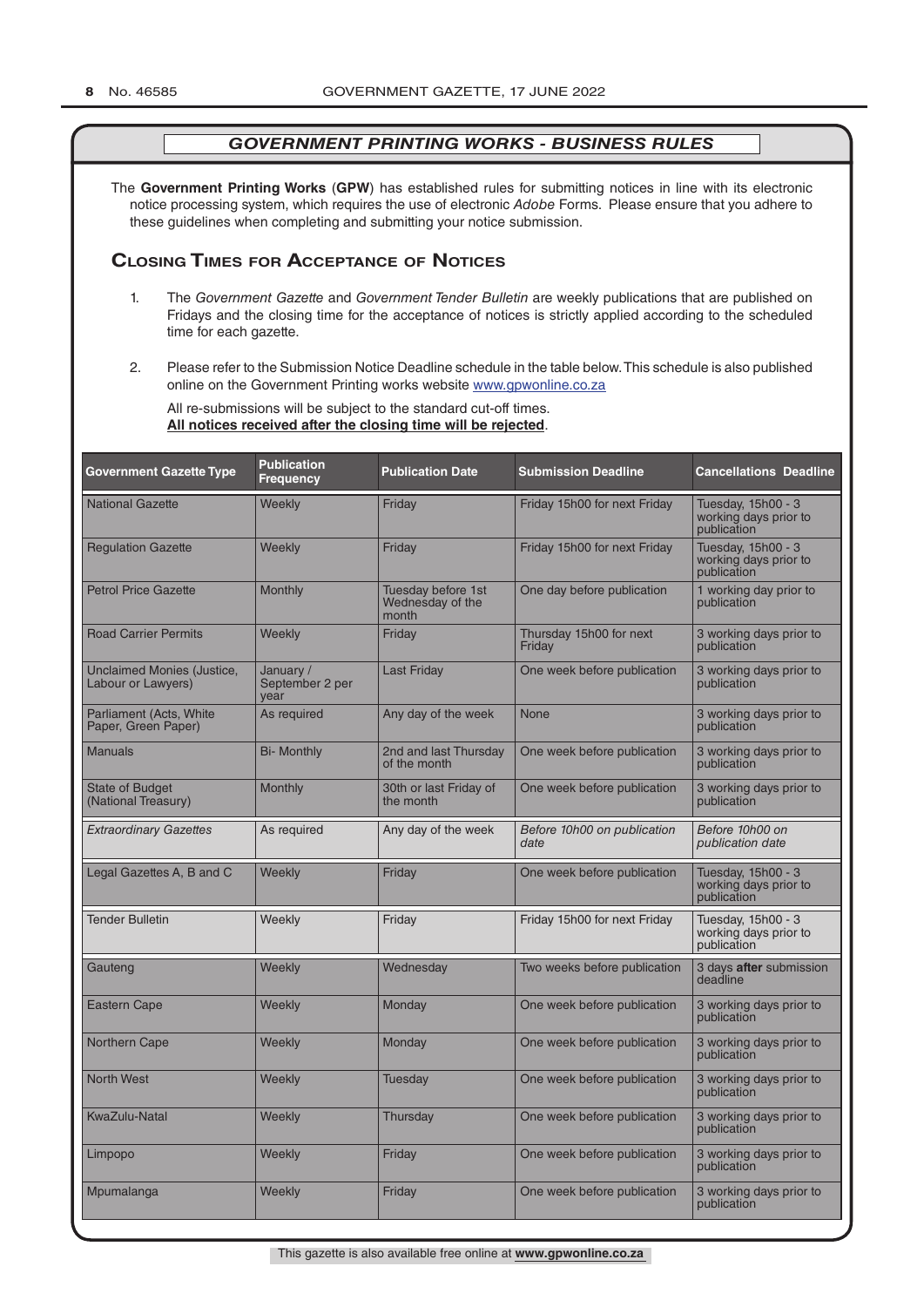| <b>Government Gazette Type</b>          | <b>Publication</b><br><b>Frequency</b> | <b>Publication Date</b>                              | <b>Submission Deadline</b>   | <b>Cancellations Deadline</b>               |
|-----------------------------------------|----------------------------------------|------------------------------------------------------|------------------------------|---------------------------------------------|
| Gauteng Liquor License<br>Gazette       | Monthly                                | Wednesday before<br>the First Friday of the<br>month | Two weeks before publication | 3 working days after<br>submission deadline |
| Northern Cape Liquor<br>License Gazette | Monthly                                | First Friday of the<br>month                         | Two weeks before publication | 3 working days after<br>submission deadline |
| National Liquor License<br>Gazette      | Monthly                                | First Friday of the<br>month                         | Two weeks before publication | 3 working days after<br>submission deadline |
| Mpumalanga Liquor License<br>Gazette    | <b>Bi-Monthly</b>                      | Second & Fourth<br>Friday                            | One week before publication  | 3 working days prior to<br>publication      |

## **exTrAordinAry gAzeTTes**

3. *Extraordinary Gazettes* can have only one publication date. If multiple publications of an *Extraordinary Gazette* are required, a separate Z95/Z95Prov *Adobe* Forms for each publication date must be submitted.

## **NOTICE SUBMISSION PROCESS**

- 4. Download the latest *Adobe* form, for the relevant notice to be placed, from the **Government Printing Works** website www.gpwonline.co.za.
- 5. The *Adobe* form needs to be completed electronically using *Adobe Acrobat* / *Acrobat Reader*. Only electronically completed *Adobe* forms will be accepted. No printed, handwritten and/or scanned *Adobe* forms will be accepted.
- 6. The completed electronic *Adobe* form has to be submitted via email to submit.egazette@gpw.gov.za. The form needs to be submitted in its original electronic *Adobe* format to enable the system to extract the completed information from the form for placement in the publication.
- 7. Every notice submitted **must** be accompanied by an official **GPW** quotation. This must be obtained from the *eGazette* Contact Centre.
- 8. Each notice submission should be sent as a single email. The email **must** contain **all documentation relating to a particular notice submission**.
	- 8.1. Each of the following documents must be attached to the email as a separate attachment:
		- 8.1.1. An electronically completed *Adobe* form, specific to the type of notice that is to be placed.
			- 8.1.1.1. For National *Government Gazette* or *Provincial Gazette* notices, the notices must be accompanied by an electronic Z95 or Z95Prov *Adobe* form
			- 8.1.1.2. The notice content (body copy) **MUST** be a separate attachment.
		- 8.1.2. A copy of the official **Government Printing Works** quotation you received for your notice. *(Please see Quotation section below for further details)*
		- 8.1.3. A valid and legible Proof of Payment / Purchase Order: **Government Printing Works** account customer must include a copy of their Purchase Order*.* **Non**-**Government Printing Works** account customer needs to submit the proof of payment for the notice
		- 8.1.4. Where separate notice content is applicable (Z95, Z95 Prov and TForm 3, it should **also** be attached as a separate attachment. *(Please see the Copy Section below, for the specifications)*.
		- 8.1.5. Any additional notice information if applicable.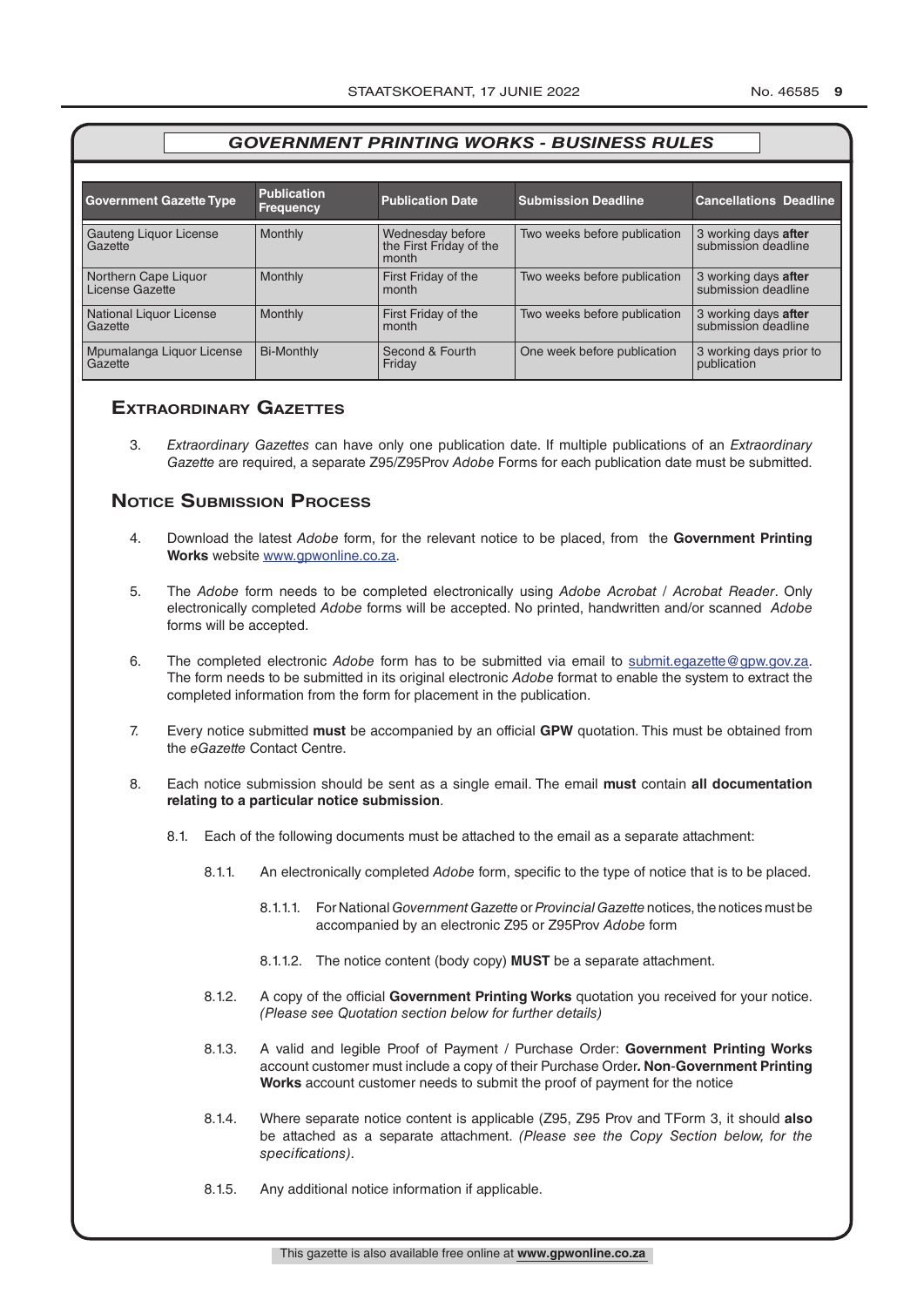- 9. The electronic *Adobe* form will be taken as the primary source for the notice information to be published. Instructions that are on the email body or covering letter that contradicts the notice form content will not be considered. The information submitted on the electronic *Adobe* form will be published as-is.
- 10. To avoid duplicated publication of the same notice and double billing, Please submit your notice **ONLY ONCE.**
- 11. Notices brought to **GPW** by "walk-in" customers on electronic media can only be submitted in *Adobe* electronic form format. All "walk-in" customers with notices that are not on electronic *Adobe* forms will be routed to the Contact Centre where they will be assisted to complete the forms in the required format.
- 12. Should a customer submit a bulk submission of hard copy notices delivered by a messenger on behalf of any organisation e.g. newspaper publisher, the messenger will be referred back to the sender as the submission does not adhere to the submission rules.

## **QuoTATions**

- 13. Quotations are valid until the next tariff change.
	- 13.1. *Take note:* **GPW**'s annual tariff increase takes place on *1 April* therefore any quotations issued, accepted and submitted for publication up to *31 March* will keep the old tariff. For notices to be published from 1 April, a quotation must be obtained from **GPW** with the new tariffs. Where a tariff increase is implemented during the year, **GPW** endeavours to provide customers with 30 days' notice of such changes.
- 14. Each quotation has a unique number.
- 15. Form Content notices must be emailed to the *eGazette* Contact Centre for a quotation.
	- 15.1. The *Adobe* form supplied is uploaded by the Contact Centre Agent and the system automatically calculates the cost of your notice based on the layout/format of the content supplied.
	- 15.2. It is critical that these *Adobe* Forms are completed correctly and adhere to the guidelines as stipulated by **GPW**.

#### 16. **APPLICABLE ONLY TO GPW ACCOUNT HOLDERS**:

- 16.1. **GPW** Account Customers must provide a valid **GPW** account number to obtain a quotation.
- 16.2. Accounts for **GPW** account customers **must** be active with sufficient credit to transact with **GPW** to submit notices.
	- 16.2.1. If you are unsure about or need to resolve the status of your account, please contact the **GPW** Finance Department prior to submitting your notices. (If the account status is not resolved prior to submission of your notice, the notice will be failed during the process).

#### 17. **APPLICABLE ONLY TO CASH CUSTOMERS:**

- 17.1. Cash customers doing **bulk payments** must use a **single email address** in order to use the **same proof of payment** for submitting multiple notices.
- 18. The responsibility lies with you, the customer, to ensure that the payment made for your notice(s) to be published is sufficient to cover the cost of the notice(s).
- 19. Each quotation will be associated with one proof of payment / purchase order / cash receipt.

#### 19.1. This means that **the quotation number can only be used once to make a payment.**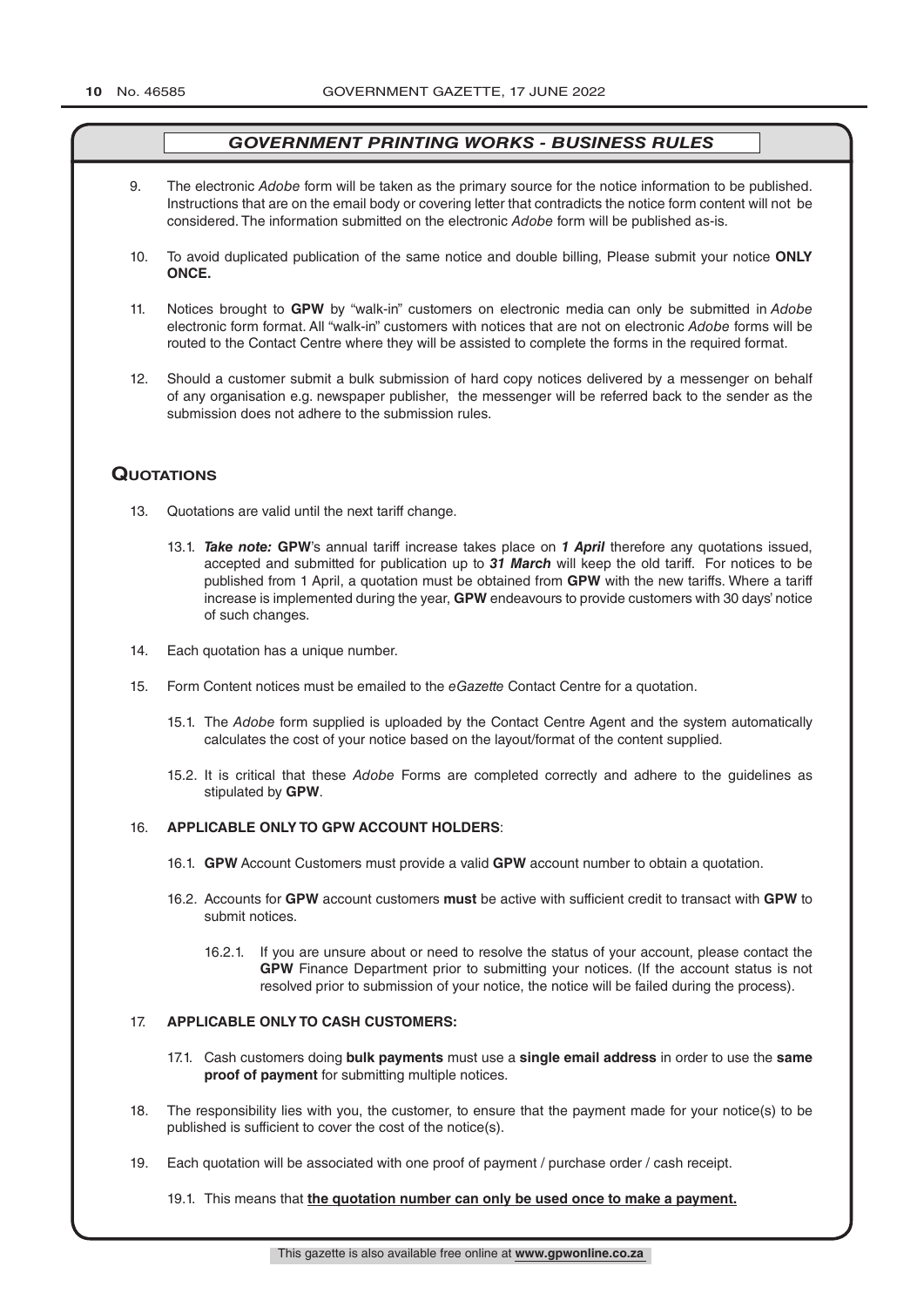### **COPY (SEPARATE NOTICE CONTENT DOCUMENT)**

- 20. Where the copy is part of a separate attachment document for Z95, Z95Prov and TForm03
	- 20.1. Copy of notices must be supplied in a separate document and may not constitute part of any covering letter, purchase order, proof of payment or other attached documents.

The content document should contain only one notice. (You may include the different translations of the same notice in the same document).

20.2. The notice should be set on an A4 page, with margins and fonts set as follows:

Page size = A4 Portrait with page margins: Top = 40mm, LH/RH = 16mm, Bottom = 40mm; Use font size: Arial or Helvetica 10pt with 11pt line spacing;

Page size = A4 Landscape with page margins:  $Top = 16mm$ , LH/RH = 40mm, Bottom = 16mm; Use font size: Arial or Helvetica 10pt with 11pt line spacing;

### **CAnCellATions**

- 21. Cancellation of notice submissions are accepted by **GPW** according to the deadlines stated in the table above in point 2. Non-compliance to these deadlines will result in your request being failed. Please pay special attention to the different deadlines for each gazette. Please note that any notices cancelled after the cancellation deadline will be published and charged at full cost.
- 22. Requests for cancellation must be sent by the original sender of the notice and must accompanied by the relevant notice reference number (N-) in the email body.

#### **AmendmenTs To noTiCes**

23. With effect from 01 October 2015, **GPW** will not longer accept amendments to notices. The cancellation process will need to be followed according to the deadline and a new notice submitted thereafter for the next available publication date.

### **REJECTIONS**

- 24. All notices not meeting the submission rules will be rejected to the customer to be corrected and resubmitted. Assistance will be available through the Contact Centre should help be required when completing the forms. (012-748 6200 or email info.egazette@gpw.gov.za). Reasons for rejections include the following:
	- 24.1. Incorrectly completed forms and notices submitted in the wrong format, will be rejected.
	- 24.2. Any notice submissions not on the correct *Adobe* electronic form, will be rejected.
	- 24.3. Any notice submissions not accompanied by the proof of payment / purchase order will be rejected and the notice will not be processed.
	- 24.4. Any submissions or re-submissions that miss the submission cut-off times will be rejected to the customer. The Notice needs to be re-submitted with a new publication date.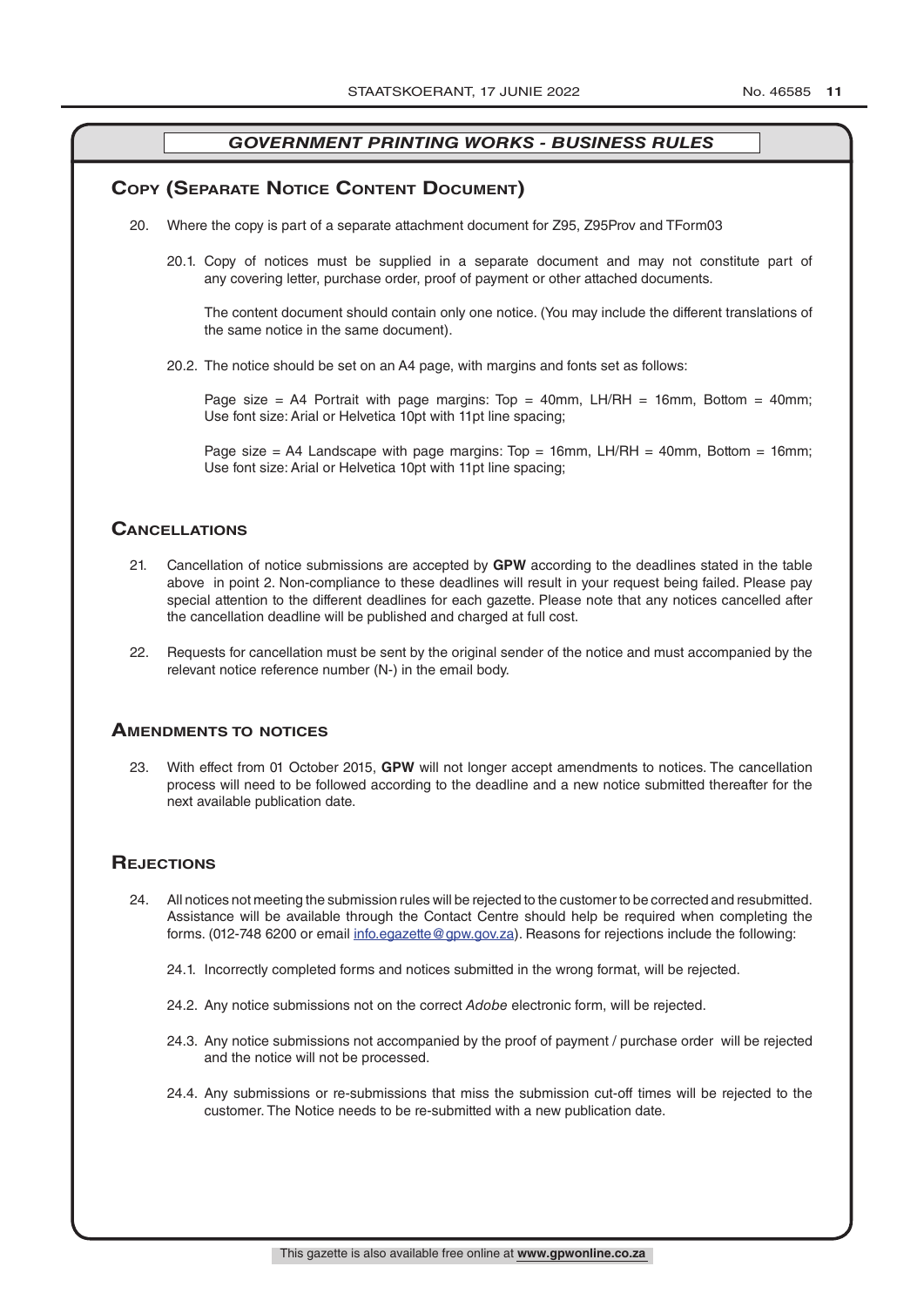#### **ApprovAl of noTiCes**

- 25. Any notices other than legal notices are subject to the approval of the Government Printer, who may refuse acceptance or further publication of any notice.
- 26. No amendments will be accepted in respect to separate notice content that was sent with a Z95 or Z95Prov notice submissions. The copy of notice in layout format (previously known as proof-out) is only provided where requested, for Advertiser to see the notice in final Gazette layout. Should they find that the information submitted was incorrect, they should request for a notice cancellation and resubmit the corrected notice, subject to standard submission deadlines. The cancellation is also subject to the stages in the publishing process, i.e. If cancellation is received when production (printing process) has commenced, then the notice cannot be cancelled.

#### **governmenT prinTer indemnified AgAinsT liAbiliTy**

- 27. The Government Printer will assume no liability in respect of—
	- 27.1. any delay in the publication of a notice or publication of such notice on any date other than that stipulated by the advertiser;
	- 27.2. erroneous classification of a notice, or the placement of such notice in any section or under any heading other than the section or heading stipulated by the advertiser;
	- 27.3. any editing, revision, omission, typographical errors or errors resulting from faint or indistinct copy.

#### **liAbiliTy of AdverTiser**

28. Advertisers will be held liable for any compensation and costs arising from any action which may be instituted against the Government Printer in consequence of the publication of any notice.

#### **CusTomer inQuiries**

Many of our customers request immediate feedback/confirmation of notice placement in the gazette from our Contact Centre once they have submitted their notice – While **GPW** deems it one of their highest priorities and responsibilities to provide customers with this requested feedback and the best service at all times, we are only able to do so once we have started processing your notice submission.

**GPW** has a 2-working day turnaround time for processing notices received according to the business rules and deadline submissions.

Please keep this in mind when making inquiries about your notice submission at the Contact Centre.

- 29. Requests for information, quotations and inquiries must be sent to the Contact Centre ONLY.
- 30. Requests for Quotations (RFQs) should be received by the Contact Centre at least **2 working days** before the submission deadline for that specific publication.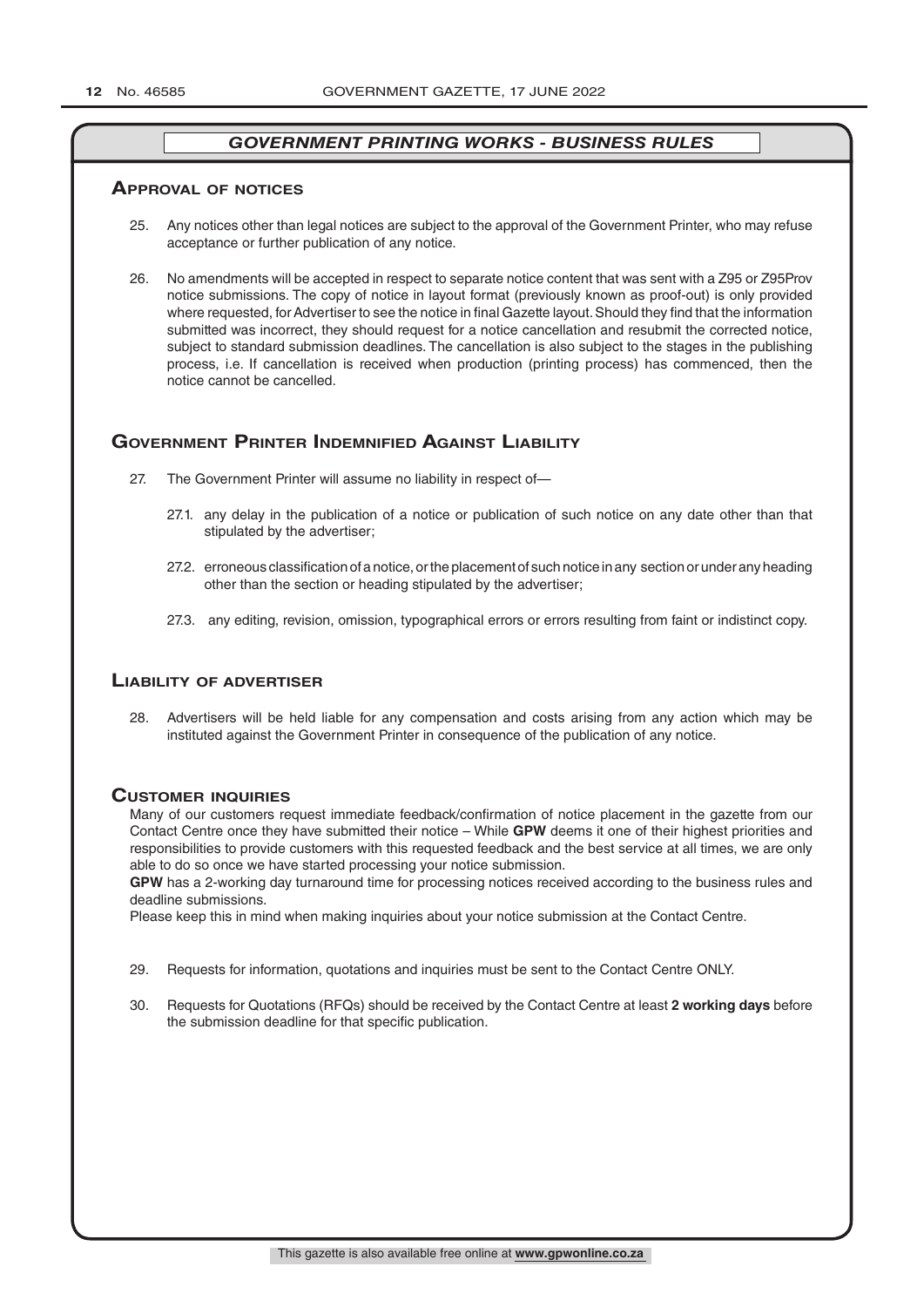#### **pAymenT of CosT**

- 31. The Request for Quotation for placement of the notice should be sent to the Gazette Contact Centre as indicated above, prior to submission of notice for advertising.
- 32. Payment should then be made, or Purchase Order prepared based on the received quotation, prior to the submission of the notice for advertising as these documents i.e. proof of payment or Purchase order will be required as part of the notice submission, as indicated earlier.
- 33. Every proof of payment must have a valid **GPW** quotation number as a reference on the proof of payment document.
- 34. Where there is any doubt about the cost of publication of a notice, and in the case of copy, an enquiry, accompanied by the relevant copy, should be addressed to the Gazette Contact Centre, **Government Printing Works**, Private Bag X85, Pretoria, 0001 email: info.egazette@gpw.gov.za before publication.
- 35. Overpayment resulting from miscalculation on the part of the advertiser of the cost of publication of a notice will not be refunded, unless the advertiser furnishes adequate reasons why such miscalculation occurred. In the event of underpayments, the difference will be recovered from the advertiser, and future notice(s) will not be published until such time as the full cost of such publication has been duly paid in cash or electronic funds transfer into the **Government Printing Works** banking account.
- 36. In the event of a notice being cancelled, a refund will be made only if no cost regarding the placing of the notice has been incurred by the **Government Printing Works**.
- 37. The **Government Printing Works** reserves the right to levy an additional charge in cases where notices, the cost of which has been calculated in accordance with the List of Fixed Tariff Rates, are subsequently found to be excessively lengthy or to contain overmuch or complicated tabulation.

### **proof of publiCATion**

- 38. Copies of any of the *Government Gazette* or *Provincial Gazette* can be downloaded from the **Government Printing Works** website www.gpwonline.co.za free of charge, should a proof of publication be required.
- 39. Printed copies may be ordered from the Publications department at the ruling price. The **Government Printing Works** will assume no liability for any failure to post or for any delay in despatching of such *Government Gazette*(s)

#### *GOVERNMENT PRINTING WORKS CONTACT INFORMATION*

| <b>Physical Address:</b>                                                                                                        | <b>Postal Address:</b>                               | <b>GPW Ban</b>    |
|---------------------------------------------------------------------------------------------------------------------------------|------------------------------------------------------|-------------------|
| <b>Government Printing Works</b>                                                                                                | Private Bag X85                                      | <b>Bank: AB</b>   |
| 149 Bosman Street                                                                                                               | Pretoria                                             | Account I         |
| Pretoria                                                                                                                        | 0001                                                 | <b>Branch C</b>   |
| <b>For Gazette and Notice submissions: Gazette Submissions:</b><br>For queries and quotations, contact: Gazette Contact Centre: | <b>E-mail: SL</b><br>E-mail: in<br><b>Tel: 012-7</b> |                   |
| <b>Contact person for subscribers:</b> Mrs M. Toka:                                                                             |                                                      | <b>E-mail: su</b> |

## **Physical Details:**

**SA Bosman Street** 149 Bosman Street Pretoria **Account No.:** 405 7114 016 Pretoria 0001 **Branch Code:** 632-005

**For Gazette and Notice submissions:** Gazette Submissions: **E-mail:** submit.egazette@gpw.gov.za fo. egazette@gpw.gov.za **Tel:** 012-748 6200

**Contact person for subscribers:** Mrs M. Toka: **E-mail:** subscriptions@gpw.gov.za **Tel:** 012-748-6066 / 6060 / 6058 **Fax:** 012-323-9574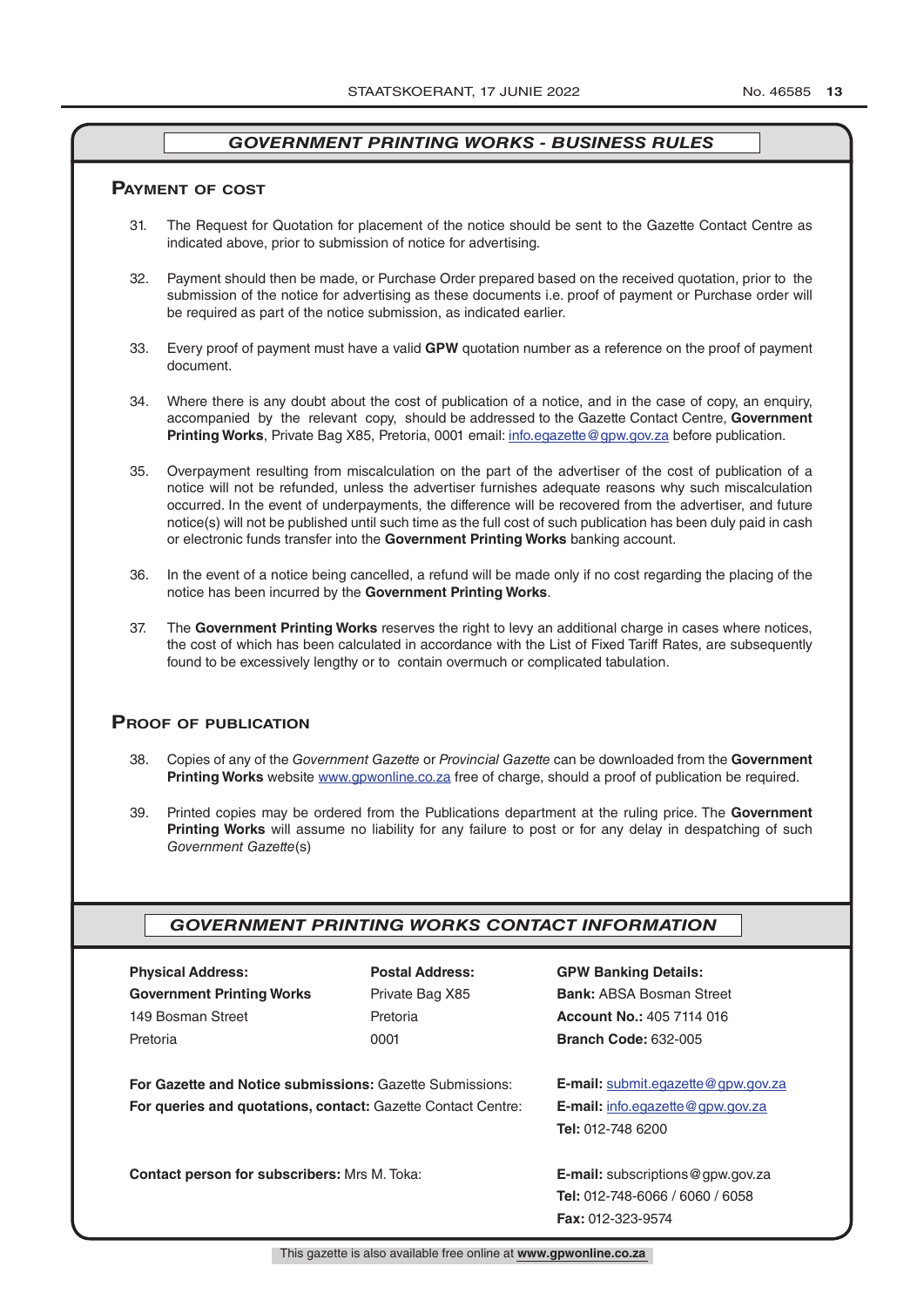**BSNOT LEGAL NOTICES** *LEGAL NOTICES**LEGAL NOTICES* **<b>***LEGAL NOTICES* 

## **BUSINESS NOTICES • BESIGHEIDSKENNISGEWINGS**

### **ALIENATION, SALES, CHANGES OF PARTNERSHIP, NAME, ADDRESS, ETC.**

Notice is hereby given in terms of section 34(1) of the Insolvency Act, No. 24 of 1936, to interested parties and creditors of the intended transfer in terms of a contract of businesses, and/or goodwill, goods or property forming part of businesses, after a period of 30 days from the last publication of the relevant advertisements.

The information, where applicable, is given in the following order: (1) Township or district, division, county; (2) seller, trader, partnership; (3) business or trade, kind, name and/or style, and the address at which carried on; (4) purpose and intent (alienation, sale, abandonment, change or dissolution of partnership, removal or change of address, change of name, cancellation of sale, etc.); conditions, and date or period of time if other than 30 days; (5) purchaser, new proprietor and/or owner or partner, or contracting party; (6) business and address, if other than under (3); notes, comment; (7) advertiser and/or agent, address and date.

#### **VERVREEMDING, VERKOPE, VERANDERINGS VAN VENNOOTSKAP, NAAM, ADRES, ENS.**

Kennisgewing geskied hiermee ingevolge die bepalings van artikel 34 (1) van die Insolvensiewet, No. 24 van 1936, aan belanghebbende partye en skuldeisers van voorgenome oordrag in terme van 'n kontrak van besighede en/of klandisie, goedere of eiendom wat 'n deel vorm van besighede, na 'n tydperk van 30 dae vanaf die laaste publikasie van betrokke advertensies.

Die inligting word, waar van toepassing, verstrek in die volgorde: (1) Dorpsgebied of distrik, afdeling, county; (2) verkoper, handelaar, vennootskap; (3) besigheid of handel, soort, naam en/of styl, en adres waar gedryf; (4) doel en voorneme (vervreemding, verkoop, oorgawe, verandering of ontbinding van vennootskap, verhuising of adresverandering, naamverandering, kansellasie van verkoop, ens.); voorwaardes, en datum of tydperk indien anders as 30 dae; (5) koper, nuwe besitter en/of eienaar of vennoot, of kontrakterende party; (6) besigheid en adres, indien anders as onder (3); opmerkings, kommentaar; (7) adverteerder en/of agent, adres en datum.

## NATIONAL / NASIONAAL

MORNINGSIDE, GAUTENG; (2) DR NOLAND NAIDOO (IDENTITY NUMBER: 811201 5057 08 1)(PRACTITIONER NUMBER: 0936324); (3) PROSTHODONTIC PRACTICE SITUATED AT SUIT A1, BLOCK C, ROHESTER PLACE, 173 RIVONIA ROAD, MORNINGSIDE, JOHANNESBURG; (4) Sale of prosthodontic practice to new owner/dentist; (5) DR SCHALK JACOBUS VAN DER LINDE (IDENTITY NUMBER: 890707 5038 08 1)(PRACTIONER NUMBER 0536040); (6) —; (7) Tim du Toit & Co , 33 The Valley Road, Cnr Jan Smuts Avenue, Westcliff, Johannesburg - 08-06-2021.

FOURWAYS, GAUTENG; (2) ERNED CC Registration Number 1996/031928/23 - (68 Church Street, Vrede); (3) STEERS, DEBONAIRS PIZZA AND MILKY LANE FOURWAYS MALL KNOWN AS 3 WAY COMBO STORES, GROUND FLOOR OF THE FOURWAYS MALL, SHOP L005 IN WITKOPPEN AVENUE; (4) Sale of business to new owners; (5) JIMMY 77 (PTY) LIMITED with registration number: 2022/247262/07 (Unit 6, Ashante Complex, 1 Nature Street, Northriding, Gauteng); (6) —; (7) Tim du Toit & Company Inc, 33 The Valley Road, Cnr Jan Smuts Avenue, Westcliff, Johannesburg - 08-06-2021.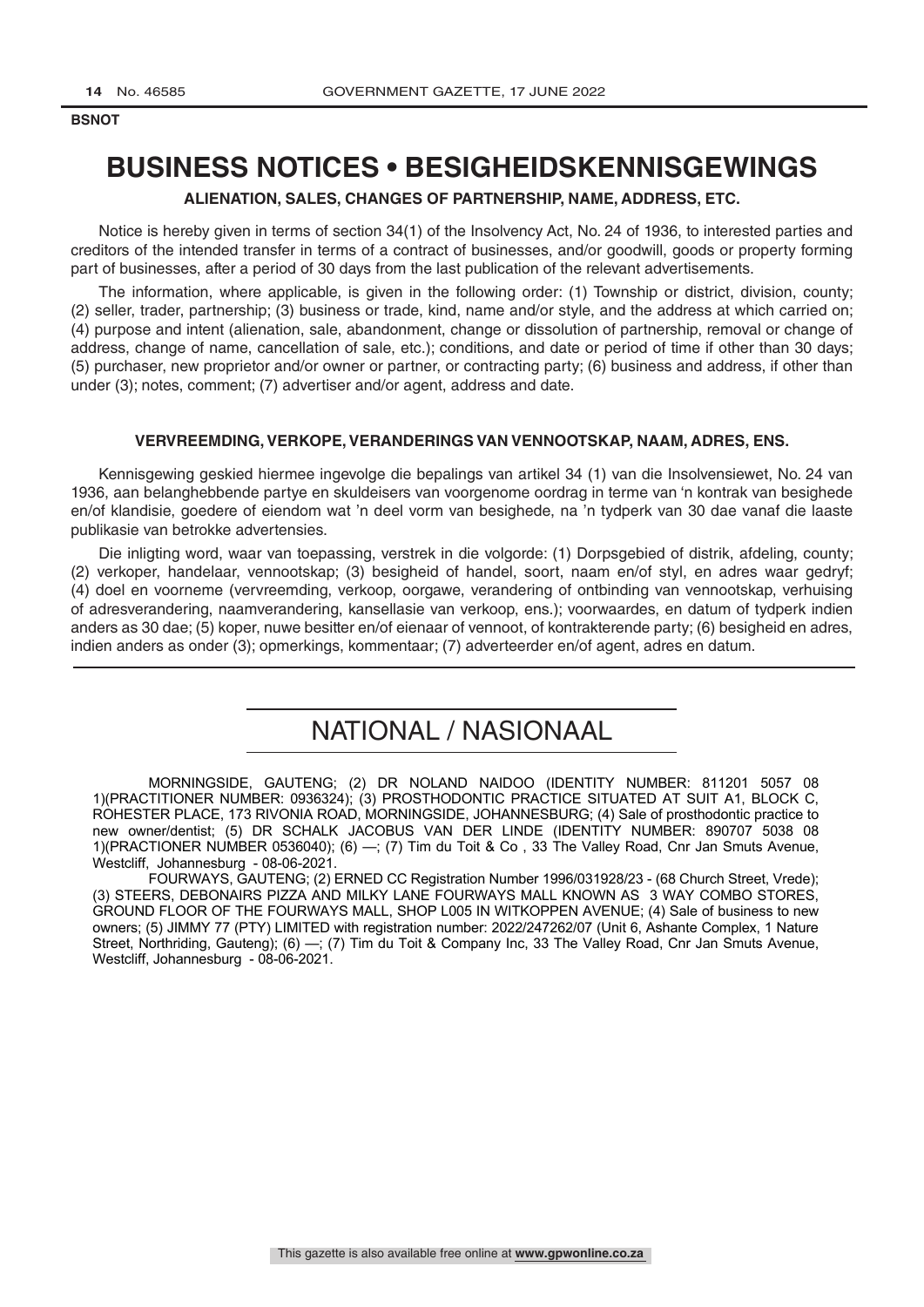## **COMPANY NOTICES • MAATSKAPPYKENNISGEWINGS**

## NATIONAL / NASIONAAL

### **ELLATON GOLD MINING COMPANY LIMITED**

**(Reg No. 1946/022380/06)**

**(Master's Reference: G1700/2021)**

NOTICE IS HEREBY GIVEN IN TERMS OF SECTION 356(2)(b) OF ACT 61 OF 1973 OF THE VOLUNTARY WINDING-UP OF ELLATON GOLD MINING COMPANY LIMITED

The Company Ellaton Gold Mining Company Limited was voluntary winding-up on 24 November 2021.

GCW Administrators (Pty) Limited, 3rd Floor, 9 St David's Place, St Davids Park, Parktown, 2193, sean.christensen@gcwadmin.co.za, 082 717 6036.

Date Submitted: 2022-06-09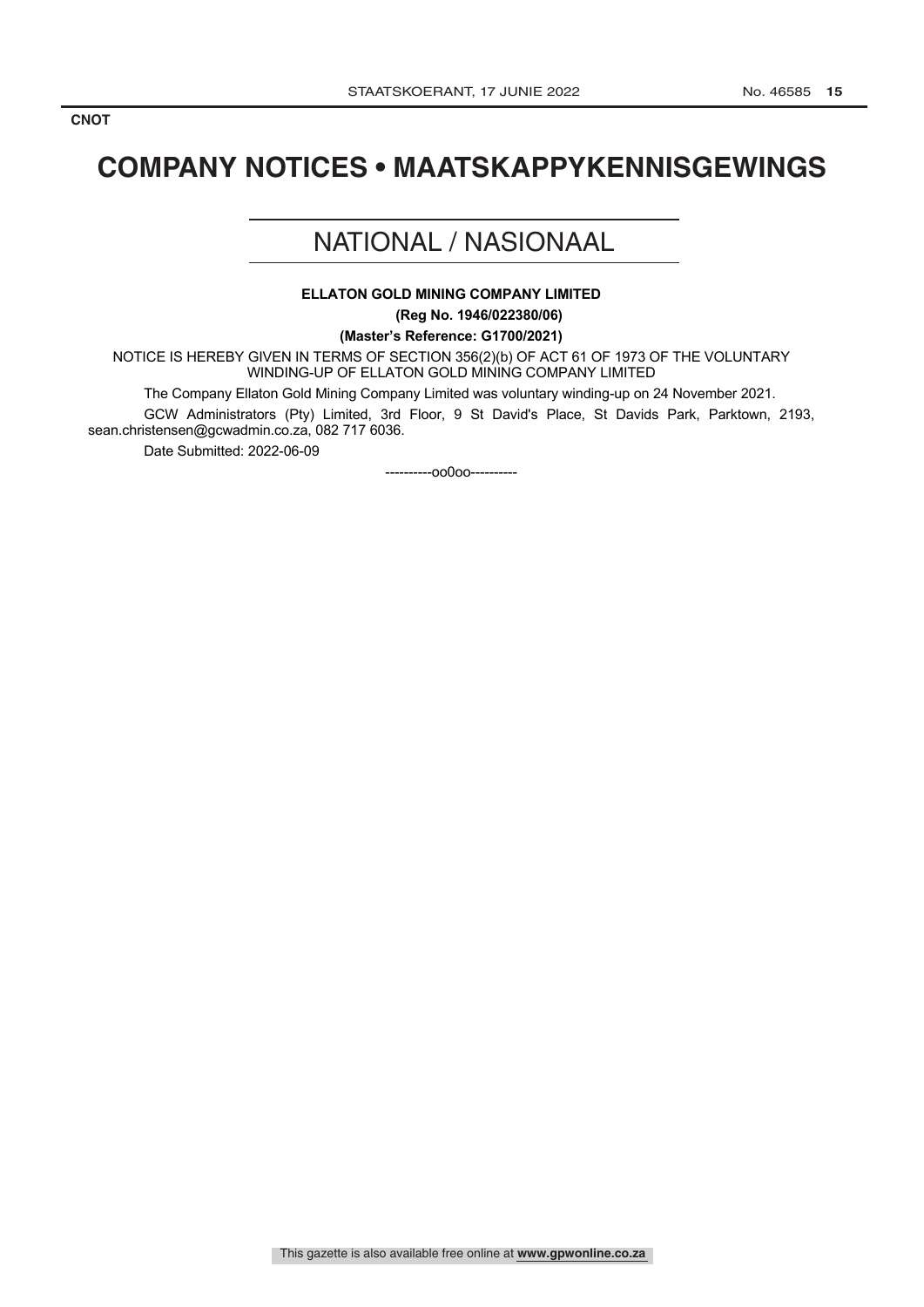**LNOT LEGAL NOTICES** *LEGAL NOTICES**LEGAL NOTICES* **<b>***LEGAL NOTICES* 

## **LIQUIDATOR'S AND OTHER APPOINTEES' NOTICES**

Notices by liquidators and other appointees such as executors, judicial managers, trustees, curators or tutors, of appointments, meetings, accounts, claims, leave of absence, releases, etc.

## **LIKWIDATEURS EN ANDER AANGESTELDES SE KENNISGEWINGS**

Kennisgewings deur likwidateurs en ander aangesteldes soos eksekuteurs, geregtelike bestuurders, trustees, kurators of voogde, van aanstellings, vergaderings, rekeninge, eise, verlof, vrystellings, ens.

## NATIONAL / NASIONAAL

#### **ELLATON GOLD MINING COMPANY LIMITED Reg. No: 1946/022380/06 Master's Reference: G1700/2021**

MEMBERS' VOLUNTARY WINDING-UP

Notice is hereby given in terms of Section 375 (5) (b) of the Companies Act that Sean Christensen has been appointed by the Master of the High Court as Liquidator of the undermentioned Company, which is being wound up as a members' voluntary winding up: Ellaton Gold Mining Company Limited Master's Certificate of Appointment No G1700/2021 dated 9 February 2022.

GCW Administrators (Pty) Limited, 3rd Floor, 9 St Davids Place, St Davids Park, Parktown, 2193 Tel: 082 717 6036, Email: sean.christensen@gcwadmin.co.za.

----------oo0oo----------

#### **Aldabri 335 (Pty) Ltd Reg. No: 2004/029239/07 Master's Reference: T478/19**

Notice of a meeting of directors hold ito Section 386(1) of the Companies Act and Regulation 8(1) of Schedule III of the Companies Act.

Ito Section 386(4) herewith notice that a meeting of directors of the aforementioned company in liquidation will be held before the Master of the High Court Pretoria on Friday 15 July 2022 at 10:00. The purpose of the meeting is to extend the powers of the Liquidator as contained in Section 386(4) of the Companies Act.

Tshwane Trust Co, 1207 Cobham Road, Queenswood, Pretoria, 0186, Tel: 086 187 4926, Fax: 086 416 5737, Email: antoinette@tshwanetrust.co.za.

----------oo0oo----------

#### **Allegria Investments 1 (Pty) Ltd Reg. No: 2004/002074/07 Master's Reference: T2564/20**

Notice of a meeting of directors hold ito Section 386(1) of the Companies Act and Regulation 8(1) of Schedule III of the Companies Act.

Ito Section 386(4) herewith notice that a meeting of directors of the aforementioned company in liquidation will be held before the Master of the High Court Pretoria on Wednesday 13 July 2022 at 10:00. The purpose of the meeting is to extend the powers of the Liquidator as contained in Section 386(4) of the Companies Act.

Tshwane Trust Co, 1207 Cobham Road, Queenswood, Pretoria, 0186, Tel: 086 187 4926, Fax: 086 187 4926, Email: antoinette@tshwanetrust.co.za.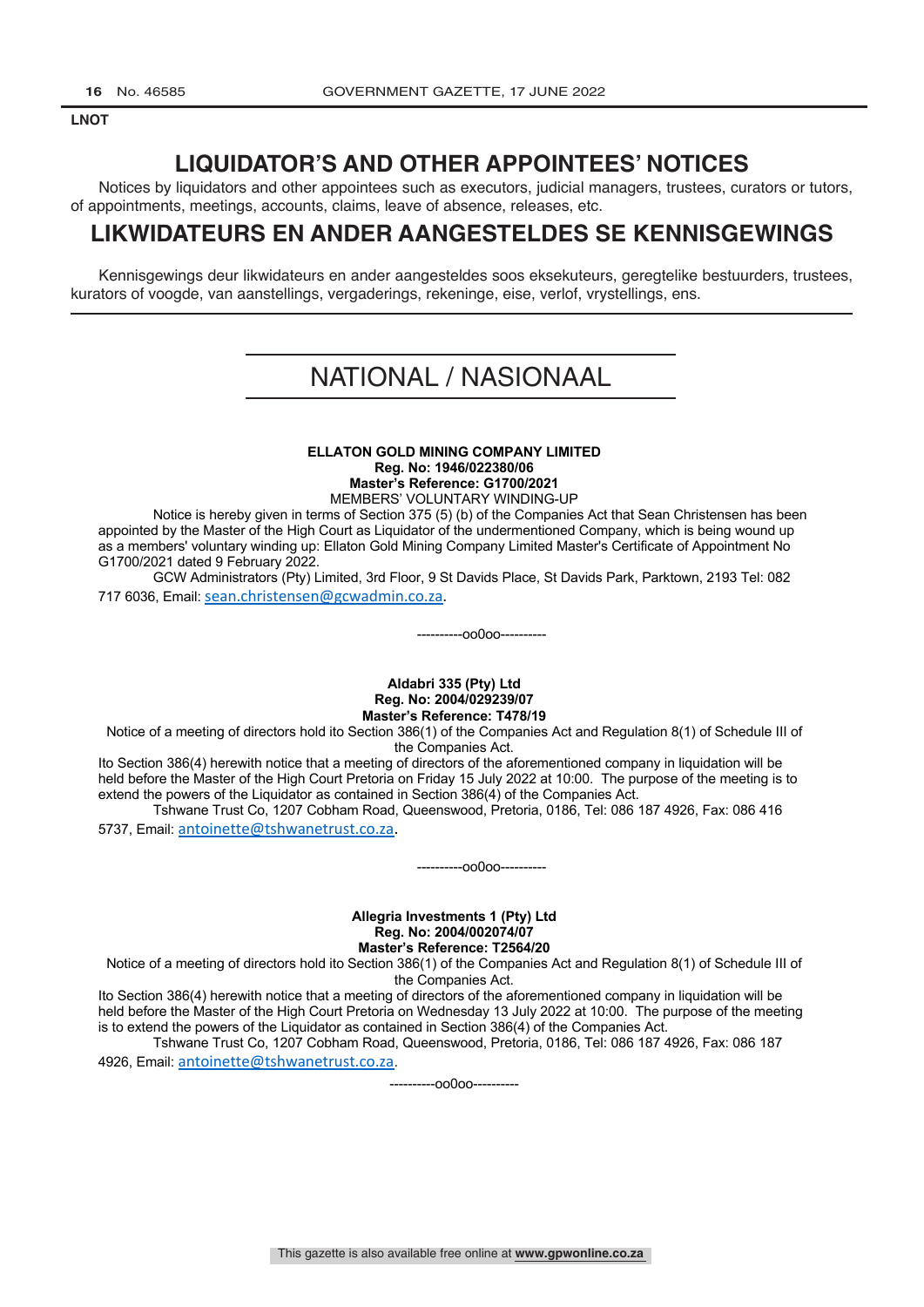#### **Ausum Capital (Pty) Ltd Reg. No: 2016/165330/07 Master's Reference: T2377/20**

Notice of a meeting of directors hold ito Section 386(1) of the Companies Act and Regulation 8(1) of Schedule III of

the Companies Act.

Ito Section 386(4) herewith notice that a meeting of directors of the aforementioned company in liquidation will be held before the Master of the High Court Pretoria on Thursday 14 July 2022 at 10:00. The purpose of the meeting is to extend the powers of the Liquidator as contained in Section 386(4) of the Companies Act.

Tshwane Trust Co, 1207 Cobham Road, Queenswood, Pretoria, 0186, Tel: 086 187 4926. Fax: 086 416 5737, Email: antoinette@tshwanetrust.co.za.

----------oo0oo----------

#### **Bressan Civils Management (Pty) Ltd Reg. No: 2016/301849/07 Master's Reference: T513/22**

Notice of a meeting of directors hold ito Section 386(1) of the Companies Act and Regulation 8(1) of Schedule III of the Companies Act.

Ito Section 386(4) herewith notice that a meeting of directors of the aforementioned company in liquidation will be held before the Master of the High Court Pretoria on Tuesday 12 July 2022 at 10:00. The purpose of the meeting is to extend the powers of the Liquidator as contained in Section 386(4) of the Companies Act.

Tshwane Trust Co, 1207 Cobham Road, Queenswood, Pretoria, 0186, Tel: 086 187 4926. Fax: 086 416 5737, Email: antoinette@tshwanetrust.co.za.

----------oo0oo----------

#### **Canal Square Investments 25 (Pty) Ltd Reg. No: 2002/027951/07 Master's Reference: T664/21**

Notice of a meeting of directors hold ito Section 386(1) of the Companies Act and Regulation 8(1) of Schedule III of the Companies Act.

Ito Section 386(4) herewith notice that a meeting of directors of the aforementioned company in liquidation will be held before the Master of the High Court Pretoria on Wednesday 13 July 2022 at 10:00. The purpose of the meeting is to extend the powers of the Liquidator as contained in Section 386(4) of the Companies Act..

Tshwane Trust Co, 1207 Cobham Road, Queenswood, Pretoria, 0186, Tel: 086 187 4926. Fax: 086 416 5737, Email: antoinette@tshwanetrust.co.za.

----------oo0oo----------

**CBM Marine Operations (Pty) Ltd Reg. No: 2017/472311/07 Master's Reference: C1187/21**

Notice of a meeting of directors hold ito Section 386(1) of the Companies Act and Regulation 8(1) of Schedule III of the Companies Act.

Ito Section 386(4) herewith notice that a meeting of directors of the aforementioned company in liquidation will be held before the Master of the High Court Cape Town on Friday 15 July 2022 at 09:00. The purpose of the meeting is to extend the powers of the Liquidator as contained in Section 386(4) of the Companies Act.

Tshwane Trust Co, 1207 Cobham Road, Queenswood, Pretoria, 0186, Tel: 086 187 4926. Fax: 086 416 5737, Email: antoinette@tshwanetrust.co.za.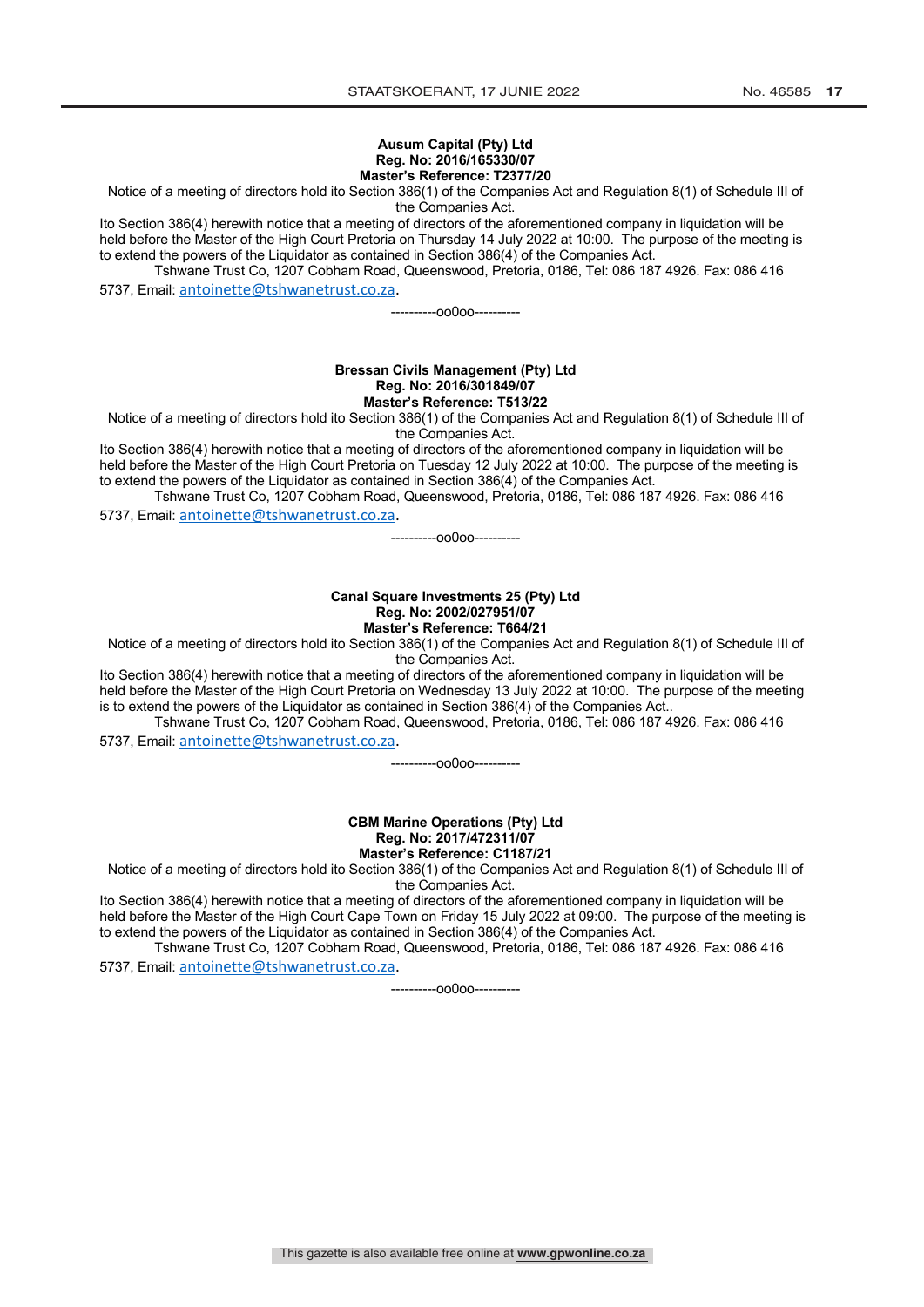#### **Ebmid Transport (Pty) Ltd Reg. No: 1995/011981/07 Master's Reference: T2125/21**

Notice of a meeting of directors hold ito Section 386(1) of the Companies Act and Regulation 8(1) of Schedule III of

the Companies Act.

Ito Section 386(4) herewith notice that a meeting of directors of the aforementioned company in liquidation will be held before the Magistrate Middelburg on Wednesday 13 July 2022 at 10:00. The purpose of the meeting is to extend the powers of the Liquidator as contained in Section 386(4) of the Companies Act.

Tshwane Trust Co, 1207 Cobham Road, Queenswood, Pretoria, 0186, Tel: 086 187 4926. Fax: 086 416 5737, Email: antoinette@tshwanetrust.co.za.

----------oo0oo----------

#### **Erf 442 Hatfield (Pty) Ltd Reg. No: 2016/111481/07 Master's Reference: T3393/19**

Notice of a meeting of directors hold ito Section 386(1) of the Companies Act and Regulation 8(1) of Schedule III of the Companies Act.

Ito Section 386(4) herewith notice that a meeting of directors of the aforementioned company in liquidation will be held before the Master of the High Court Pretoria on Tuesday 12 July 2022 at 10:00. The purpose of the meeting is to extend the powers of the Liquidator as contained in Section 386(4) of the Companies Act.

Tshwane Trust Co, 1207 Cobham Road, Queenswood, Pretoria, 0186, Tel: 086 187 4926. Fax: 086 416 5737, Email: antoinette@tshwanetrust.co.za.

----------oo0oo----------

#### **Flux Interactive (Pty) Ltd Reg. No: 1998/007820/07 Master's Reference: T241/22**

Notice of a meeting of directors hold ito Section 386(1) of the Companies Act and Regulation 8(1) of Schedule III of

the Companies Act.

Ito Section 386(4) herewith notice that a meeting of directors of the aforementioned company in liquidation will be held before the Master of the High Court Pretoria on Monday 11 July 2022 at 10:00. The purpose of the meeting is to extend the powers of the Liquidator as contained in Section 386(4) of the Companies Act.

Tshwane Trust Co, 1207 Cobham Road, Queenswood, Pretoria, 0186, Tel: 086 187 4926. Fax: 086 416 5737, Email: antoinette@tshwanetrust.co.za.

----------oo0oo----------

**Hellierwood Investment Holdings (Pty) Ltd Reg. No: 1994/003439/07 Master's Reference: T274/21**

Notice of a meeting of directors hold ito Section 386(1) of the Companies Act and Regulation 8(1) of Schedule III of the Companies Act.

Ito Section 386(4) herewith notice that a meeting of directors of the aforementioned company in liquidation will be held before the Master of the High Court Pretoria on Wednesday 13 July 2022 at 10:00. The purpose of the meeting is to extend the powers of the Liquidator as contained in Section 386(4) of the Companies Act.

Tshwane Trust Co, 1207 Cobham Road, Queenswood, Pretoria, 0186, Tel: 086 187 4926. Fax: 086 416 5737, Email: antoinette@tshwanetrust.co.za.

----------oo0oo----------

**K2019398764 (South Africa) (Pty) Ltd Reg. No: 2019/398764/07 Master's Reference: C1161/21**

Notice of a meeting of directors hold ito Section 386(1) of the Companies Act and Regulation 8(1) of Schedule III of the Companies Act.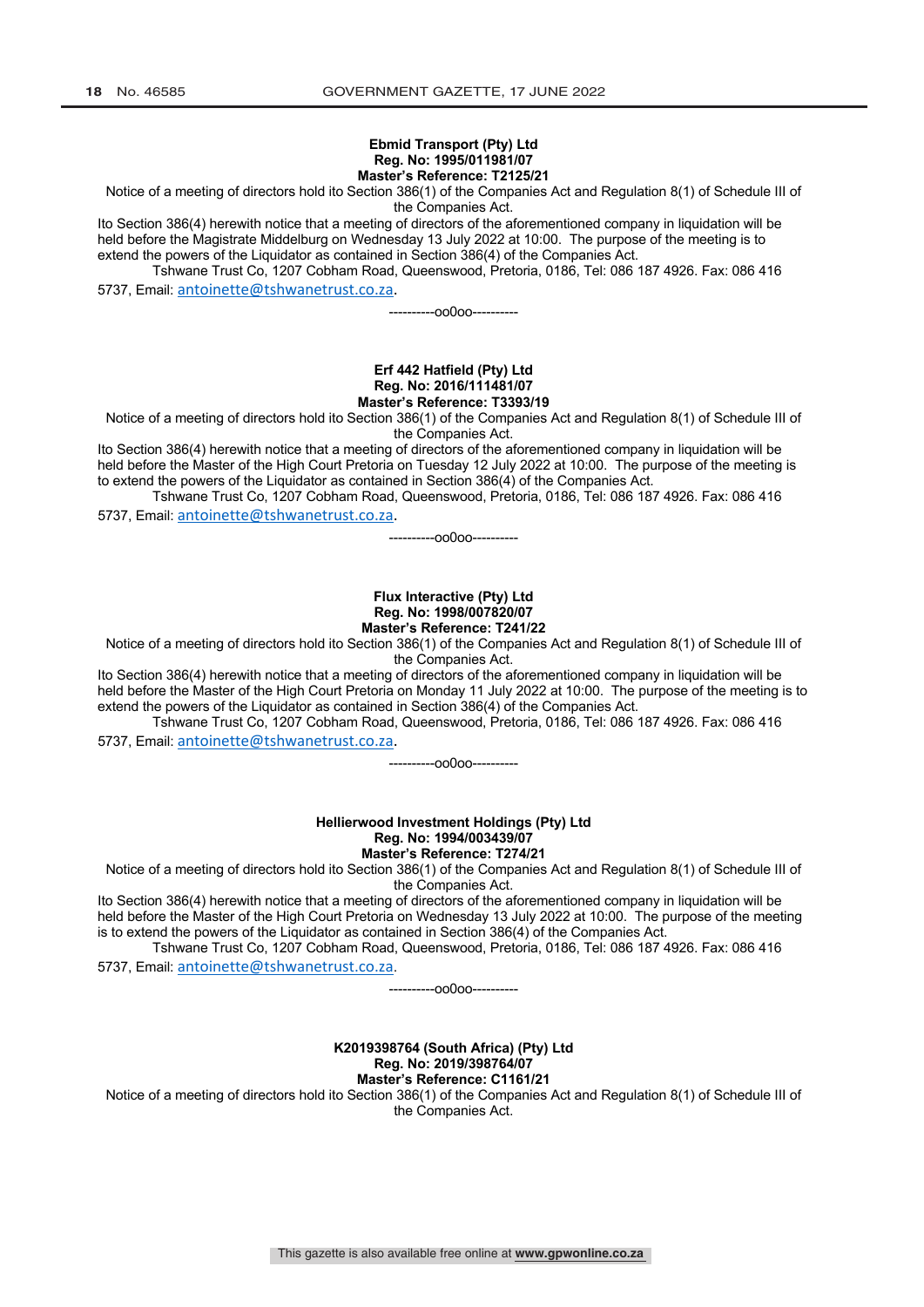Ito Section 386(4) herewith notice that a meeting of directors of the aforementioned company in liquidation will be held before the Magistrate Bellville on Friday 15 July 2022 at 11:00. The purpose of the meeting is to extend the powers of the Liquidator as contained in Section 386(4) of the Companies Act.

Tshwane Trust Co, 1207 Cobham Road, Queenswood, Pretoria, 0186, Tel: 086 187 4926. Fax: 086 416 5737, Email: antoinette@tshwanetrust.co.za.

----------oo0oo----------

#### **K2013044233 Reg. No: 2013/044233/07 Master's Reference: C000130/2022**

Notice of a meeting of directors hold ito Section 386(1) of the Companies Act and Regulation 8(1) of Schedule III of the Companies Act.

Ito Section 386(4) herewith notice that a meeting of directors of the aforementioned company in liquidation will be held before the Master of the High Court Cape Town on Friday 08 July 2022 at 09:00. The purpose of the meeting is to extend the powers of the Liquidator as contained in Section 386(4) of the Companies Act.

Tshwane Trust Co, 1207 Cobham Road, Queenswood, Pretoria, 0186, Tel: 086 187 4926. Fax: 086 416 5737, Email: mariette@tshwanetrust.co.za.

----------oo0oo----------

#### **Khumopro (Pty) Ltd Reg. No: 2017/448800/07 Master's Reference: T2476/20**

Notice of a meeting of directors hold ito Section 386(1) of the Companies Act and Regulation 8(1) of Schedule III of the Companies Act.

Ito Section 386(4) herewith notice that a meeting of directors of the aforementioned company in liquidation will be held before the Master of the High Court Pretoria on Thursday 14 July 2022 at 10:00. The purpose of the meeting is to extend the powers of the Liquidator as contained in Section 386(4) of the Companies Act.

Tshwane Trust Co, 1207 Cobham Road, Queenswood, Pretoria, 0186, Tel: 086 187 4926. Fax: 086 416 5737, Email: antoinette@tshwanetrust.co.za

.

----------oo0oo----------

#### **Leprechaun Consulting (Pty) Ltd Reg. No: 2002/015420/07 Master's Reference: G1872/21**

Notice of a meeting of directors hold ito Section 386(1) of the Companies Act and Regulation 8(1) of Schedule III of the Companies Act.

Ito Section 386(4) herewith notice that a meeting of directors of the aforementioned company in liquidation will be held before the Magistrate Benoni on Wednesday 13 July 2022 at 10:00. The purpose of the meeting is to extend the powers of the Liquidator as contained in Section 386(4) of the Companies Act.

Tshwane Trust Co, 1207 Cobham Road, Queenswood, Pretoria, 0186, Tel: 086 187 4926. Fax: 086 416 5737, Email: antoinette@tshwanetrust.co.za.

----------oo0oo----------

#### **Limotron (Pty) Ltd Reg. No: 2014/252577/07 Master's Reference: C537/21**

Notice of a meeting of directors hold ito Section 386(1) of the Companies Act and Regulation 8(1) of Schedule III of the Companies Act.

Ito Section 386(4) herewith notice that a meeting of directors of the aforementioned company in liquidation will be held before the Magistrate Stellenbosch on Wednesday 13 July 2022 at 10:00. The purpose of the meeting is to extend the powers of the Liquidator as contained in Section 386(4) of the Companies Act.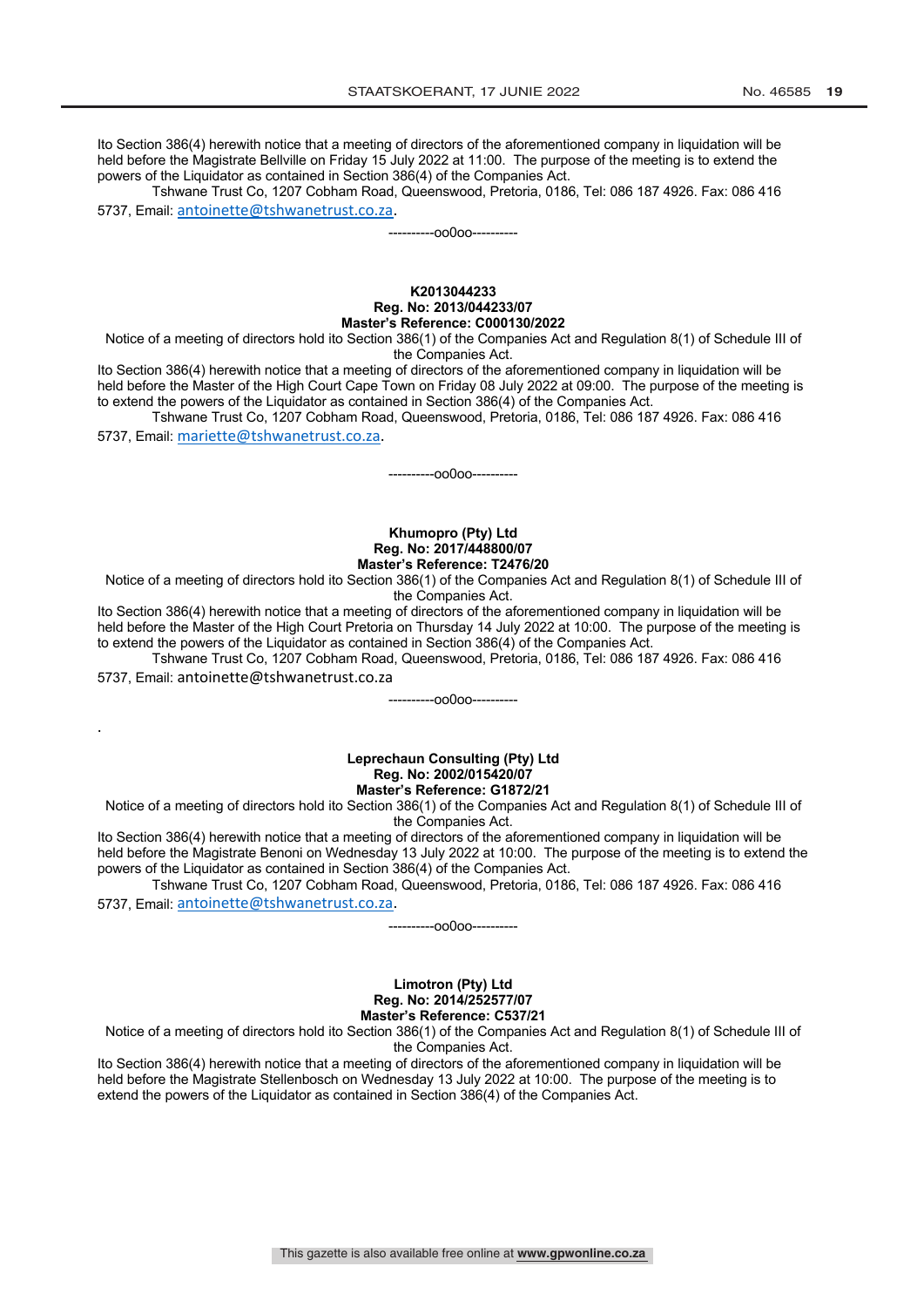Tshwane Trust Co, 1207 Cobham Road, Queenswood, Pretoria, 0186, Tel: 086 187 4926, Fax: 086 416 5737, Email: antoinette@tshwanetrust.co.za.

----------oo0oo----------

#### **Millshed Investments (Pty) Ltd Reg. No: 2015/422849/07 Master's Reference: C534/21**

Notice of a meeting of directors hold ito Section 386(1) of the Companies Act and Regulation 8(1) of Schedule III of the Companies Act.

Ito Section 386(4) herewith notice that a meeting of directors of the aforementioned company in liquidation will be held before the Magistrate Stellenbosch on Wednesday 13 July 2022 at 10:00. The purpose of the meeting is to extend the powers of the Liquidator as contained in Section 386(4) of the Companies Act.

Tshwane Trust Co, 1207 Cobham Road, Queenswood, Pretoria, 0186, Tel: 086 187 4926. Fax: 086 416 5737, Email: antoinette@tshwanetrust.co.za.

----------oo0oo----------

#### **MK Export Procurement Services (Pty) Ltd Reg. No: 2002/007733/07 Master's Reference: T1678/20**

Notice of a meeting of directors hold ito Section 386(1) of the Companies Act and Regulation 8(1) of Schedule III of the Companies Act.

Ito Section 386(4) herewith notice that a meeting of directors of the aforementioned company in liquidation will be held before the Master of the High Court Pretoria on Friday 15 July 2022 at 10:00. The purpose of the meeting is to extend the powers of the Liquidator as contained in Section 386(4) of the Companies Act.

Tshwane Trust Co, 1207 Cobham Road, Queenswood, Pretoria, 0186, Tel: 086 187 4926. Fax: 086 416 5737, Email: antoinette@tshwanetrust.co.za.

**Morris Valente Properties Gauteng (Pty) Ltd Reg. No: 2003/025072/07**

----------oo0oo----------

**Master's Reference: G670/19**

Notice of a meeting of directors hold ito Section 386(1) of the Companies Act and Regulation 8(1) of Schedule III of the Companies Act.

Ito Section 386(4) herewith notice that a meeting of directors of the aforementioned company in liquidation will be held before the Magistrate Boksburg on Thursday 14 July 2022 at 11:30. The purpose of the meeting is to extend the powers of the Liquidator as contained in Section 386(4) of the Companies Act.

Tshwane Trust Co, 1207 Cobham Road, Queenswood, Pretoria, 0186, Tel: 086 187 4926. Fax: 086 416 5737, Email: antoinette@tshwanetrust.co.za.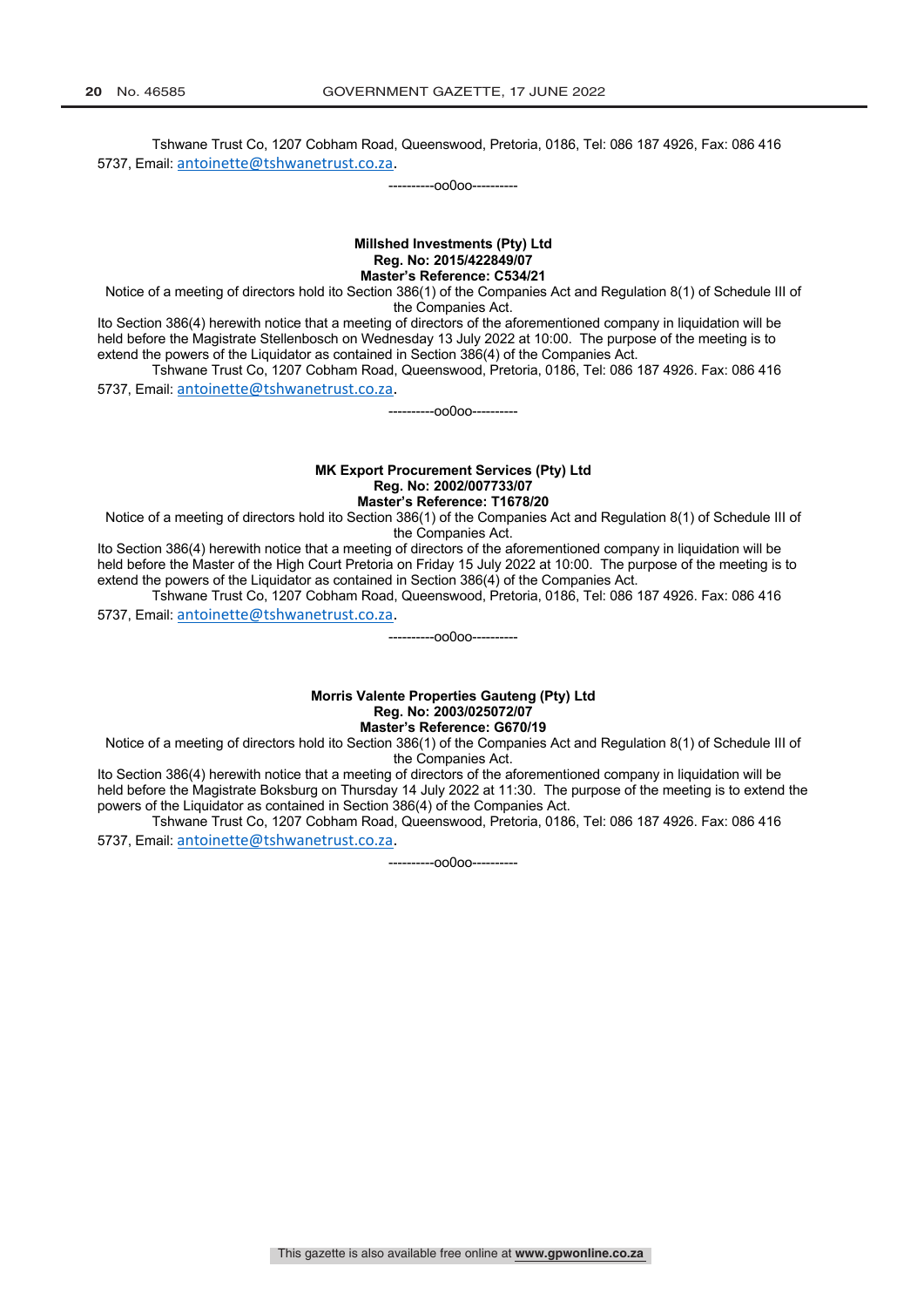#### **COHC LEGAL NOTICES / WETLINGS <b>***LEGAL NOTICES*

## **ORDERS OF THE COURT • BEVELE VAN DIE HOF**

## NATIONAL / NASIONAAL

**Case No: 506/2018**

IN THE MAGISTRATE'S COURT FOR (THE DISTRICT OF TZANEEN HELD AT LENYENYE)

Tzaneen, 2021-07-20

**In the matter between: HOEDSPRUIT WILDLIFE ESTATE NPC, Plaintiff/Execution Creditor AND WHISKY H. MATWALANE, Defendant /Judgment Debtor**

NOTICE OF SALE IN EXECUTION: IMMOVABLE PROPERTY

1 JULY 2022, 10:00 A.M., 13 NABOOM STREET, PHALABORWA, LIMPOPO

In pursuance of a judgment of the above Honourable Court, a sale in execution of the undermentioned property is to be sold with/without reserve at the offices of the SHERIFF PHALABORWA with auctioneers on FRIDAY 1 JULY 2022 at 13 NABOOM STREET, PHALABORWA at 10:00 a.m. to the highest bidder or subject to confirmation as per the Consumer Protection Act 68 of 2008 upon instructions of the execution creditor.

Full conditions of sale can be inspected at the offices of the Sheriff Phalaborwa at the abovementioned address during business hours. Conditions will be read out prior to the sale taking place. The rules of the auction will be made available 24 hours prior to the sale at the office of the Sheriff.

Registration as a buyer is a pre-requisite, subject to specific conditions, inter alia Directive of the Consumer Protection Act (http://www.info.gov.za/view/downloadfileaction?id-99961>). All bidders are required to present their identity document together with proof of residence for FICA compliance. All bidders are required to pay R15,000.00 deposit in cash prior to auction.

The creditor, sheriff and/or Plaintiff's attorneys do not give any warranties with regard to the description of the property and/or improvements.

DESCRIPTION OF PROPERTY: PROPERTY: ERF 252, HOEDSPRUIT EXT 6, LIMPOPO, DIVISION: KT, MEASURING: 4900.0000 SQM

DIAGRAM DEED: T20964/2006

**Case No: 621/2022**

IN THE HIGH COURT OF SOUTH AFRICA

(Free State Division, Bloemfontein)

Bloemfontein, 2022-04-14, before the Honourable Justice PJ Loubser **In the matter between: KGB Boerdery CC, Applicant and Berge Wanga CC (registration number:** 

#### **1993/031062/23), Respondent**

Having considered the documents filed of record and having heard the legal practitioner for the applicant,

IT IS ORDERED THAT:

1. The matter is postponed to 5 MAY 2022; 2. The rule nisi is extended. By Order of this Court

Court Registrar

**Case No: 621/2022**

IN THE HIGH COURT OF SOUTH AFRICA (Free State Division, Bloemfontein) Bloemfontein, 2022-05-05, before the Honourable Justice S Chesiwe

**In the matter between: KGB Boerdery CC, Applicant and Berge Wanga CC (registration number: 1993/031062/23), Respondent**

Having considered the documents filed of record and having heard the legal practitioner for the applicant,

IT IS ORDERED THAT:

1. The matter is postponed to 23 JUNE 2022;

2. The rule nisi is extended.

By Order of this Court

Court Registrar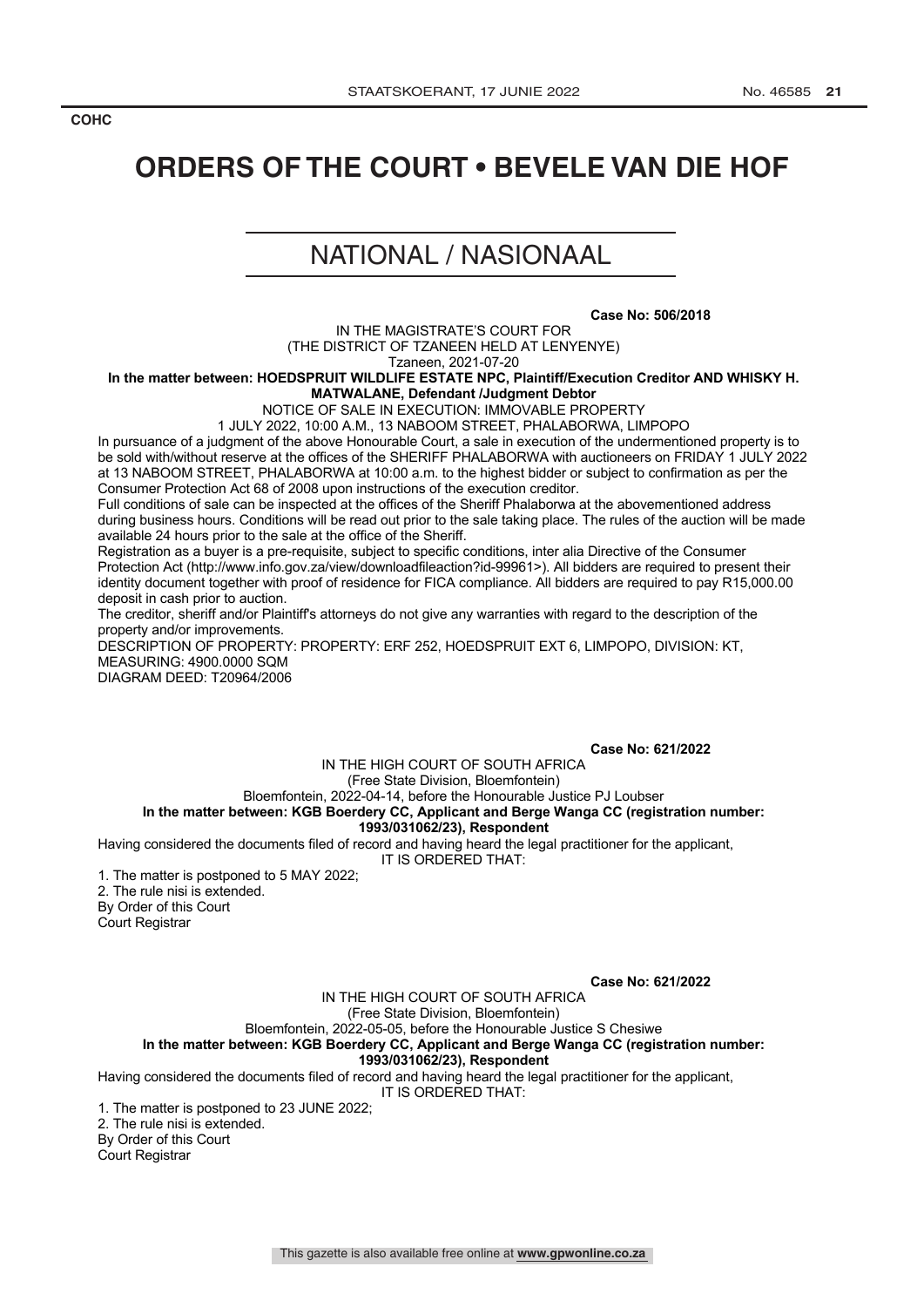#### **Case No: 5931/22**

#### IN THE HIGH COURT OF SOUTH AFRICA (GAUTENG DIVISION, PRETORIA) PRETORIA, 2022-05-25, HONOURABLE JUSTICE MOKOSE J **In the matter between: DZIEMBOWSKI, MAREK ALEXANDER, First Applicant and ANTMASS HOLDINGS PROPRIETARY LIMITED, Second Applicant and ANTFARM PROPRIETARY LIMITED, Respondent**

COURT ORDER

HAVING read the documents filed of record, having heard the Applicants' legal representative, and having considered the matter, an order is made in the following terms: 1. The Respondent is placed under provisional winding-up; 2. All persons who have a legitimate interest are called upon to put forward their reasons why this court should not order the final winding up of the Respondent on 20 JULY 2022, at 10:00AM, or soon thereafter as the matter may be heard; 3. A copy of the provisional winding-up order must be published once in the Government Gazette, and The Star newspaper. 4. A copy of this order must be forthwith forwarded to each known creditor by prepaid registered post or by electronically receipted telefax transmission. 5. A copy of the provisional winding-up order must be served on - (a) The directors and shareholders of the Respondent; (b) The South African Revenue Service; and (c) The Respondent. 6. Costs of this application be costs in the winding-up of the Respondent. BY ORDER OF THE COURT. REGISTRAR. Attorney for the Applicants Mr. Vuyani Phenduka With rights of appearance Mobile: 073 160 2932. DISCLAIMER: This Order is made an Order of Court by the Judge whose name is reflected herein, duly stamped by the Registrar of the Court and is submitted electronically to the Parties/their legal representatives by email. This Order is further uploaded to the electronic file of this matter on CaseLines by the Judge or his/her Secretary. The date of this order is deemed to be 25 MAY 2022.

**Case No: 9347/2022**

IN THE HIGH COURT OF SOUTH AFRICA (GAUTENG DIVISION PRETORIA)

### PRETORIA, 2022-05-25, BEFORE THE HONOURABLE: MOKOSE J

**In the matter between: CARL GRIFFET CHETTY, IDENTITY NUMBER: 9007225202080, 1ST APPLICANT NICOLEEN CHETTY, IDENTITY NUMBER: 9109100256080, 2ND APPLICANT and ESSERY VERNON HAMILTON, IDENTITY NUMBER: 7702225138084, 1ST RESPONDENT and MEAGAN LYNN HAMILTON, IDENTITY NUMBER: 7511270087082, 2ND RESPONDENT**

#### *In re:* **Sequestration Application**

AFTER having read the papers filed before Court and after considering the matter, the following order is made IT IS ORDERED

1. That the estate of ESSERY VERNON HAMILTON AND MEAGAN LYNN HAMILTON be and is hereby placed under provisional sequestration in the hands of the Master of the High Court and that a rule nisi do issue calling upon the respondents to appear and show cause if any to this court on 19 JULY 2022 why a final order should not be made against their estate

2. That this order to be served on the respondents personally and on the respondents employees, if any, at the same address

3. That this order be published once in the Government Gazette

4. That the costs of this application be costs in the sequestration.

BY ORDER OF THE COURT REGISTRAR

**Case No: 19007/2022**

IN THE HIGH COURT OF SOUTH AFRICA

(Gauteng Division, Pretoria)

Pretoria, 2022-06-08, Honourable Judge Millar

#### **In the matter between: Jestelektries (Pty) Ltd t/a Jest Elektries, Applicant and Duan Wickus Meintjes,**

#### **Respondent**

HAVING read the documents filed of record, heard counsel and considered the matter:

IT IS ORDERED THAT: 1. That the respondent's estate be provisionally sequestrated and placed in the hands of the Master of the High Court;

2. That the respondent or any interested party is called upon to advance reasons, if any, why the Court should not order the final sequestration of the respondent's estate on 26 July 2022 at 10h00 or as soon thereafter as the matter may be heard;

3. That the provisional order be served upon the respondent personally;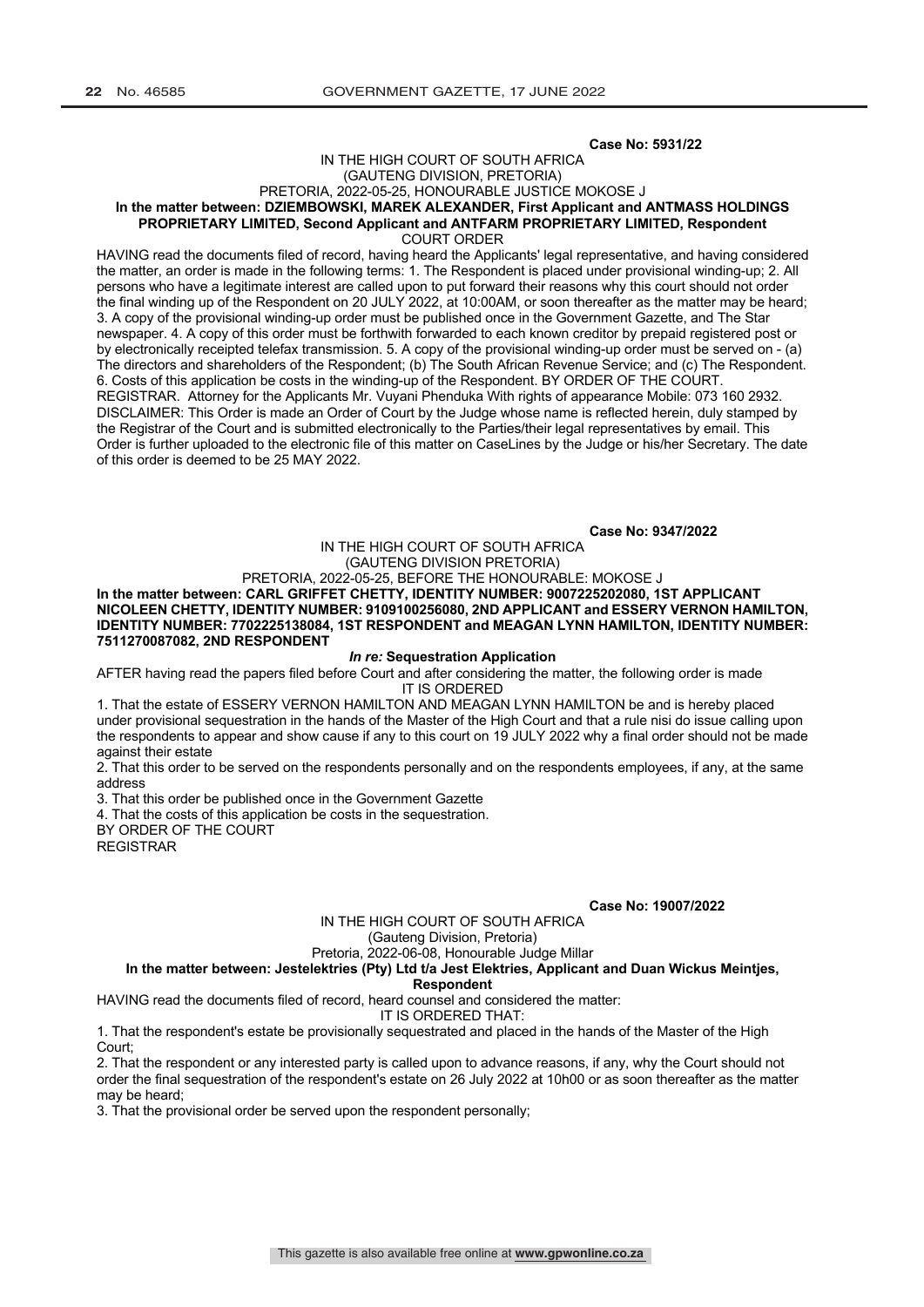4. That the provisional order be published in the Government Gazette and the Citizen Newspaper;

5. That the costs of this application be costs in the sequestration of the respondents' estate.

BY ORDER OF COURT

**Case No: 2022/15292**

## IN THE HIGH COURT OF SOUTH AFRICA

#### (GAUTENG LOCAL DIVISION, JOHANNESBURG)

Johannesburg, 2022-06-02, before the Honourable Judge Senyatsi

**In the ex parte application of: NCHOLO CONVENANT FARM (PTY) LTD, Reg. No. 2017/421630/07, Applicant** AFTER having heard counsel and after having read the documents filed,

IT IS ORDERED THAT

1. That the abovementioned Applicant, is hereby placed under provisional winding up.

2. That the Applicant and any other party who wish to avoid such an order, are called upon to advance reasons, if any, why the court should not order the final winding up of the Respondent on the 7 July 2022, at 10:00 or so soon thereafter as the matter may be heard.

3. That a copy of this order be forthwith published in the Government Gazette and Citizen newspaper.

4. The cost of this application is part of the winding up.

By Order The Registrar

#### **Case No: 9347/2022**

#### IN THE HIGH COURT OF SOUTH AFRICA (GAUTENG DIVISION, PRETORIA)

PRETORIA, 2022-05-25, BEFORE THE HONOURABLE: MOKOSE J **In the matter between: CARL GRIFFET CHETTY, IDENTITY NUMBER: 9007225202080, 1ST APPLICANT and NICOLEEN CHETTY, IDENTITYNUMBER: 9109100256080, 2ND APPLICANT and ESSERY VERNON HAMILTON, IDENTITY NUMBER: 7702225138084, 1ST RESPONDENT and MEAGAN LYNN HAMILTON, IDENTITY NUMBER: 7511270087082, 2ND RESPONDENT**

#### *In re:* **Sequestration Application**

AFTER having read the papers filed before Court and after considering the matter, the following order is made IT IS ORDERED

1. That the estate of ESSERY VERNON HAMILTON AND MEAGAN LYNN HAMILTON be and is hereby placed under provisional sequestration in the hands of the Master of the High Court and that a rule nisi do issue calling upon the respondents to appear and show cause if any to this court on 19 JULY 2022 why a final order should not be made against their estate

2. That this order to be served on the respondents personally and on the respondents employees, if any, at the same address

3. That this order be published once in the Government Gazette

4. That the costs of this application be costs in the sequestration.

BY ORDER OF THE COURT

REGISTRAR

#### **Case No: 7502/2022 Docex: 5 Roodepoort**

IN THE MAGISTRATE'S COURT FOR

(THE DISTRICT OF TSHWANE CENTRAL HELD AT PRETORIA)

Pretoria, 2022-05-19, Honorable Magistrate Langa

#### **In the matter between: FIDELITY CASHMASTER (PTY) LTD (REG NO: 2005/042799/07), Applicant and ACCOLADE RESTUARANTS AND BARS CC (REG NO: 2010/017391/23), Respondent**

#### *In re:* **Liquidation**

1. The Respondent is hereby placed under provisional winding up in the hands of the Master of the Court; 2. That a Rule Nisi do issue calling upon all persons concerned to appear and to show cause, if any, to this Court, on 23rd day of June 2022 at 09h00, why the Respondent should not be placed under final winding up.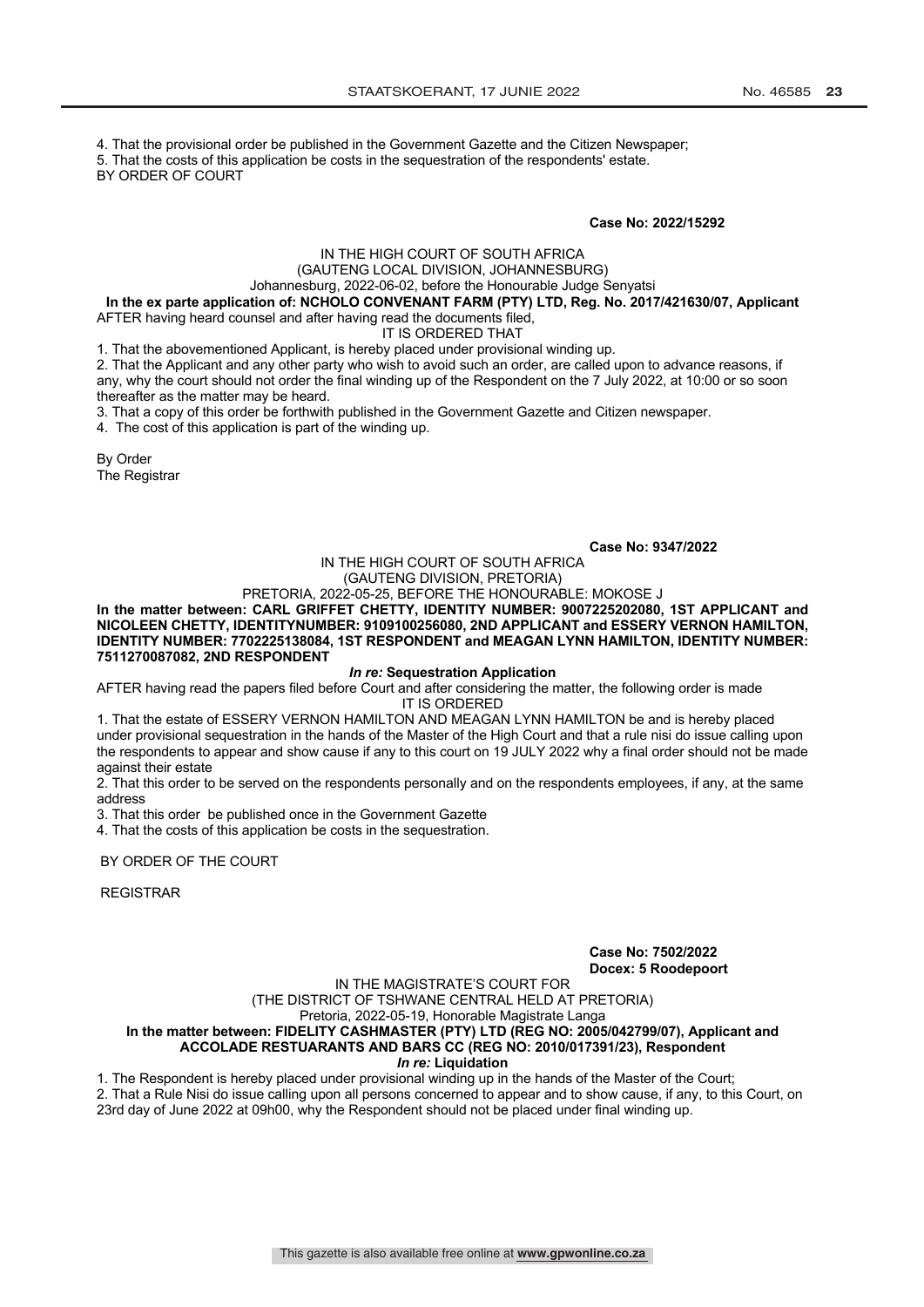3. That a copy of this Rule Nisi be served on the Respondent's Close Corpo- ration at its registered address and be published forthwith once in the Government Gazette and the Citizen Newspaper.

4. It further ordered that this Rule Nisi be served on the employees of the Respondent, if any, by affixing a copy thereof on the Respondent's Notice Board where such employees have access, failing which, by affixing a copy thereof on the front door of the Respondent, failing which, by affixing a copy thereof on the front gate of the premises of the Respondent where the Respondent had carried on business during the hearing of this matter. 5. It is ordered that a copy of this Rule Nisi be served on the South African Revenue Services.

BLAKE BESTER DE WET & JORDAAN INC, 77 WILHELMINAH AVE, 1ST FLOOR BLOCK B, CONSTANTIA KLOOF, ROODEPOORT. TEL: 011 675 1731 BY ORDER OF THE COURT REF: SF GROBBELAAR/LPM MABUYA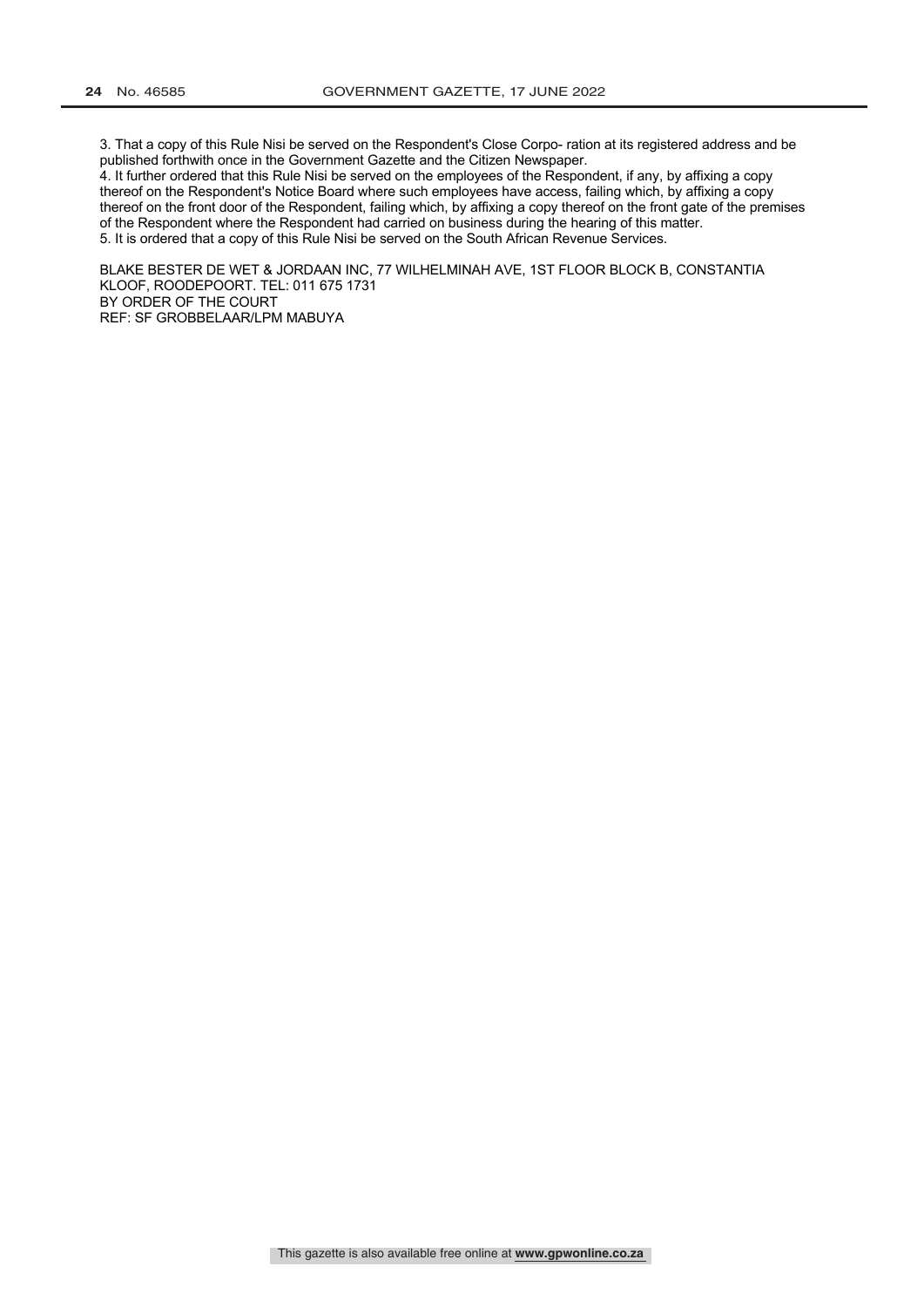**GNOT LEGAL NOTICES** *LEGAL NOTICES**LEGAL NOTICES* **<b>***LEGAL NOTICES* 

## **GENERAL • ALGEMEEN**

## NATIONAL / NASIONAAL

#### **Case/Application No: 22305/2022**

#### IN THE HIGH COURT OF SOUTH AFRICA (IN THE HIGH COURT OF SOUTH AFRICA, GAUTENG DIVISION, PRETORIA) **In the ex parte application of: NASIM MOOSA MITHA (1st APPLICANT) and FATIHA EL BOUAZAOUI (2nd APPLICANT)**

#### NOTICE OF MOTION

BE PLEASED TO TAKE NOTICE that the First and Second Applicants intend making application to the above Honourable Court on Tuesday the 2nd day of August 2022, at 10h00 or so soon thereafter as the matter may be heard for an order in the following terms:

1. The First and Second Applicants be given leave in terms of Section 21(1) of Act 88 of 1984 to change the matrimonial property system which applies to their marriage by the execution and registration of a Notarial Contract, draft whereof is annexed to the First Applicant's Founding Affidavit marked "NM3" and which contract, after registration thereof will regulate their future property system;

2. The Registrar of Deeds be authorised to register the aforesaid Notarial Contract;

3. This Order:

3.1 will lapse if the Notarial Contract is not registered by the Registrar of Deeds within 2 (two) months of confirmation thereof;

3.2 will not prejudice the rights of any creditors for the First and Second Applicants as at the date of registration of the aforesaid Notarial Contract;

4. Granting such further and/or alternative relief as the above Honourable Court may deem fit.

TAKE NOTICE FURTHER that the affidavit of NASIM MOOSA MITHA and FATIHA EL BOUAZAOUI and supporting annexures shall be used in support hereof.

KINDLY TAKE FURTHER NOTICE that the Notarial Contract and Application is available at the offices of the Applicants' Attorneys as referred to hereunder, as well as the Sheriff of the High Court, PRETORIA.

KINDLY TAKE FURTHER NOTICE that if any person wishes to object against the proposed Order, such written objection must be given to the Registrar of the High Court, Pretoria as well as the Applicants' Attorneys wherein which an address must be given in terms of Rule 6(5)(b) of the High Court Rules.

SIGNED at PRETORIA on this the 20th day of April 2022.

 $\overline{\phantom{a}}$  , where the contract of the contract of the contract of the contract of the contract of the contract of the contract of the contract of the contract of the contract of the contract of the contract of the contr

WADEE ATTORNEYS, 1ST & 2ND APPLICANT'S ATTORNEYS. TEL: 011 680 1065/1075. FAX: 011 680 1064. EMAIL: wadeeatt@icon.co.za. REF: NM/222/HW; c/o VAN ZYL LE ROUX ATTORNEYS, Block 3, 1st Floor, 71 Steenbok Street, Monument Park, Pretoria, 0181. Tel: 012 435 9444.

WADEE ATTORNEYS, 51 RIFLE RANGE ROAD, RIDGEWAY, JOHANNESBURG. Email: WADEEATT@ICON.CO.ZA. Telephone: 0116801065. Fax: 0116801054.

\_\_\_\_\_\_\_\_\_\_\_\_\_\_\_\_\_\_\_\_\_\_\_\_\_\_\_\_\_\_\_\_\_\_\_\_\_\_\_\_\_\_\_\_\_\_\_\_\_\_\_\_\_\_\_\_\_\_\_\_\_\_\_\_\_\_\_\_\_\_\_\_\_\_\_\_\_\_\_\_\_\_\_\_\_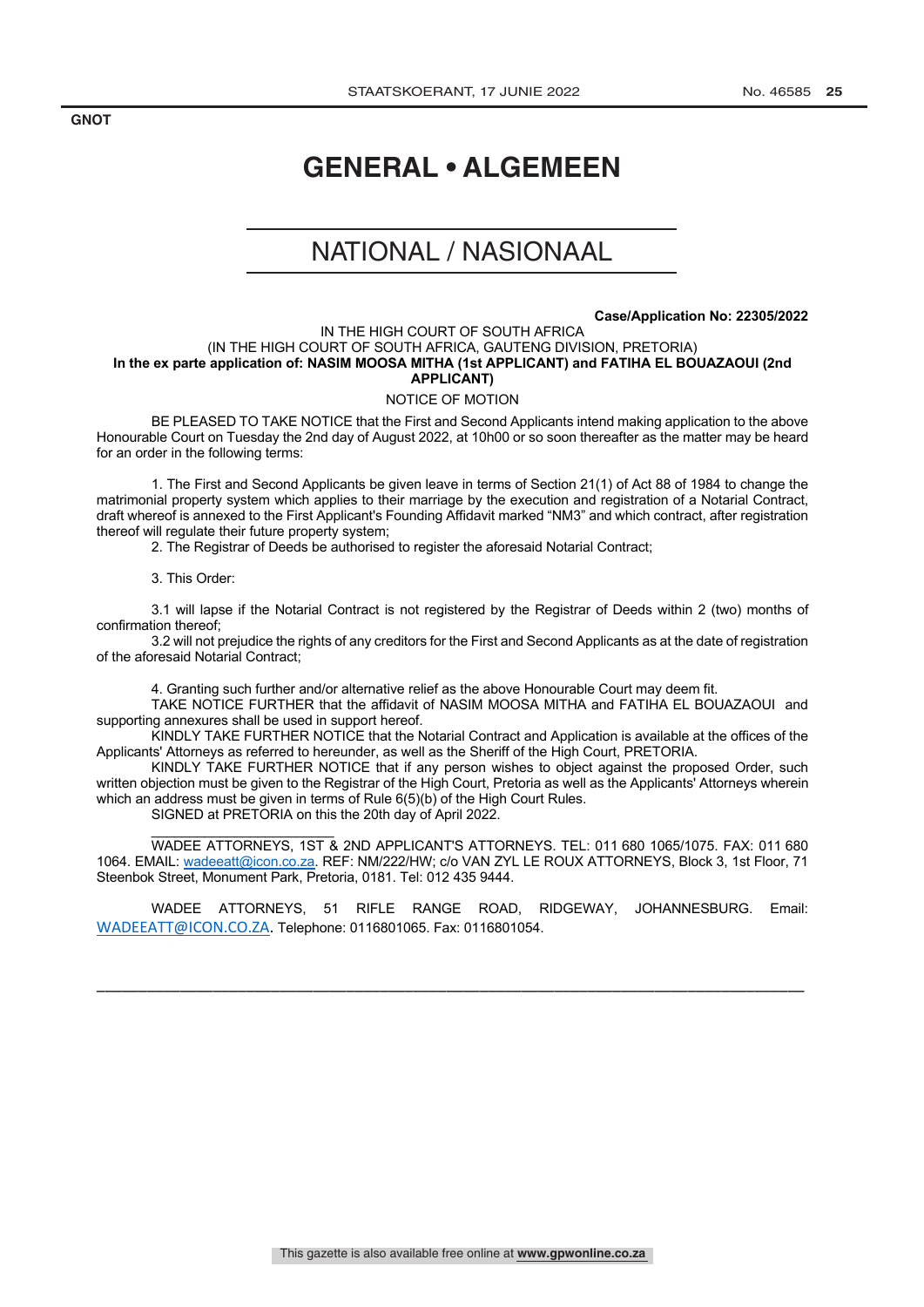#### PUBLICATION IN TERMS OF SECTION THIRTY-EIGHT OF ACT 47 OF 1937 INCOMPLETE TITLE DEED

Notice is hereby given that under the provisions of Section Thirty-Eight of the Deeds Registries Act, 1937, I the Registrar of Deeds at Johannesburg intend to issue a Certificate of Registered Title in lieu of Deed of Transfer T43397/2018 for which deed a certified copy was issued vide VA 2453/2019 passed by THE SOUTH AFRICAN NATIONAL ROADS AGENCY SOC LIMITED, Registration Number: 1998/009584/30 in favour of JACQUES FABIAN SVEN MOODLEY, Identity Number: 751227 5168 08 3 and ALISON MOODLEY, Identity Number 740910 0060 08 2, Married in community of property to each other, in respect of:-

PORTION 3 OF ERF 715 ELANDSPARK TOWNSHIP, REGISTRATION DIVISION IR, PROVINCE OF GAUTENG, MEASURING 1 063 (ONE THOUSAND AND SIXTY THREE) SQUARE METRES HELD BY DEED OF TRANSFER T43397/2018, which has been lost, incomplete or destroyed.

All interested persons having objection to the issue of such certificate are hereby required to lodge the same in writing with the Registrar of Deeds at Johannesburg, situated at Deeds Office Information Section, Mezzanine Floor, 208-212 Marble Towers Building, c/n Von Weilligh and Pritchard Street, Johannesburg, within six weeks from the date of the publication of this notice.

Signed at Johannesburg, on the day of  $\qquad$  2022

#### REGISTRAR OF DEEDS

 $\overline{\phantom{a}}$  , where the contract of the contract of the contract of the contract of the contract of the contract of the contract of the contract of the contract of the contract of the contract of the contract of the contr

KRUGER ATTORNEYS & CONVEYANCERS INC, 284 OAK AVENUE, FERNDALE, RANDBURG. Email: FULLAGAR@KRUGERINCORPORATED.CO.ZA. Telephone: 0104434351

\_\_\_\_\_\_\_\_\_\_\_\_\_\_\_\_\_\_\_\_\_\_\_\_\_\_\_\_\_\_\_\_\_\_\_\_\_\_\_\_\_\_\_\_\_\_\_\_\_\_\_\_\_\_\_\_\_\_\_\_\_\_\_\_\_\_\_\_\_\_\_\_\_\_\_\_\_\_\_\_\_\_\_\_\_\_\_\_\_\_\_\_\_

Notice is hereby given that under the provisions of Section 38 of the Deeds Registries Act 47 of 1937, I, the Registrar of Deeds at Pretoria intend to issue a Certificate of Registered Title in lieu of Deed of Transfer Number T 107501/2007 dated 8 AUGUST 2007 passed by INFRAMAX HOLDINGS PROPRIETARY LIMITED, REGISTRATION NUMBER 1999/018988/07

In favour of

2 KENGIES HOMEOWNERS ASSOCIATION (NPC), REGISTRATION NUMBER 2006/009636/08 In respect of certain

ERF 396 KENGIES EXTENSION 33 TOWNSHIP REGISTRATION DIVISION J.R., THE PROVINCE OF GAUTENG, MEASURING 483 (FOUR HUNDRED AND EIGHTY THREE) square metres

HELD BY Deed of Transfer Number T107501/2007 which has been lost or destroyed.

All persons having objection to the issue of such Certificate are hereby required to lodge the same in writing with the Registrar of Deeds at PRETORIA within six weeks after the date of the first publication hereof in the Gazette..

PORTER SEABER ATTORNEYS, New Heights Office Block, No 2 Squirrel Turn, Weltevredenpark Ext 25. Email: luci@porterseaber.co.za. Telephone: 011 475 4024. Fax: 011 475 4025.

\_\_\_\_\_\_\_\_\_\_\_\_\_\_\_\_\_\_\_\_\_\_\_\_\_\_\_\_\_\_\_\_\_\_\_\_\_\_\_\_\_\_\_\_\_\_\_\_\_\_\_\_\_\_\_\_\_\_\_\_\_\_\_\_\_\_\_\_\_\_\_\_\_\_\_\_\_\_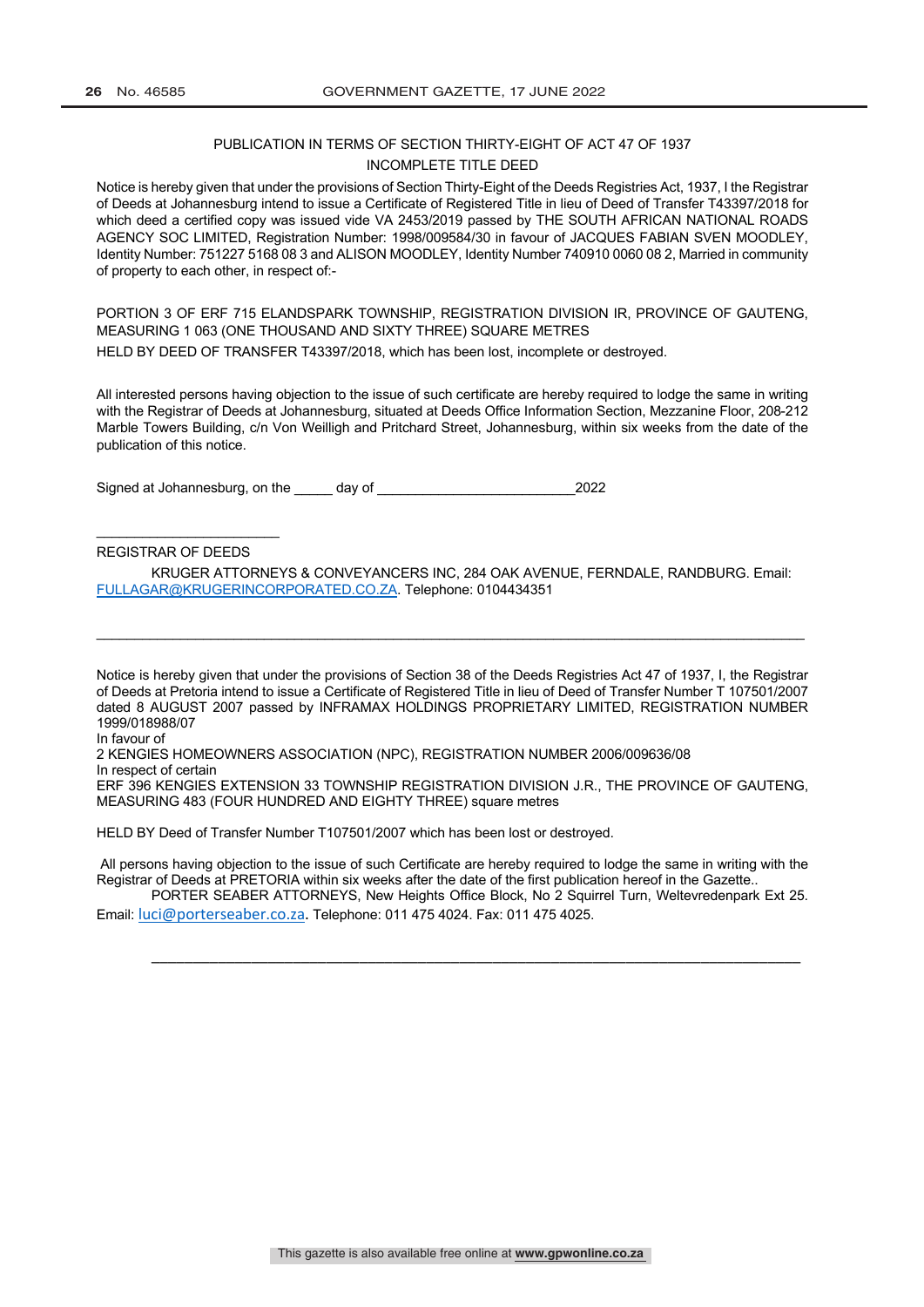## **ADMINISTRATION OF ESTATES ACTS NOTICES / BOEDELKENNISGEWINGS**

**Form/Vorm J193** 

## **NOTICE TO CREDITORS IN DECEASED ESTATES**

All persons having claims against the under-mentioned estate must lodge it with the Executor concerned within 30 days (or as indicated) from date of publication hereof.

The information is given in the following order: (1) Estate number, (2) surname and christian names, date of birth, identity number, last address; (3) date of death; (4) surviving spouse's names, surname, date of birth and identity number; (5) name and address of executor and authorised agent; (6) period allowed for lodgement of claims if other than 30 days.

## **KENNISGEWINGS AAN KREDITEURE IN BESTORWE BOEDELS**

Alle persone wat vorderinge teen die onderstaande boedels het, moet dit by die betrokke eksekuteur in dien binne 30 dae (of soos aangedui), van die datum van publikasie hiervan.

Die inligting word verstrek in die volgorde: (1) Boedelnommer, (2) familienaam en voorname, geboortedatum, identiteitsnommer, laaste adres; (3) datum oorlede; (4) nagelate eggenoot(note) se name, familienaam, geboortedatum en persoonsnommer; (5) naam en adres van eksekuteur of gemagtigde agent; (6) tydperk toegelaat vir lewering van vorderings indien anders as 30 dae.

## NATIONAL / NASIONAAL

004885/2022—(2) **SEPTEMBER, MINA,** 1929-08-06, 2908060014083, 56 BOTMANSKOP ROAD, IDAS VALLEY, WESTERN CAPE; (3) 2021-10-31; (4) CAPE TOWN; (5) ABRAHAM JOHANNES FEBRUARY, 1945/12/09, 4512095076089; (6) BRAND & ROBBERTS ATTORNEYS, UNIT 51, BOSMAN'S CROSSING, DISTILLERY ROAD, STELLENBOSCH.

6996/2022/DBN—(2) **SULEMAN, SALIMA,** 1935-02-16, 3502160082089, 105 MOORTON DRIVE, MOORTON, CHATSWORTH; (3) 2021-12-05; (4) DURBAN; (5) —; (6) PRAVISHA RAMNARAIN ATTORNEYS, 151 CROFTDENE DRIVE, CROFTDENE, CHATSWORTH.

15911/2022—(2) **DAMONS, MARILYN,** 1957-12-07, 5712070093088, 720 NIMF STREET, GELUKSDAL, BRAKPAN, 1546; (3) 2021-06-23; (4) JOHANNESBURG; (5) —; (6) Ross & Jacobsz Attorneys, 457 Rodericks Road, Lynnwood, Pretoria, 0002.

15907/2022—(2) **DAMONS, ISAK ELIASER,** 1954-05-17, 5405175023080, 720 NIMF STREET, GELUKSDAL, BRAKPAN, 1546; (3) 2021-06-07; (4) JOHANNESBURG; (5) MARILYN DAMONS, 1957/12/07, 5712070093088; (6) Ross & Jacobsz Attorneys, 457 Rodericks Road, Lynnwood, Pretoria, 0002.

2922/2022—(2) **LERM, JOHANNA SENEKAL,** 1953-08-02, 5308020022085, 929, 14DE LAAN, WONDERBOOM SUID, PRETORIA; (3) 2021-09-30; (4) PRETORIA; (5) MATTHYS LERM, 1948/12/11, 4812115018081; (6) Ross & Jacobsz Attorneys, 457 Rodericks Road, Lynnwood, Pretoria, 0002.

003122/2022—(2) **OTTE, MARGARETHA SUSANNA JOSEPHA,** 1933-01-27, 3301270050080, 1624 MODDERVIS AVENUE, MARLOTH PARK, KOMATIPOORT, MPUMALANGA, 1340; (3) 2021-10-02; (4) NELSPRUIT; (5) —; (6) Ross & Jacobsz Attorneys (O676), 457 Rodericks Road, Lynnwood, Pretoria, 0002.

035215/2021—(2) **Mugnaioni, Angela Ilda,** 1960-10-31, 6010310061083, A304, Villa Ambrosia, Kirby Road, Bedfordview; (3) 2021-06-26; (4) Johannesburg; (5) —; (6) Charl Mauritz Hartzenberg, 20 Buiten Street, Krugersdorp North.

017327/2020—(2) **Bremner, Frederich Donald,** 1963-02-25, 6302255075081, 28 Amelia Road, Drumblade, Gauteng; (3) 2020-01-14; (4) Johannesburg; (5) —; (6) Petrus Jacobus Corne van Staden, PO Boc 1314 Groenkloof 0027.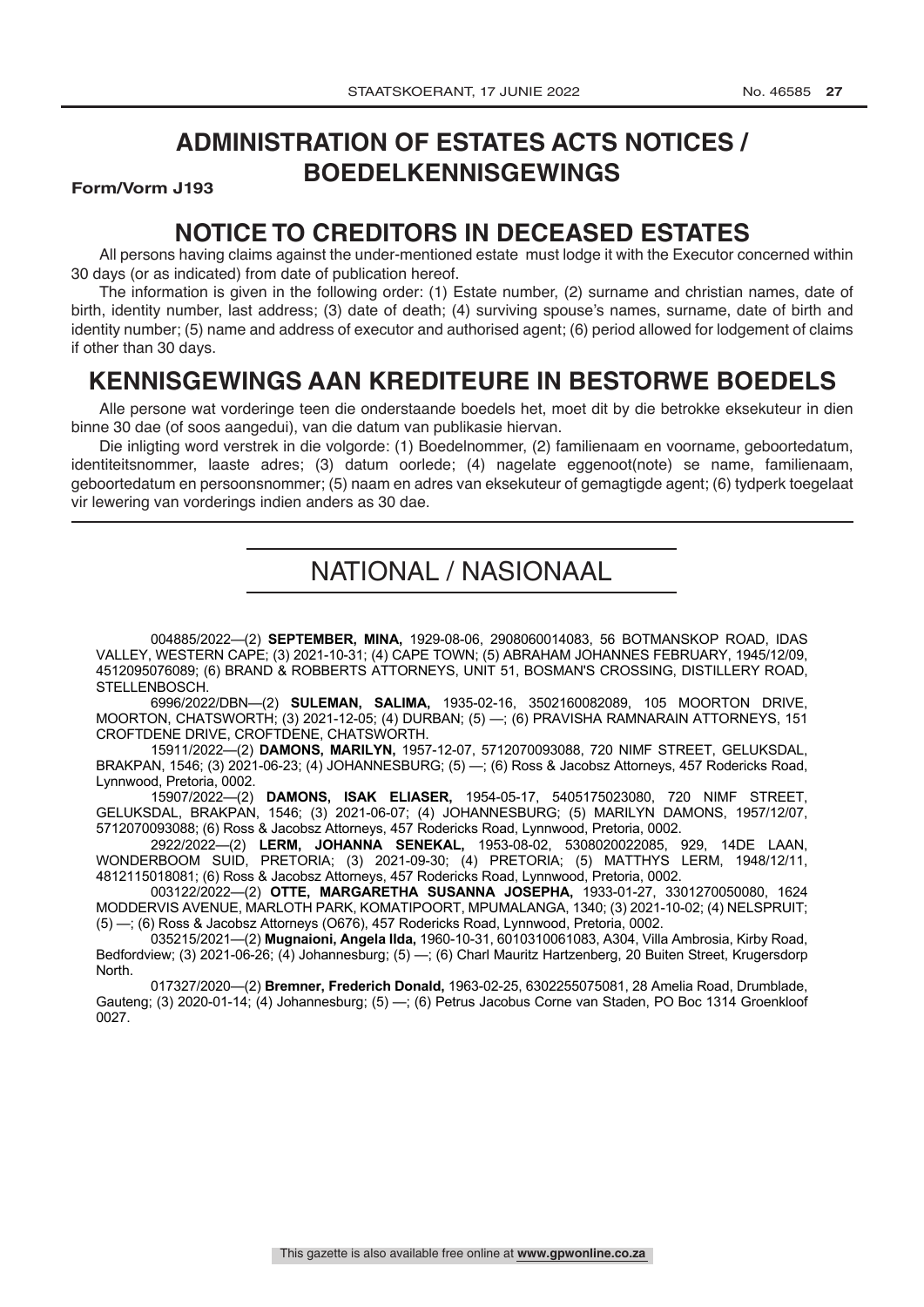017327/2020—(2) **Bremner, Frederich Donald,** 1963-02-25, 6302255075081, 28 Amelia Road, Drumblade, Gauteng; (3) 2020-01-14; (4) Johannesburg; (5) —; (6) Petrus Jacobus Corne van Staden, PO Boc 1314 Groenkloof 0027.

016446-2022—(2) **Gospodinova, Tsveti Kuzmanova,** 1960-08-05, 6008050838082, 68 Judges Avenue, Cresta, Johannesburg, 2194; (3) 2021-07-21; (4) Johannesburg; (5) Gospodinov Georgy Stoyanov, 1958/12/20, 5812205917084; (6) Jacobs & Partners Attorneys, 5 Rhodes Street, Kensington"B", Randburg, 2194.

007215/2020—(2) **KOTZE, JACOMINA MARIA,** 1954-05-22, 5405220067082, CAREL ROODE LAAN 6, LICHTENBURG 2740; (3) 2020-11-10; (4) MMABATHO; (5) —; (6) Jonker en Vennote, Privaatsak X 12038, LICHTENBURG 2740.

014407/2021—(2) **Pillay, Kisten Poobalam,** 1950-03-06, 5003065842089, 182 Esslen Crescent, Phoenix, Durban; (3) 2019-06-20; (4) Durban; (5) —; (6) Marsha Saminathan (Id: 8110180056086), 44 Swanvale Place, Rydalvale, Phoenix, Durban

22429/2014—(2) **MAGEZA, ALEX RISIMATI,** 1943-03-04, 4303045160086, ERF 3587 NAMAKGALE-B, BA-PHALABORWA; (3) 2014-06-29; (4) POLOKWANE; (5) —; (6) FINDLAY & NIEMEYER ATTORNEYS, C/O FINDLAY & NIEMEYER INC., 1027 FRANCIS BAARD STREET, HATFIELD, PRETORIA [ES0040].<br>.6996/2022/DBN—(2) SULEMAN, SALIMA, 1935-02-16, 3502160082089, 105 MOORTON DRIVE,

6996/2022/DBN—(2) **SULEMAN, SALIMA,** 1935-02-16, 3502160082089, MOORTON, CHATSWORTH; (3) 2021-12-05; (4) DURBAN; (5) —; (6) PRAVISHA RAMNARAIN ATTORNEYS, 151 CROFTDENE DRIVE, CROFTDENE, CHATSWORTH.

6996/2022/DBN—(2) **SULEMAN, SALIMA,** 1935-02-16, 3502160082089, 105 MOORTON DRIVE, MOORTON, CHATSWORTH; (3) 2021-12-05; (4) DURBAN; (5) —; (6) PRAVISHA RAMNARAIN ATTORNEYS, 151 CROFTDENE DRIVE, CROFTDENE, CHATSWORTH.

1146/2018—(2) **VENTER, JOHANNA WILHELMINA,** 1958-04-19, 5804190004085, 24 MAASDORP, LYDENBURG, LIMPOPO PROVINCE; (3) 2017-10-22; (4) POLOKWANE; (5) DAWID MATHYS VENTER, 1968/09/08, 6809085062089; (6) MARISA MOREIRA RICCO, HACK STUPEL & ROSS ATTORNEYS, STANDARD BANK CHAMBERS, 2ND FLOOR, CHURCH SQUARE, PRETORIA.

005723/2021—(2) **FERREIRA, LUCILLE JOSINE,** 1937-08-18, 3708180001088, 9 SOETDORINGPARK, 660 AIRPORT ROAD, DOORNPOORT, PRETORIA, 0186; (3) 2021-03-05; (4) PRETORIA; (5) —; (6) JORDAAN (M) ATTORNEY - MAGDA JORDAAN, 235 MONUMENT AVENUE, LYTTELTON MANOR EXT 1, 0157.

007231/2022 DBN—(2) **LANGA, CHRISTINA SHIRLEY,** 1957-12-14, 5712140850087, 61 MAQINASE STREET, ESIKHAWINI J EXT. 02, KWA ZULU NATAL; (3) 2020-07-29; (4) DURBAN; (5) —; (6) MAKHOSAZANA PERCEVERANCE LANGA, UNIT 8 PALM COURT , 13 LIRA LINK , RICHARDS BAY.

014661/2022—(2) **Lethoba, Makhokolotso Lizbeth,** 1976-11-27, 7611270415083, 54 Ruby Crescent, Extension 13, Ennerdale; (3) 2021-01-29; (4) Johannesburg; (5) —; (6) Lethabo Thato Lethoba c/o Botha Copo Attorneys, No. 67 Nelson Mandela Avenue, Randhart, Alberton, 1449

008439/2022—(2) **LUVUNO, LAURETTA THATHU,** 1985-04-09, 8504090736086, 16 BAY RIDGE, MEERENSEE, RICHARDS BAY, KWA ZULU NATAL ; (3) 2020-05-15; (4) DURBAN; (5) S'BUSISO PRAISE-GOD LUVUNO, 1979/06/17, 7906175292086; (6) S'BUSISO PRAISE-GOD LUVUNO, UNIT 8 PALM COURT , 13 LIRA LINK , RICHARDS BAY.

003122/2022—(2) **OTTE, MARGARETHA SUSANNA JOSEPHA,** 1933-01-27, 3301270050080, 1624 MODDERVIS AVENUE, MARLOTH PARK, KOMATIPOORT, MPUMALANGA, 1340; (3) 2021-10-02; (4) NELSPRUIT; (5) —; (6) Ross & Jacobsz Attorneys (O676), 457 Rodericks Road, Lynnwood, Pretoria, 0002

014403/2021—(2) **Pillay, Rookmoney,** 1952-12-13, 5212130793082, 182 Esslen Crescent, Phoenix, Durban; (3) 2021-01-16; (4) Durban; (5) —; (6) Marsha Saminathan (Id: 8110180056086), 44 Swanvale Place, Rydalvale, Phoenix, Durban

014776/2022—(2) **Rothfels, Esther,** 1929-01-14, 2901140055085, 121 Sneddon Street, Sydenham, Johannesburg, 2192; (3) 2022-03-15; (4) Johannesburg; (5) —; (6) Yolanda Barnard, Building 13 First Floor, Cambridge Office Park, 5 Bauhinia Street, Highveld Technopark, Centurion, 0169.

020345/2021—(2) **Seekane, Phoko Abram,** 1973-08-28, 7308285948089, 46 Alan Manor TS, 6 Tudor Village, Alan Manor; (3) 2021-02-16; (4) Johannesburg; (5) —; (6) Elizabeth Botha c/o Botha Copo Attorneys, 67 Nelson Mandela Avenue, Randhart, Alberton, 1449.

013553/2022—(2) **NORRIS, HESTER MARIA,** 1949-01-26, 4901260036087, UNIT 52, 28 ATHLONE AVENUE, EEUFEES PARK RETIREMENT VILLAGE, NIGEL, 1491; (3) 2022-04-13; (4) JOHANNESBURG; (5) —; (6) LOUW STRYDOM INCORPORATED, 126 NICOLAS SMIT AVENUE, MONUMENT, KRUGERSDORP.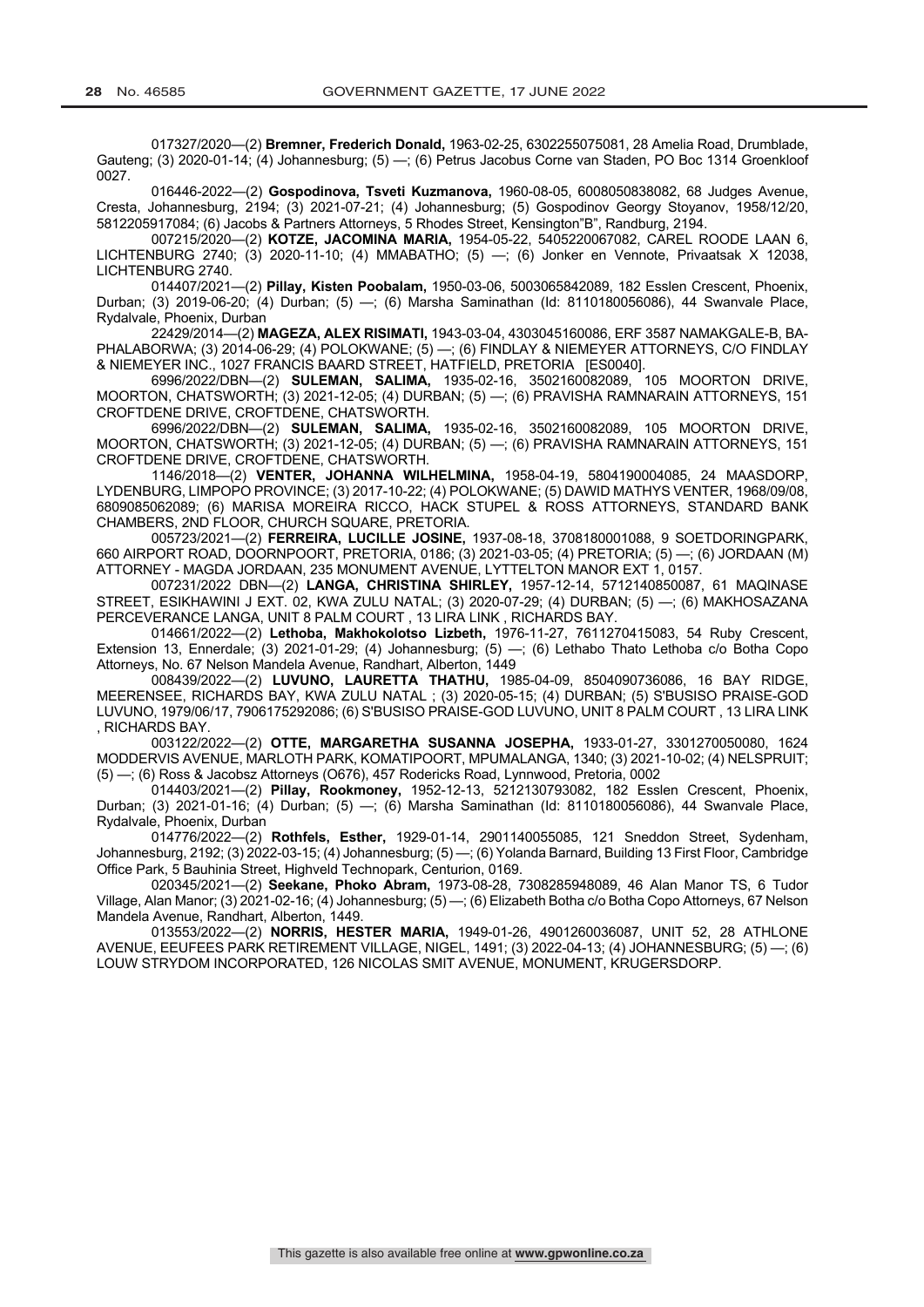#### **Form/Vorm J187**

## **LIQUIDATION AND DISTRIBUTION ACCOUNTS IN DECEASED ESTATES LYING FOR INSPECTION**

In terms of section 35 (5) of the Administration of Estates Act, No. 66 of 1965, notice is hereby given that copies of the liquidation and distribution accounts (first and final, unless otherwise stated) in the estates specified below will be open for the inspection of all persons with an interested therein for a period of 21 days (or shorter

or longer if specially stated) from the date specified or from the date of publication hereof, whichever may be the latter, and at the offices of the Masters of the High Court and Magistrates as stated. Should no objection thereto be lodged with the Masters concerned during the specified period, the executors will proceed to make payments in accordance with the accounts.

The information is given in the following order: (1) Estate number, (2) surname, christian name(s), identity number, last address, (3) description of account other than first and final; (4) if deceased was married in community of property the surviving spouse's names, surname and identity number; (5) period of inspection (if shorter or longer than 21 days), Magistrate's Office; (6) Advertiser details.

## **LIKWIDASIE- EN DISTRIBUSIEREKENINGS IN BESTORWE BOEDELS WAT TER INSAE LÊ**

Ingevolge artikel 35 (5) van die Boedelwet No. 66 van 1965, word hierby kennis gegee dat duplikate van die likwidasie en distribusierekenings (eerste en finale, tensy anders vermeld) in die boedels hieronder vermeld, in die kantore van die Meesters en Landdroste soos vermeld en gedurende 'n tydperk van 21 dae (of korter of langer indien spesiaal vermeld) vanaf gemelde datums of vanaf datum van publikasie hiervan, welke ook al die laaste is, ter insae lê van alle persone wat daarby belang het. Indien binne genoemde tydperk geen besware daarteen by die betrokke Meesters ingedien word nie, gaan die eksekuteurs oor tot die uitbetalings ingevolge gemelde rekenings.

Die inligting word soos volg verstrek: (1) Boedelnommer, (2) familienaam, voornaam(name), identiteitsnommer, laaste adres, (3) beskrywing van rekening as dit anders as eerste en finale is; (4) indien oorledene in gemeenskap van goedere getroud was die nagelate eggenoot(note) se name, familienaam en identiteitsnommer; (5) tydperk van insae (indien korter of langer as 21 dae), Landdroskantoor; (6) Adverteerder besonderhede.

## NATIONAL / NASIONAAL

011777/2020—(2) **DLAMINI, SYLVERIUS,** 4504285201080, D44 UMLAZI TOWNSHIP, UMLAZI, KWAZULU-NATAL (3) —; (4) KHOLEKA ANNASTASIA DLAMINI, 4708140343082; (5) (UMLAZI; DURBAN); (6) ROBINSON MANZI ATTORNEYS & COMPANY, 501A CORPORATE PLACE, 9 DOROTHY NYEMBE STREET, DURBAN 4001. Email: admin@robinsonmanzi.co.za. Tel: 0319404541.

7029/2021—(2) **VAN NIEKERK, CHRISTOFFEL JOHANNES,** 4806105028084, 22 LEE ENFIELD STREET, MIDDELBURG, MPUMALANGA, 1050 (3) —; (4) —; (5) (MIDDELBURG; MIDDELBURG); (6) Ross & Jacobsz Attorneys (V6113), 457 Rodericks Road, Lynnwood, Pretoria, 0002. Email: yolanda@ross.co.za. Tel: (012)348-1088.

9454/2021—(2) **JAFTA, NORMAN,** 3405195055080, 357 ST JOSEPH AVENUE, EERSTERUST, PRETORIA (3) —; (4) JOSEPHINE FRANCES JAFTA, 2911040058089; (5) (—; PRETORIA); (6) Ross & Jacobsz Attorneys, 457 Rodericks Road, Lynnwood, Pretoria, 0002. Email: lenette.co.za. Tel: 0123481088.

10814/2010—(2) **KWONG, HENSON LEONG,** 3811065065085, 48 CLACTON ROAD, KENSINGTON, JOHANNESBURG (3) Supplementary First and Final; (4) —; (5) (JOHANNESBURG; JOHANNESBURG); (6) GASCOIGNE RANDON & ASSOCIATES, P.O. BOX 31, EDENVALE, 1610. Email: Leana@gascoigne.co.za. Tel: 0114531077/8.

4354/2021—(2) **SINDANE, NOMBULELO JOHANNA,** 4710101069086, 249 MASITENG STREET, CREDI, KATLEHONG (3) —; (4) —; (5) (PALM RIDGE; JOHANNESBURG); (6) GASCOIGNE RANDON & ASSOCIATES, P.O. BOX 31, EDENVALE, 1610. Email: Leana@gascoigne.co.za. Tel: 0114531077/8.

8197/2021/DBN—(2) **NAICKER, CHRISTINE,** 7309090208081, 38 MOORTON DRIVE, MOORTON, CHATSWORTH (3) —; (4) MARLON NAICKER, 7401155069084; (5) (CHATSWORTH; DURBAN); (6) PRAVISHA RAMNARAIN ATTORNEYS, 151 CROFTDENE DRIVE, CROFTDENE, CHATSWORTH. Email: pravisha.r@absamail.co.za. Tel: 0314039474.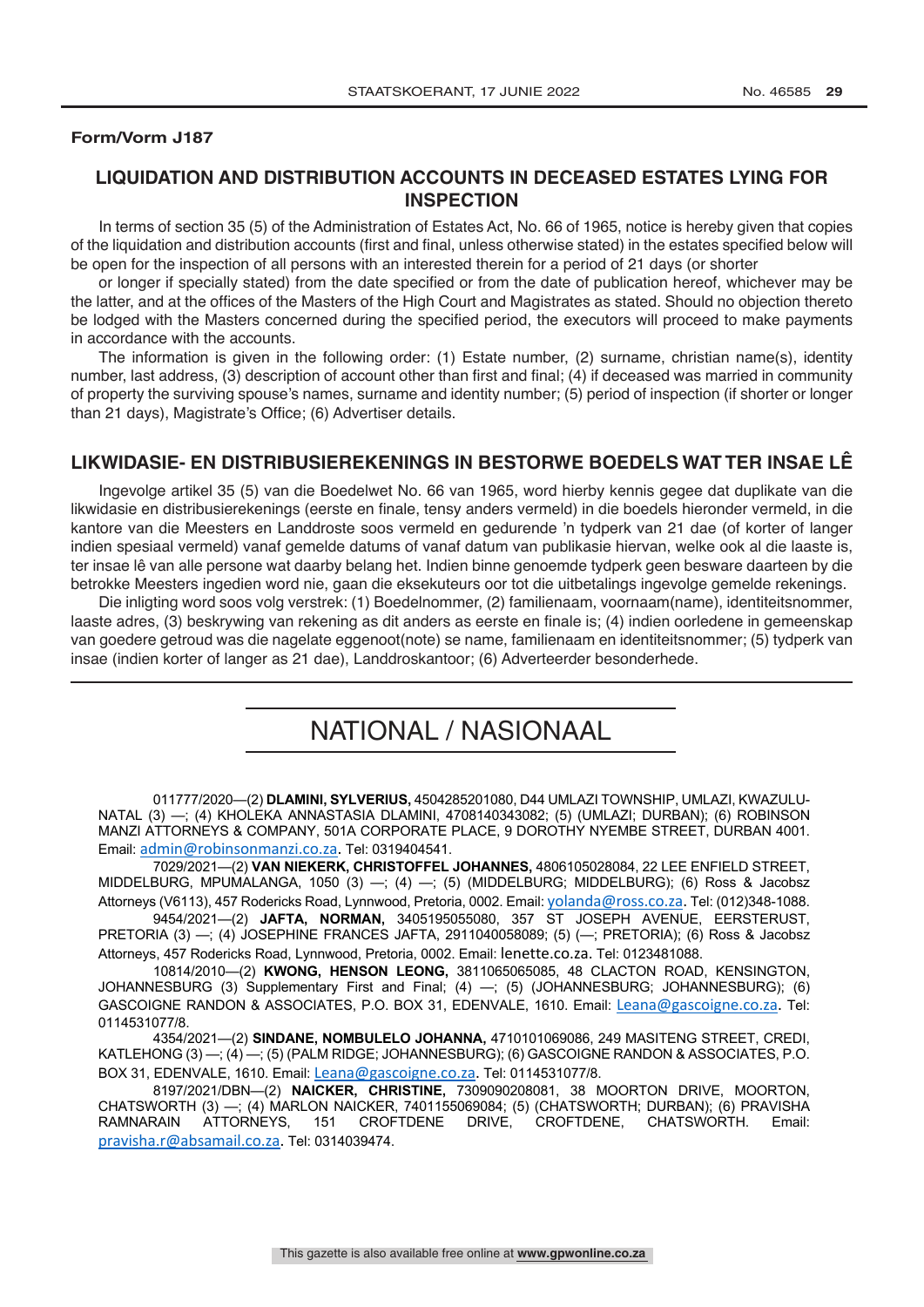7029/2021—(2) **VAN NIEKERK, CHRISTOFFEL JOHANNES,** 4806105028084, 22 LEE ENFIELD STREET, MIDDELBURG, MPUMALANGA, 1050 (3) —; (4) —; (5) (MIDDELBURG; NELSPRUIT); (6) Ross & Jacobsz Attorneys (V6113), 457 Rodericks Road, Lynnwood, Pretoria, 0002. Email: yolanda@ross.co.za. Tel: (012)348-1088.

20434/2016—(2) **Cunliffe, Margaret Patricia,** 3009300063086, 14 Club Street Linksfield Johannesburg 2192 (3) Amended First and Final; (4) —; (5) (JOHANNESBURG; JOHANNESBURG); (6) Affluence Capital (Pty) Ltd, Postnet Suite 114, Private Bag 6590, George, 6530. Email: elize@affluence-capital.com. Tel: 0860103607.

012906/2021—(2) **Erasmus, Nico,** 7109205069083, 2 Rentia Hof, 49 Edward Street, Regents Park, Johannesburg 2197 (3) First and Final; (4) —; (5) (JOHANNESBURG; JOHANNESBURG); (6) Marlene Venter, 23 Willow, Dalpark, Brakpan, 1541. Email: marleneven@mweb.co.za. Tel: 0761711273.

012515/2015—(2) **FAKUDE, NKOSINATHI JETHRO,** 6905025628086, ERF 433 PRIMROSE, GERMISTON, GAUTENG also known as 3 ASTER ROAD, PRIMROSE, GAUTENG (3) First and Final; (4) —; (5) (GERMISTON; PRETORIA); (6) FINDLAY & NIEMEYER INC ATTORNEYS, MRS. K. NICKEL [REF: A4743], 1027 FRANCIS BAARD STREET, HATFIELD, PRETORIA [REF: A4743]. Email: Kirsten@findlay.co.za. Tel: 0123429164.

1847/2020—(2) **BINTLEY, JEFFREY,** 3807085097082, 57 2ND AVENUE, LAMBTON, GERMISTON, PROVINCE OF GAUTENG (3) -; (4) -; (5) (GERMISTON; JOHANNESBURG); (6) M RICCO C/O HACK STUPEL & ROSS ATTORNEYS, 2nd FLOOR STANDARD BANK CHAMBERS, CHURCH SQUARE, PRETORIA. Email: RiccoM@hsr.co.za. Tel: 0123254185.

1505/2021—(2) **TEME, MANTHOBA WILHELMINA,** 6412030568084, 2568 ZONE 2, EXTENTION ITSOSENG.1 (3) —; (4) TEME TLOU JOSEPH, 6101265688085; (5) (LICHTENBURG; MMABATHO); (6) JONKER EN VENNOTE, PRIVAATSAK X 12038, LICHTENBURG 2740. Email: rinas@jonkerv.co.za. Tel: 018-632 6061.

027135/2020—(2) **SMITH, IRENA FREDERICA,** 4608020054082, 24 ROBERTSON STREET, WITPOORTJIE  $(3)$  -;  $(4)$  -;  $(5)$  (ROODEPOORT; -);  $(6)$  MARSHALL FOURIE, P.O. BOX 112, ALLENSNEK 1737. Tel: +27824587956.

007127/2019—(2) **SOLOMONS, GRAHAM DAVID,** 5403135035088, 64 MELVILLE AVENUE, DISCOVERY, ROODEPOORT (3) First and Final; (4) LINDA JOY SOLOMONS, 5409190144087; (5) 21 (ROODEPOORT; JOHANNESBURG); (6) DALE BARRATT, 774 WATERVAL ROAD, LITTLE FALLS, ROODEPOORT. Email: DALE@FOXBARRATT.CO.ZA. Tel: 0116757741.

005647/2020—(2) **VAN DER SCHYFF, KRUGER GERT ABRAHAM,** 4903125047085, 21 MARABOE AVENUE, ROOIHUISKRAAL, CENTURION, 0157 (3) First and Final; (4) EMILY CHARLIS ATHUR VAN DER SCHYFF, 5604220051084; (5) (—; PRETORIA); (6) JORDAAN (M) ATTORNEY, P.O BOX 14251 LYTTELTON 0140. Email: magda.jordaan@telkomsa.net. Tel: 0828223046.

742/2022/DBN—(2) **Kanakayah, Hamshavellie,** 4106130079081, 75 Road 710, Montford, Chatsworth (3) — ; (4) Latchanasamy Kanakayah, 4012195093084; (5) (Durban; Chatsworth); (6) Peacock, Liebenberg & Dickinson Inc., 1 Loudon Park, 8 St. Mary's Road, Kloof, 3610. Email: melissa@pldinc.co.za. Tel: 0317082266.

7686/2010—(2) **ROSS, ARASHAAD,** 4205015131080, 66 KILIMANJARO STREET, NEW TAFELSIG, MITCHELLS PLAIN,  $\overline{7785}$ . (3) First and Final; (4)  $-$ ; (5) (MITCHELLS PLAIN; CAPE TOWN); (6) STEENKAMP ABRAHAMS INC., 104c WELKOM STREET, PORTLANDS, MITCHELLS PLAIN, 7785. Email: karyn@sa-inc.co.za. Tel: 021 391 0169.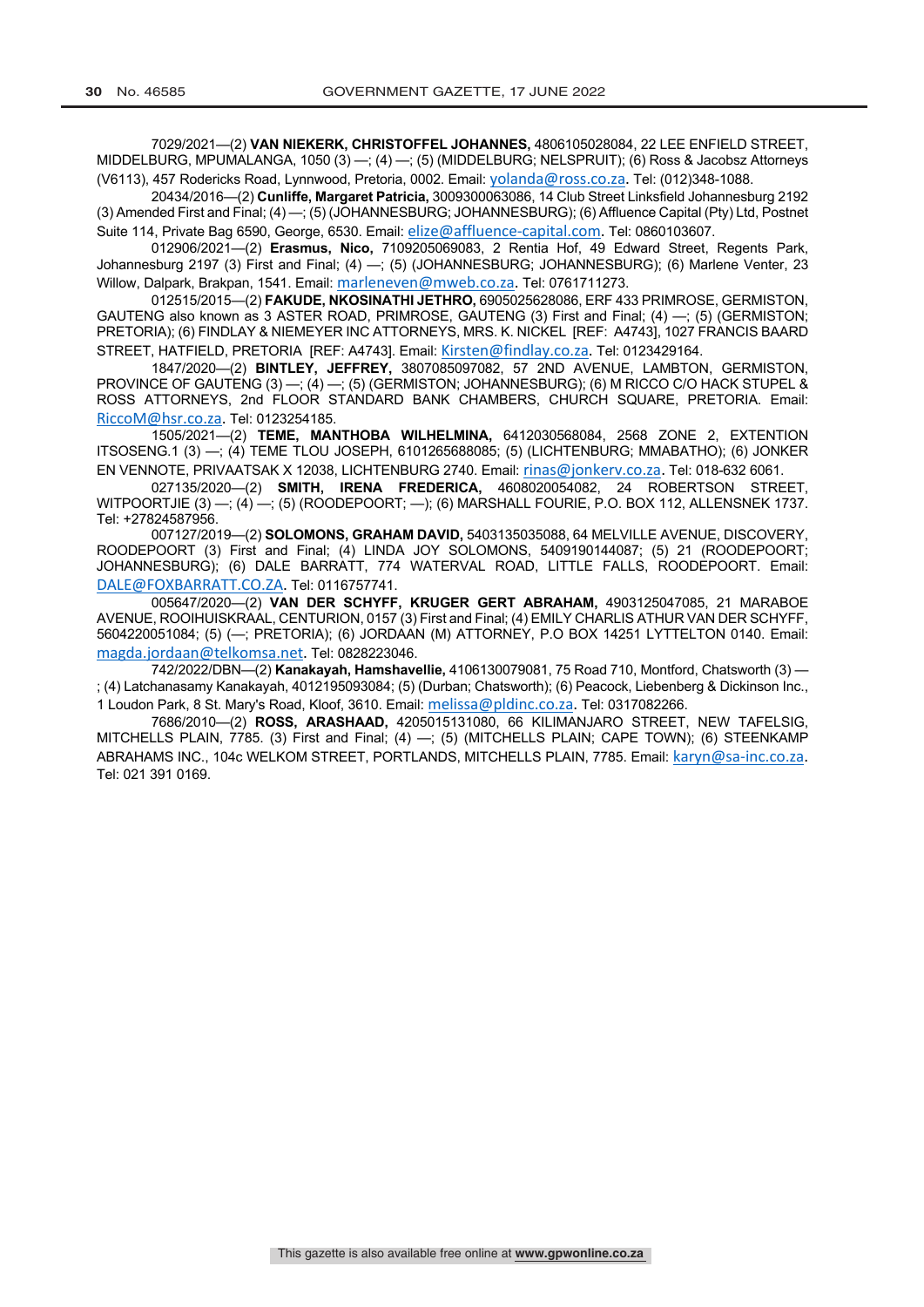### **Form/Vorm J29**

## **FIRST MEETINGS OF CREDITORS, CONTRIBUTORIES, MEMBERS OR DEBENTURE-HOLDERS OF SEQUESTRATED ESTATES, COMPANIES BEING WOUND-UP OR PLACED UNDER PROVISIONAL JUDICIAL MANAGEMENT**

The estates and companies mentioned below having been placed under sequestration, or being wound up or having been placed under provisional judicial management by order of the High Court of South Africa, Masters of the High Court hereby give notice, pursuant to sections 17 (4) and 40 (1) of the Insolvency Act, 1936, sections 119 (3), 125 (1) and 196bis (4) of the Companies Act, 1926 and sections 356 (1), 364 (1) and 429 of the Companies Act, 1973, that a first meeting of creditors, contributories, members or debenture-holders of the said estates or companies will be held on the dates and at the times and places mentioned below, for proof of claims against the estates or companies, the election of trustees, the nomination of liquidators or judicial managers or for the purposes referred to in section 364 or 431 of Act No. 61 of 1973 and considering the statement of affairs of the company, as the case may be.

The particulars are given in the following order: (1) Number of estate/company; (2) name and description of estate/company; (3) date of the provisional and date of the final order, and (4) special resolution and (5) division of court by which order is made, and (6) date, hour and place of meeting.

Meetings in a place in which there is a Master's office, will be held before the Master; elsewhere they will be held before the Magistrate.

## **EERSTE BYEENKOMSTE VAN SKULDEISERS, KONTRIBUANTE, LEDE OF SKULD-BRIEFHOUERS VAN GESEKWESTREERDE BOEDELS, MAATSKAPPYE IN LIKWIDASIE OF ONDER VOORLOPIGE GEREGTELIKE BESTUUR**

Nademaal die boedels of maatskappye hieronder vermeld op las van die Hooggeregshof van Suid-Afrika gesekwestreer, of gelikwideer of onder voorlopige geregtelike bestuur geplaas is, word hierby deur die Meesters van die Hooggeregshof ingevolge artikels 17 (4) en 40 (1) van die Insolvensiewet, 1936, artikels 119 (3), 125 (1) en 196bis (4) van die Maatskappywet, 1926, en artikels 356 (1), 364 (1) en 429 van die Maatskappywet, 1973, kennis gegee dat 'n eerste byeenkoms van skuldeisers, kontribuante, lede of skuldbriefhouers van genoemde boedels of maatskappye op die datums, ure en plekke hieronder vermeld, vir die bewys van vorderings teen die boedels of maatskappye, die verkiesing van kurators, of nomminasie van likwidateurs of geregtelike bestuurders of vir die doeleindes bedoel in artikel 364 of 431 van Wet No. 61 van 1973, en die oorweging van die verklaring van die sake van die maatskappy na gelang van die geval, gehou sal word.

Die besonderhede word verstrek in die volgorde: (1) Nommer van boedel/maatskappy; (2) naam en beskrywing van boedel/maatskappy; (3) datum van die voorlopige en datum van die finale bevel, en (4) spesiale resolusie en (5) afdeling van hof waardeur order gemaak is, en (6) datum, uur en plek van byeenkoms.

In 'n plek waarin 'n kantoor van 'n Meester is, word die byeenkoms voor die Meester en op ander plekke voor die Landdros gehou.

N829/2021—(2) **ICON AMORE HOME CC** (2010/072349/23), RETAILER IN HOME FURNITURE AND RELATED SERVICES; (3) Provisional Order Date: 2021-06-11; Final Order Date: 2021-06-11; (4) —; (5) HIGH COURT OF SOUTH AFRICA (GAUTENG LOCAL DIVISION, JOHANNESBURG) DIVISION; (6) 2022-07-08, 10:00, MASTER OF THE HIGH COURT, PIETERMARITZBURG.

T579/2021—(2) **MUSA CAPITAL FUND MANAGERS (PTY) LIMITED** (2004/010382/07), ENGAGED IN THE PROVISION OF SERVICES AND ADVISORY WITHIN THE FINANCIAL SERVICES INDUSTRY; (3) Provisional Order Date: 2021-11-12; Final Order Date: 2022-02-11; (4) -; (5) HIGH COURT OF SOUTH AFRICA (GAUTENG LOCAL DIVISION, PRETORIA) DIVISION; (6) 2022-07-08, 10:00, MASTER OF THE HIGH COURT, PRETORIA.

G001840/2021—(2) **RUSKING REAL ESTATE MARKETING (PTY) LTD (IN LIQUIDATION)**  (2005/009493/07), 6 BOMPAS ROAD, DUNKELD, 2196; (3) Provisional Order Date: —; Final Order Date: 2021-09- 23; (4) —; (5) SPECIAL RESOLUTION; (6) 2022-07-06, 09:00, MAGISTRATE COURT RANDBURG.

G001679/2021—(2) **MYBEAUTY SA (PTY) LTD (IN LIQUIDATION)** (2016/410592/07), DESIGN QUARTER SUITE 112A, FOURWAYS, JOHANNESBURG, 2055; (3) Provisional Order Date: —; Final Order Date: 2021-08-25; (4) —; (5) SPECIAL RESOLUTION; (6) 2022-07-13, 09:00, MAGISTRATE COURT RANDBURG.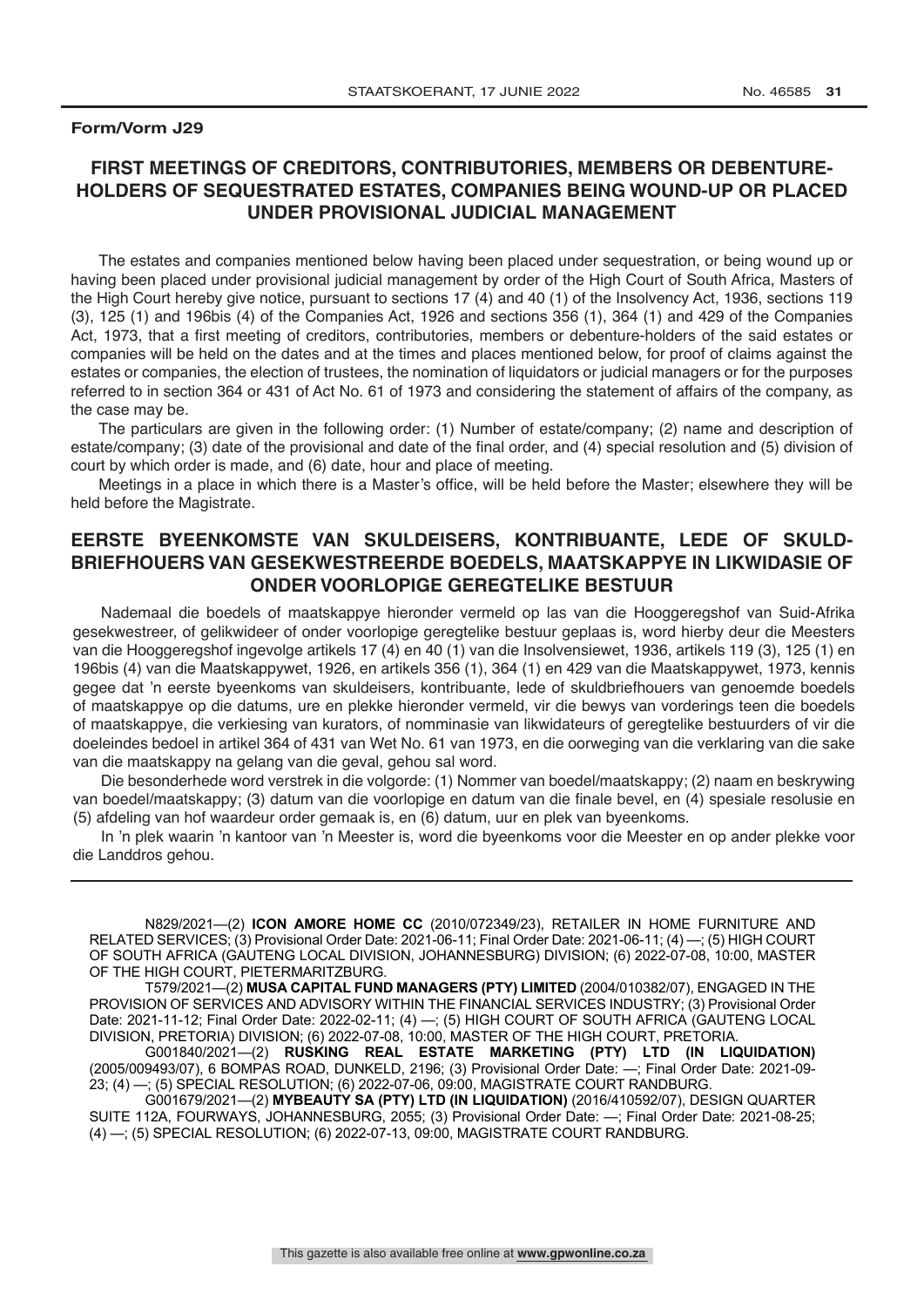## **INSOLVENCY ACT AND COMPANIES ACTS NOTICES / INSOLVENSIEWET- EN MAATSKAPPYKENNISGEWINGS**

### **Form/Vorm J29CC**

## **CLOSE CORPORATIONS: FIRST MEETINGS OF CREDITORS AND MEMBERS OF CLOSE CORPORATIONS BEING WOUND UP**

The Close Corporations mentioned below having been placed in liquidation by order of the High Court of South Africa or the Magistrate's Court having jurisdiction, and pursuant to section 78 of the Close Corporations Act,

No. 69 of 1984, read together with section 40 (1) and 77 of the Insolvency Act of 1936 and sections 356, 375(5) (b) and 412 and 356 of the Companies Act of 1973, notice is hereby given that persons indebted to the undermentioned Close Corporation are required to pay their debts to the liquidator forthwith unless otherwise indicated and that the First Meeting of Creditors and Members of the undermentioned Close Corporations will be held on the dates and at the time and places mentioned below, for the following purposes:

- (i) The consideration of the statement of affairs of the Corporation lodged with the Master of the High Court;
- (ii) the proof of claims against the Close Corporation;
- (iii) determination by creditors of the necessity of the appointment of a co-liquidator and, if so, the nomination of a person for appointment;
- (iv) receiving or obtaining directions or authorisation in respect of any matter regarding the liquidation.

The particulars are given in the following order: (1) Number of Close Corporation; (2) name and description of Close Corporation; (3) name and address of liquidator; (4) date, hour and place of meeting and (5) period within which debts must be paid, if this is not done forthwith.

## **BESLOTE KORPORASIES: EERSTE BYEENKOMSTE VAN SKULDEISERS EN LEDE VAN BESLOTE KORPORASIES IN LIKWIDASIE**

Nademaal die Beslote Korporasies hieronder vermeld op las van die Hooggeregshof van Suid-Afrika of die Landdroshof wat bevoegdheid het, in likwidasie geplaas is, en ingevolge artikel 78 van die Wet op Beslote Korporasies, No. 69 van 1984, saamgelees met artikel 40 (1) en 77 van die Insolvensiewet van 1936, en artikels 356, 375(5)(b) 412 en 356 van die Maatskappywet van 1973, word kennis hierby gegee dat persone wat enigiets aan die onderstaande Beslote Korporasie verskuldig is, onmiddellik die skuld aan die likwidateur moet betaal, tensy anders aangedui is en dat die Eerste Byeenkoms van Skuldeisers en lede van die ondervermelde Beslote Korporasies gehou sal word op die datums, ure en plekke hieronder vermeld vir die volgende doeleindes:

- (i) Die uiteensetting aangaande toestand van sake van die Korporasie wat by die Meester van die Hooggeregs hof ingedien is te oorweeg;
- (ii) eise teen die Beslote Korporasie te bewys;
- (iii) te besluit of 'n mede-likwidateur aangestel moet word en indien wel iemand te nomineer vir aanstelling;
- (iv) opdragte of magtiging ten opsigte van enige aangeleentheid betreffende die likwidasie te ontvang of te verkry.

Die besonderhede word verstrek in die volgorde: (1) Nommer van Beslote Korporasie; (2) naam en beskrywing van Beslote Korporasie; (3) naam en adres van likwidateur; (4) datum, uur en plek van byeenkoms en (5) tydperk waarin skuld betaal moet word, indien dit nie onmiddellik geskied nie.

B99/2021—(2) **ZONNEWIND ENERGI CC,** 2008/068371/23, 33 MURRAY STREET, HARRISMITH; (3) ER SMITH / LM MOLOTO, SYMINGTON & DE KOK / BAHLANKA BUSINESS SOLUTIONS & ADMIN; (4) 2022-07-06, 09H00, MAGISTRATE HARRISMITH; (5) --

G001633/2021—(2) **GROSVENDOR CROSSING FAST FOODS CC (IN LIQUIDATION),** 1998/055118/23, 31 BICCARD STREET, KRUGERSDORP, 1739; (3) GEORGE DA SILVA RAMALHO & TSHEPO MEDUPE, 2 Riana Avenue, Northcliff, Ext 16; (4) 2022-07-06, 09:30, MAGISTRATE COURT KRUGERSDORP; (5) --.

G001841/2021—(2) **TERRANOR DEVELOPMENTS CC (IN LIQUIDATION),** 1993/016632/23, 34 VIN ROUGE CRESENT, HURLINGHAM EXT 5, SANDTON, GAUTENG, 2196; (3) GEORGE DA SILVA RAMALHO & MONIQUE STANDER, 2 Riana Avenue, Northcliff, Ext 16; (4) 2022-07-13, 09:00, MAGISTRATE COURT RANDBURG;  $(5) -$ .

G001841/2021—(2) **TERRANOR DEVELOPMENTS CC (IN LIQUIDATION),** 1993/016632/23, 34 VIN ROUGE CRESENT, HURLINGHAM EXT 5, SANDTON, GAUTENG, 2196; (3) GEORGE DA SILVA RAMALHO & MONIQUE STANDER, 2 Riana Avenue, Northcliff, Ext 16; (4) 2022-07-13, 09:00, MAGISTRATE COURT RANDBURG;  $(5) -$ .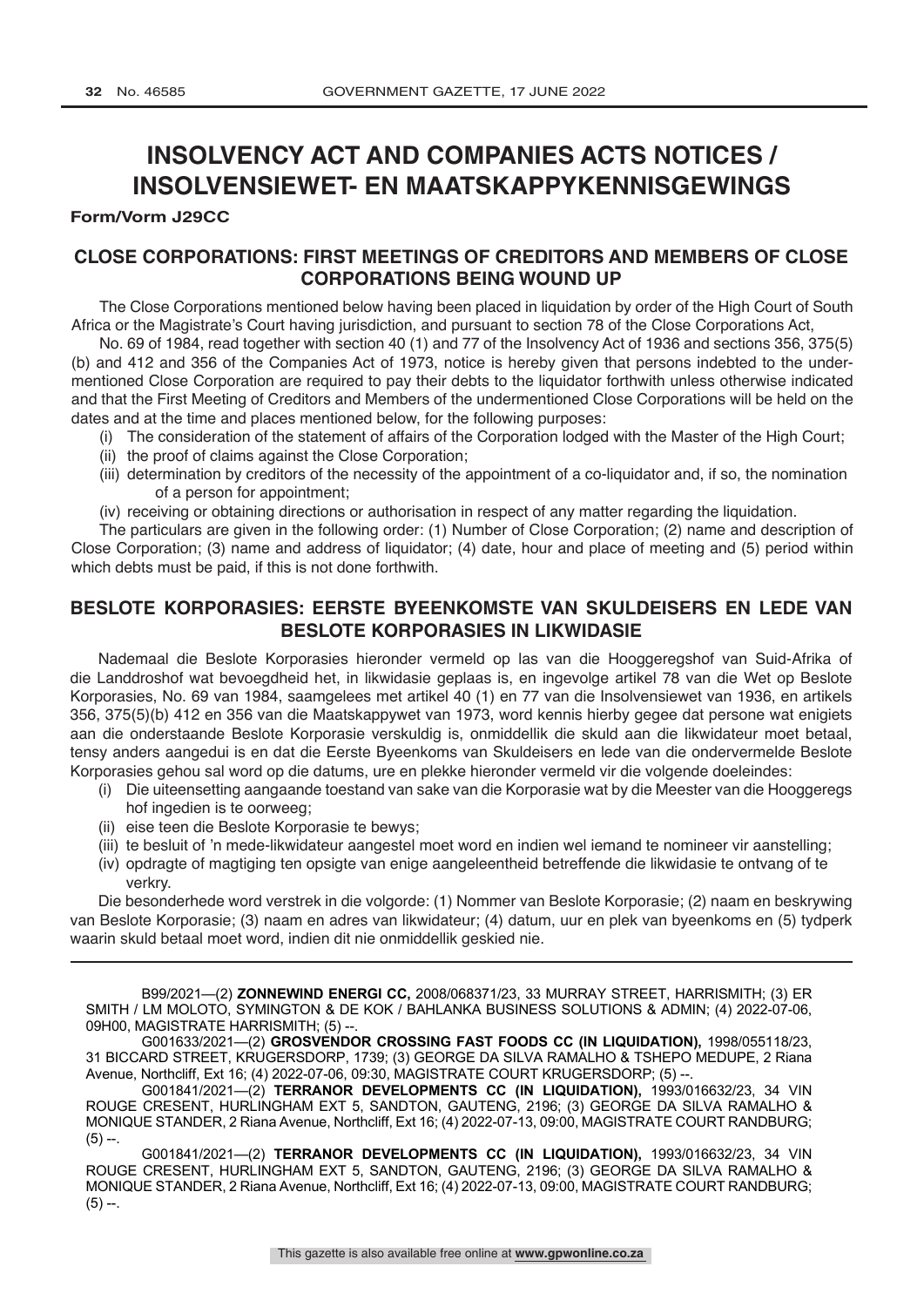## **APPOINTMENT OF TRUSTEES AND LIQUIDATORS AND PROOF OF CLAIMS IN SEQUESTRATED ESTATES OR COMPANIES BEING WOUND UP**

Pursuant to sections 40 (3), 56 (3) and 77 of the Insolvency Act, 1936, sections 129, 179 and 182 of the Companies Act, 1926, and sections 339, 366, 375 (5) (b), 386 (1) (d) and 402 of the Companies Act, 1973, notice is hereby given that the persons mentioned below have been appointed trustees or liquidators, as the case may be, and that the persons indebted to the estates or companies are required to pay their debts to them forthwith unless otherwise indicated.

Meetings of creditors, members or contributories of the said estates or companies will be held on the dates and at the times and places mentioned below, for proof of claims against the estates or companies, for the purpose of receiving the trustees' or liquidators' reports as to the affairs and conditions of the estates or companies and for giving the trustees or liquidators directions concerning the sale or recovery of any parts of the estates or assets of the companies or concerning any matter relating to the administration thereof.

The particulars are given in the following order: (1) Number of estate/company; (2) name and description of estate/company; (3) name and address of trustee or liquidator; (4) date, hour and place of meeting; (5) period within which debt must be paid, if this is not to be done forthwith.

Meetings in a place in which there is a Master's office, will be held before the Master; elsewhere they will be held before the Magistrate.

## **AANSTELLING VAN KURATORS EN LIKWIDATEURS EN BEWYS VAN VORDERINGS IN GESEKWESTREERDE BOEDELS OF MAATSKAPPYE IN LIKWIDASIE**

Ingevolge artikels 40 (3), 56 (3) en 77 van die Insolvensiewet, 1936, artikels 129, 179 en 182 van die Maatskappywet, 1926, en ingevolge artikels 40 (3), 56 (3) en 77 van die Insolvensiewet, 1936, artikels 129, 179 en 182 van die Maatskappywet, 1926, en artikels 339, 366, 375 (5) (b), 386 (1) (d) en 402 van die Maatskappywet, 1973, word hierby kennis gegee dat die persone hieronder vermeld as kurators of likwidateurs aangestel is, na gelang van die geval, en dat persone wat enigiets aan die boedels of maatskappye verskuldig is die skulde onmiddellik by genoemde kurators of likwidateurs moet betaal, tensy anders vermeld.

Byeenkomste van skuldeisers, lede of kontribuante van genoemde boedels of maatskappye sal gehou word op die datums, tyd en plekke hieronder vermeld, vir die bewys van vorderings teen die boedels of maatskappye, vir die ontvangs van die verslae van die kurators of likwidateurs oor die sake en toestand van die boedels of maatskappye, en om opdragte aan die kurators of likwidateurs uit te reik betreffende die verkoop of invordering van gedeeltes van die boedels of bates van die maatskappye of betreffende aangeleenthede rakende die beheer daarvan.

Die besonderhede word verstrek in die volgorde: (1) Nommer van boedel/maatskappy; (2) naam en beskrywing van boedel/maatskappy; (3) naam en adres van kurator of likwidateur, en (4) datum, uur en plek van byeenkoms en (5) tydperk waarin skuld betaal moet word, indien dit nie onmiddellik moet geskied nie.

In 'n plek waarin 'n kantoor van 'n Meester is, word die byeenkoms voor die Meester gehou; en op ander plekke voor die Landdros.

G001842/2021—(2) In Liquidation: **CONDOR ESTATES CC (IN LIQUIDATION)** (1996/045137/23); (3) JOHANNA NINI MAHANYELE & DANIESE ELAINE STEYN, 2 RIANA AVENUE NORTHCLIFF, EXT 16; (4) 2022-07- 12, 10:00, MASTER OF THE HIGH COURT JOHANNESBURG.;

G001841/2021—(2) In Liquidation: **TERRANOR DEVELOPMENTS CC (IN LIQUIDATION)**  (1993/016632/23); (3) GEORGE DA SILVA RAMALHO & MONIQUE STANDER, 2 RIANA AVENUE NORTHCLIFF, EXT 16; (4) 2022-07-13, 09:00, MAGISTRATE COURT RANDBURG;

T3407/2021—(2) In Liquidation: **FIRST LOCK CC** (1997/043978/23); (3) PJC van Staden / G Nokhanda, Unit F 4, First Floor, 14 12th Street Menlo Park; (4) 2022-07-07, 10:00, Master of the High Court, Pretoria

T639/2020—(2) In Liquidation: **Moputso Investments No 76 (Pty) Ltd** (2012/013479/07); (3) PJC Van Staden and LS Kgatle\*, P.O. Box 1314 Groenkloof 0027; (4) 2022-07-12, 10:00, The Master of the North Gauteng High Court - Pretoria

G810/2017—(2) In Liquidation: **STRATOSPHERE DEVELOPMENT (PTY) LTD** (2015/442167/07); (3) Ms R. Willoughby, P.O. Box 2190, Johannesburg, 2000; (4) 2022-06-27, 10:00, Master of the High Court Johannesburg

T3339/2019—(2) In Liquidation: **CUSTOM SMARTHOME INSTALLATIONS (PTY) LTD** (2017/664246/07); (3) Mrs T. Hill, P.O. Box 2190, Johannesburg, 2000; (4) 2022-07-01, 10:00, Master of the High Court Pretoria;

G1167/2020—(2) In Liquidation: **SILVERLINE INVESTMENTS (PTY) LTD** (2015/383146/07); (3) JULIAN PETER EMPEDOCLES & GRAIG HENRY PHILANDER, OFFICE NO 6, 256 VOORTREKKER ROAD MONUMENT KRUGERSDORP, 1739; (4) 2022-07-06, 09:00, MAGISTRATE COURT, ROODEPOORT;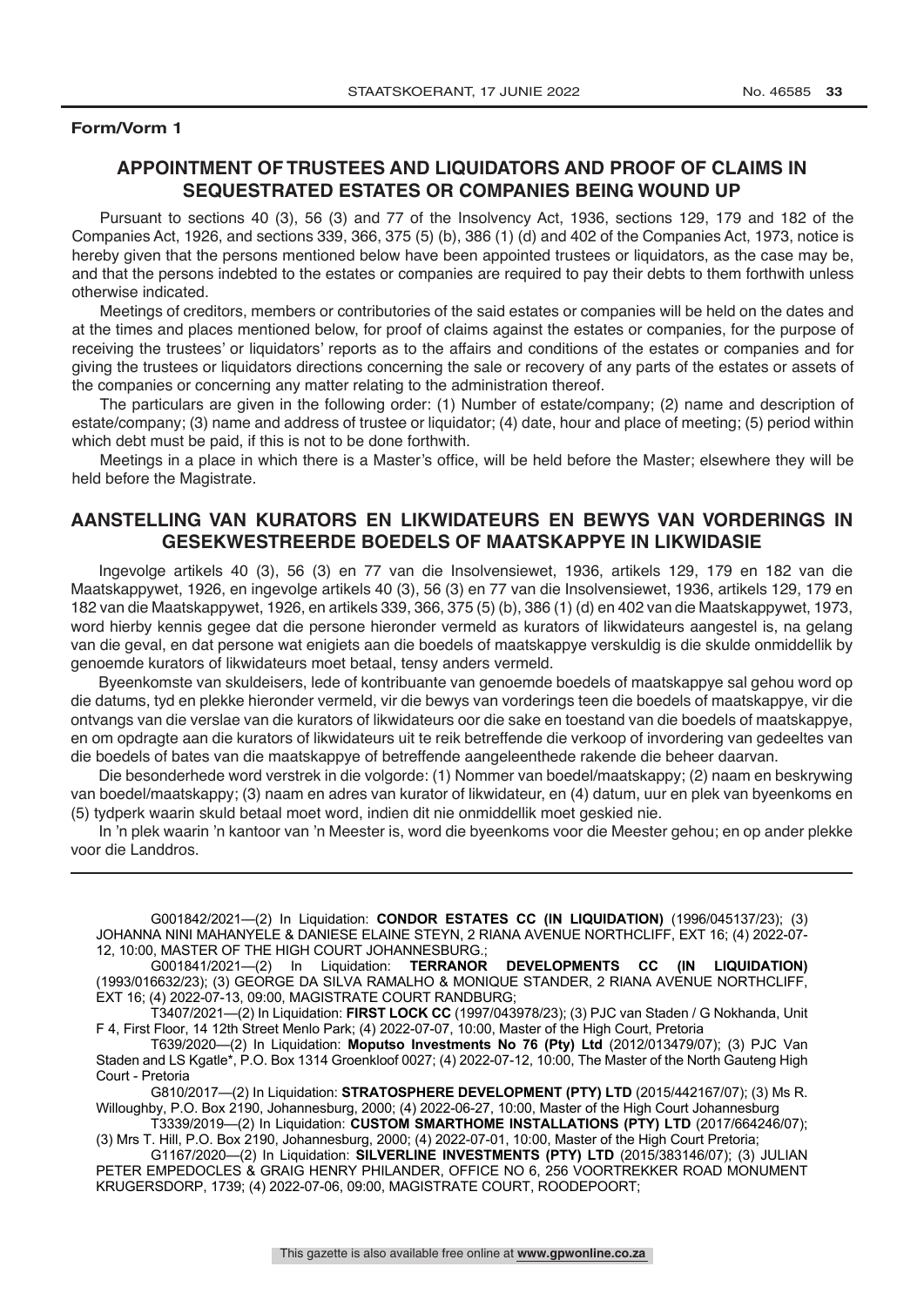N829/2021—(2) In Liquidation: **ICON AMORE HOME CC** (2010/072349/23); (3) ZEENATH KAJEE, 3RD FLOOR, 9 ST DAVIDS PLACE, ST DAVID'S PARK, PARKTOWN, 2193; (4) 2022-07-08, 10:00, MASTER OF THE HIGH COURT, PIETERMARITZBURG

G000871/2021—(2) In Liquidation: **106 SANDTON SKYE (PTY) LTD (IN LIQUIDATION)** (2016/489112/07); (3) GEORGE DA SLIVA RAMALHO & AOBAKWE TAUNYANE, 2 RIANA AVENUE NORTHCLIFF, EXT 16; (4) 2022- 07-13, 09:00, MAGISTRATE COURT RANDBURG

T478/19—(2) In Liquidation: **Aldabri 335 (Pty) Ltd** (2004/029239/07); (3) GK Mohosh, PO Box 2101, Pretoria, 0001; (4) 2022-07-15, 10:00, Master of the High Court Pretoria

T2564/20—(2) In Liquidation: **Allegria Investments 1 (Pty) Ltd** (2004/002074/07); (3) JZH Muller & EM van Wyk, PO Box 2101, Pretoria, 0001; (4) 2022-07-13, 10:00, Master of the High Court Pretoria;

G001632/2021—(2) In Liquidation: **ARVAN INVESTMENTS 303 CC (IN LIQUIDATION)** (2002/054225/23); (3) GEORGE DA SILVA RAMALHO & NOLUNDI MDA, 2 RIANA AVENUE NORTHCLIFF, EXT 16; (4) 2022-07-06, 09:30, MAGISTRATE COURT KRUGERSDORP.

E000017/2021—(2) In Liquidation: **ASAZA GROUP (PTY) LTD (IN LIQUIDATION)** (2014/248546/07); (3) GEORGE DA SILVA RAMALHO & DALLIE VAN DER MERWE, 2 RIANA AVENUE NORTHCLIFF, EXT 16; (4) 2022- 07-08, 09:00, MAGISTRATE COURT EAST LONDON.

T2377/20—(2) In Liquidation: **Ausum Capital (Pty) Ltd** (2016/165330/07); (3) M Benade & FB Cassim, PO Box 2101, Pretoria, 0001, 0181; (4) 2022-07-14, 10:00, Master of the High Court Pretoria.

T513/22—(2) In Liquidation: **Bressan Civils Management (Pty) Ltd** (2016/301849/07); (3) JZH Muller & MH Motala, PO Box 2101, Pretoria, 0001; (4) 2022-07-12, 10:00, Master of the High Court Pretoria;

T664/21—(2) In Liquidation: **Canal Square Investments 25 (Pty) Ltd** (2002/027951/07); (3) JZH Muller & EE Pohl, PO Box 2101, Pretoria, 0001; (4) 2022-07-13, 10:00, Master of the High Court Pretoria.

C1187/21—(2) In Liquidation: **CBM Marine Operations (Pty) Ltd** (2017/472311/07); (3) AN Ndyamara, PO Box 2101, Pretoria, 0001; (4) 2022-07-15, 09:00, Master of the High Court Cape Town.

T1197/15—(2) Insolvent Estate: **Elsa Coetzee** (741224 0097 089); (3) H Draht and J Baloyi, 700 Skukuza Street, Faerie Glen, Pretoria, 0081; (4) 2022-07-06, 10:00, Master of the High Court Pretoria;

. T2125/21—(2) In Liquidation: **Ebmid Transport (Pty) Ltd** (1995/011981/07); (3) JZH Muller & ATA Galeng, PO Box 2101, Pretoria, 0001; (4) 2022-07-13, 10:00, Magistrate Middelburg.

D108/2021—(2) In Liquidation: **ANTHARYAMI LOGISTICS (PTY) LTD** (2015/437625/07); (3) GLEN VIVIAN USHER, 192 HOWICK ROAD, PIETERMARITZBURG, 3201; (4) 2022-07-06, 10:00, MASTER OF THE HIGH COURT, DURBAN.

D757/2021—(2) In Liquidation: **PROLINE TRADING (PTY) LTD** (2006/002613/07); (3) GLEN VIVIAN USHER, 192 HOWICK ROAD, PIETERMARITZBURG, 3201; (4) 2022-07-06, 10:00, MASTER OF THE HIGH COURT, DURBAN.

T241/22—(2) In Liquidation: **Flux Interactive (Pty) Ltd** (1998/007820/07); (3) JZH Muller & R Burden, PO Box 2101, Pretoria, 0001; (4) 2022-07-11, 10:00, Master of the High Court Pretoria;

T3393/19—(2) In Liquidation: **Erf 442 Hatfield (Pty) Ltd** (2016/111481/07); (3) M Schutte & TC Lourens, PO Box 2101, Pretoria, 0001; (4) 2022-07-12, 10:00, Master of the High Court Pretoria.

T1944/21—(2) In Liquidation: **Golden Dividend 339 (Pty) Ltd** (2006/000192/07); (3) JZH Muller & MH Motala, PO Box 2101, Pretoria, 0001; (4) 2022-07-13, 10:00, Master of the High Court Pretoria

T274/21—(2) In Liquidation: **Hellierwood Investment Holdings (Pty) Ltd** (1994/003439/07); (3) AN Ndyamara & E Ahmed, PO Box 2101, Pretoria, 0001; (4) 2022-07-13, 10:00, Master of the High Court Pretoria

G586/21—(2) In Liquidation: **Hydro Health Corporate Marketing (Pty) Ltd** (2001/007677/07); (3) A van Wyk & J Khumalo, PO Box 2101, Pretoria, 0001; (4) 2022-07-15, 10:00, Magistrate Vereeniging.

C000130/2022—(2) In Liquidation: **K20133044233 (Pty) Ltd** (2013/044233/07); (3) L Sibiya & S Saffy, PO Box 2101, Pretoria, 0001; (4) 2022-07-08, 09:00, The Master of the High Court Cape Town

T2476/20—(2) In Liquidation: **Khumopro (Pty) Ltd** (2017/448800/07); (3) JZH Muller & E Nkuna, PO Box 2101, Pretoria, 0001; (4) 2022-07-14, 10:00, Master of the High Court Pretoria.

G1872/21—(2) In Liquidation: **Leprechaun Consulting (Pty) Ltd** (2002/015420/07); (3) M Schutte & K Titus, PO Box 2101, Pretoria, 0001; (4) 2022-07-13, Magistrate Benoni

G1872/21—(2) In Liquidation: **Leprechaun Consulting (Pty) Ltd** (2002/015420/07); (3) M Schutte & K Titus, PO Box 2101, Pretoria, 0001; (4) 2022-07-13, Magistrate Benoni

C537/21—(2) In Liquidation: **Limotron (Pty) Ltd** (2014/252577/07); (3) D Basson & A Barnard, PO Box 2101, Pretoria, 0001; (4) 2022-07-13, 10:00, Magistrate Stellenbosch.

T200/2022—(2) Insolvent Estate: **Alan Louw** (770429 5043 08 7); (3) J Van Aardt Bester, 700 Skukuza Street, Faerie Glen, Pretoria, 0081; (4) 2022-07-06, 10:00, 700 Skukuza Street, Faerie Glen, Pretoria, 0081

T1678/20—(2) In Liquidation: **MK Export Procurement Services (Pty) Ltd** (2002/007733/07); (3) JZH Muller & MA Tau, PO Box 2101, Pretoria, 0001; (4) 2022-07-15, 10:00, Master of the High Court Pretoria

G670/19—(2) In Liquidation: **Morris Valente Properties Gauteng (Pty) Ltd** (2003/025072/07); (3) JZH Muller & MM Baloyi, PO Box 2101, Pretoria, 0001; (4) 2022-07-14, 11:30, Magistrate Boksburg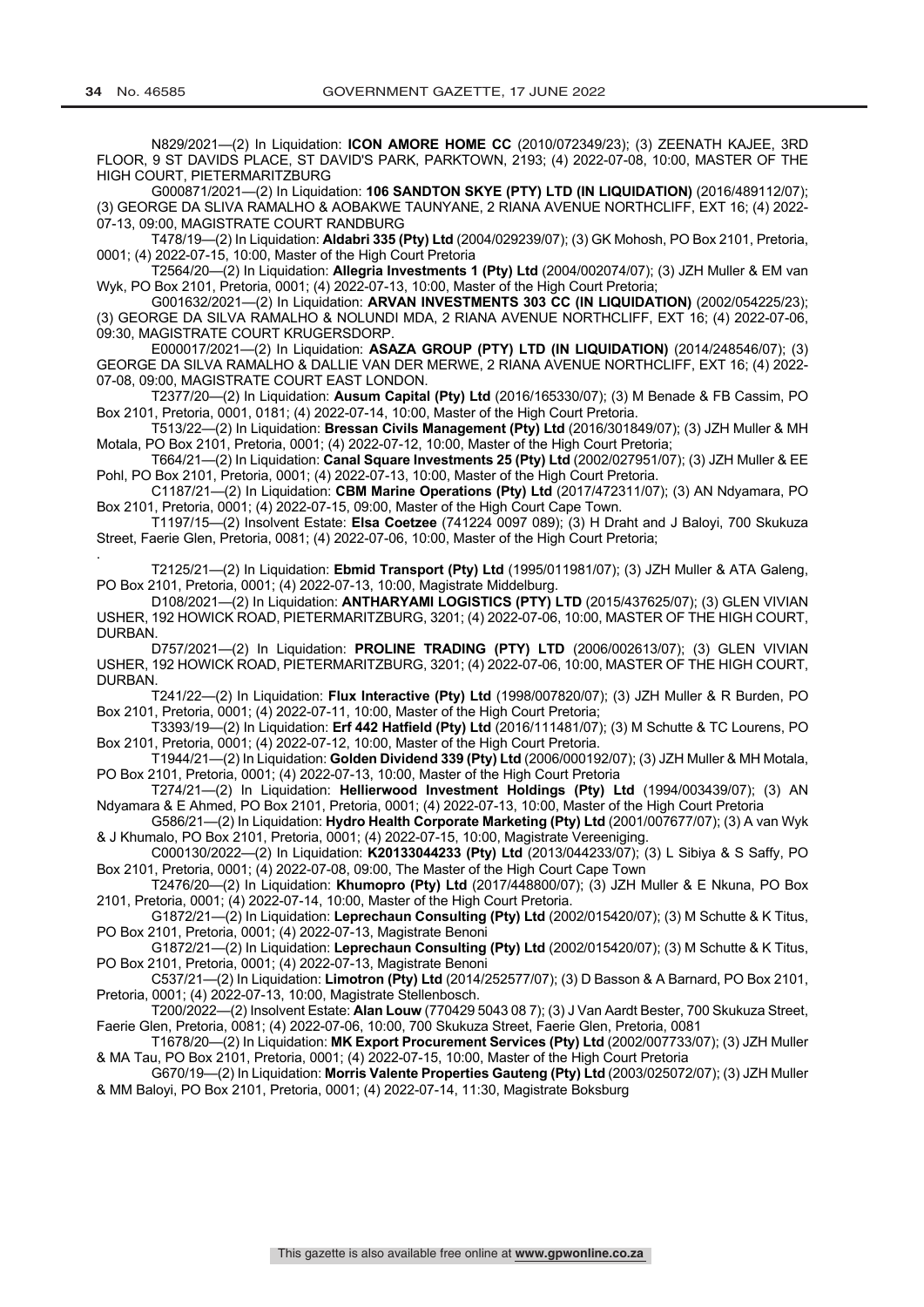T228/21—(2) In Liquidation: **Nirotrix (Pty) Ltd** (2009/020015/07); (3) JZH Muller & DT Majiedt, PO Box 2101, Pretoria, 0001; (4) 2022-07-15, 10:00, Master of the High Court Pretoria

C534/21—(2) In Liquidation: **Millshed Investments (Pty) Ltd** (2015/422849/07); (3) A van Wyk & M Baliso, PO Box 2101, Pretoria, 0001; (4) 2022-07-13, 10:00, Magistrate Stellenbosch.

G000224/2022—(2) In Liquidation: **TUTAM PROJECTS CC (IN LIQUIDATION)** (2007/044974/23); (3) GEORGE DA SILVA RAMALHO & MMABATHO OLIVIA MOEKETSI, 2 RIANA AVENUE NORTHCLIFF, EXT 16; (4) 2022-07-08, 09:30, MAGISTRATE COURT KRUGERSDORP

G001633/2021—(2) In Liquidation: **GROSVENDOR CROSSING FAST FOODS CC (IN LIQUIDATION)**  (1998/055118/23); (3) GEORGE DA SILVA RAMALHO & TSHEPO MEDUPE, 2 RIANA AVENUE NORTHCLIFF, EXT 16; (4) 2022-07-06, 09:30, MAGISTRATE COURT KRUGERSDORP.

C1161/21—(2) In Liquidation: **K2019398764 (South Africa) (Pty) Ltd** (2019/398764/07); (3) M Schutte & M Mohamed, PO Box 2101, Pretoria, 0001; (4) 2022-07-15, 11:00, Magistrate Bellville.

T1214/2020—(2) In Liquidation: **Lady in Red Construction (Pty) Limited** (2013/058760/07); (3) M.J. Bekker and J.L. Jacobs, P O Box 8550, Pretoria 0001; (4) 2022-07-14, 10:00, Master of the High Court, Pretoria.

T2511/2020—(2) Insolvent Estate: **S.N. Marais** (5906085138082); (3) M.J. Bekker and H.J. Pretorius, P O Box 8550, Pretoria 0001; (4) 2022-07-08, 09:00, Magistrate, Meyerton.

B643/2021—(2) In Liquidation: **URSIWEB (PTY) LTD** (2012/101449/07); (3) ER SMITH / L OPPERMAN, SYMINGTON & DE KOK / TSHWANE TRUST; (4) 2022-07-13, 10:00, MASTER OF THE FREE STATE HIGH COURT, BLOEMFONTEIN.

B99/2021—(2) In Liquidation: **ZONNEWIND ENERGI CC** (2008/068371/23); (3) ER SMITH / LM MOLOTO, SYMINGTON & DE KOK / TMAHLANKA BUSINESS SOLUTIONS & ADMIN; (4) 2022-07-06, 10H00, MAGISTRATE HARRISMITH

B108/2021—(2) In Liquidation: **VB SOLAR 1 (PTY) LTD (IN LIQUIDATION)** (2018/506579/07); (3) ER SMITH / ZW NGQUQU, SYMINGTON & DE KOK / ZWELIBANZI NGQUQU INCORPORATED; (4) 2022-07-13, 10H00, MASTER OF THE FREE STATE HIGH COURT BLOEMFONTEIN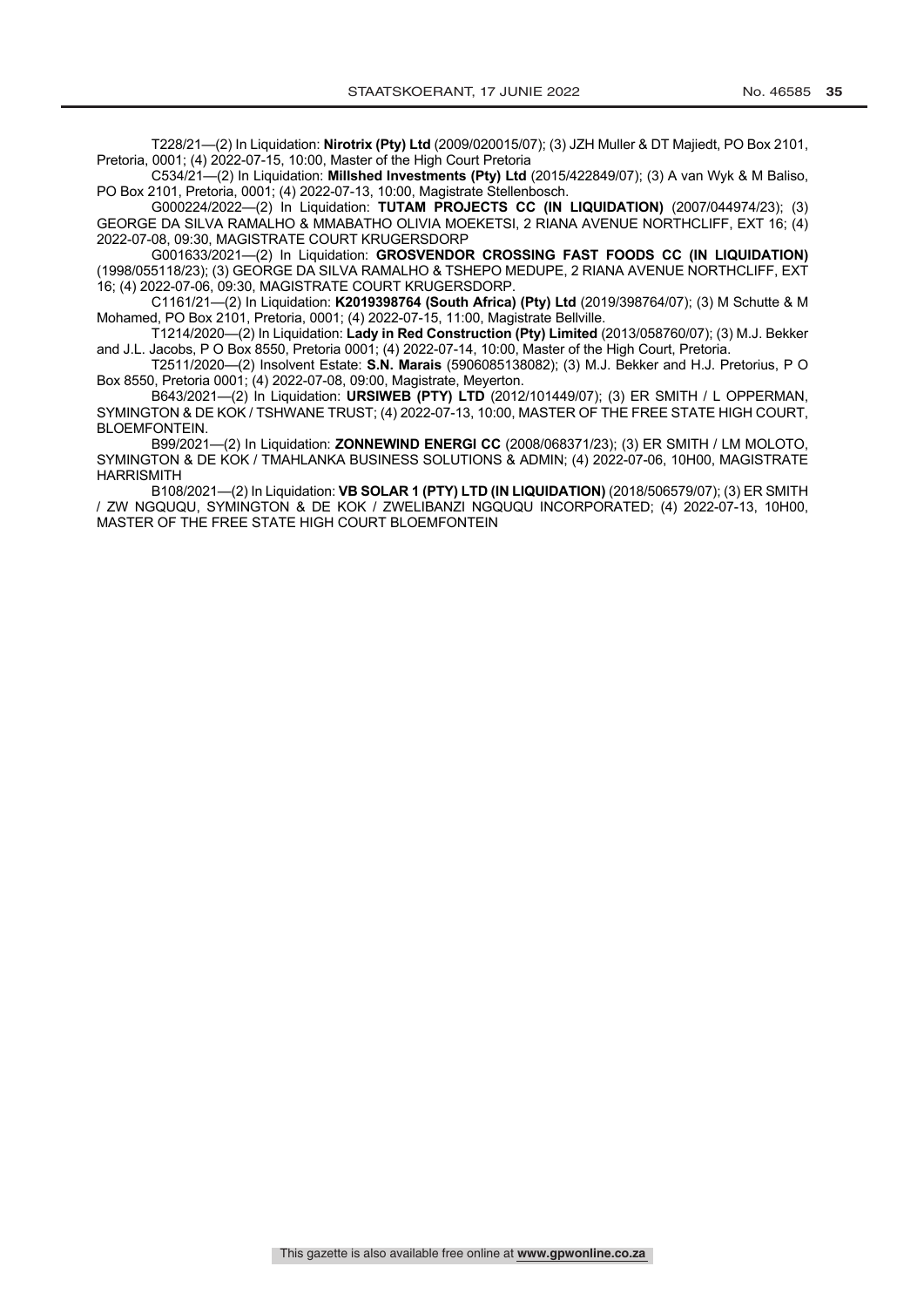## **MEETING OF CREDITORS IN SEQUESTRATED ESTATES OR COMPANIES BEING WOUND UP**

Pursuant to sections 41 and 42 of the Insolvency Act of 1936, sections 179 and 182 of the Companies Act, 1926, and sections 339 and 366 of the Companies Act, 1973, notice is hereby given that a meeting of creditors will be held in the sequestrated estates or companies being wound up mentioned below.

The particulars are given in the following order: (1) the number of estate/company; (2) the name and description of estate/company; (3) the date, hour and place of meeting and (4) the purposes of meeting. (5) Any additional annexure or resolutions.

Meetings in a place in which there is a Master's office, will be held before the Master; elsewhere they will be held before the Magistrate.

## **BYEENKOMS VAN SKULDEISERS IN GESEKWESTREERDE BOEDELS OF MAATSKAPPYE IN LIKWIDASIE**

Ingevolge artikels 41 en 42 van die Insolvensiewet, 1936, artikels 179 en 182 van die Maatskappywet, 1926,en artikels 339 en 366 van die Maatskappywet, 1973, word hierby kennis gegee dat 'n byeenkoms van skuldeisers in die gesekwestreerde boedels of maatskappye in likwidasie hieronder vermeld, gehou sal word.

Die besonderhede word verstrek in die volgorde: (1) nommer van boedel/maatskappy; (2) die naam en beskrywing van boedel/maatskappy; (3) die datum, uur en plek van byeenkoms en (4) die doel van byeenkoms. (5) enige additionele aanhangsels of resolusies.

In 'n plek waar 'n kantoor van 'n Meester is, word die byeenkoms voor die Meester en in ander plekke voor die Landdros gehou.

T2518/2020—(2) **CRAZY CLEAN CC** (Reg. No. 1993/030500/23) (In Likwidasie); (3) 2022-07-15, 10:00, MASTER OF THE HIGH COURT, PRETORIA; (4) PROVE OF CLAIMS; (5) -

G0001110/2020—(2) **ITEC CONNECT NORTH (PTY) LTD (IN LIQUIDATION)** (Reg. No. 2010/002277/07) (in Liquidation); (3) 2022-07-13, 09:00, MAGISTRATE RANDBURG; (4) Further proof of claims; (5) -.

T2314/2017—(2) Insolvent Estate: **ADRIAAN JANSE VAN VUUREN** (ID No. 780412 5006 088); (3) 2022- 06-30, 10:00, MASTER OF THE HIGH COURT, PRETORIA; (4) PROOF OF CLAIMS; (5) -

T3401/19—(2) Insolvent Estate: **Nel Familie Trust** (IT10866/1996); (3) 2022-07-07, 10:00, Master of the High Court Pretoria; (4) PROVE OF CLAIMS; (5) -

T2518/2020—(2) **CRAZY CLEAN CC** (Reg. No. 1993/030500/23) (In Likwidasie); (3) 2022-07-15, 10:00, MASTER OF THE HIGH COURT, PRETORIA; (4) PROVE OF CLAIMS; (5) -.

G901/2019—(2) **Midi Zone Group (Pty) Limited** (Reg. No. 2015/302966/07) (in Liquidation); (3) 2022-07-06, 09:00, Magistrate Court, Randburg; (4) Further proof of claims; (5) -.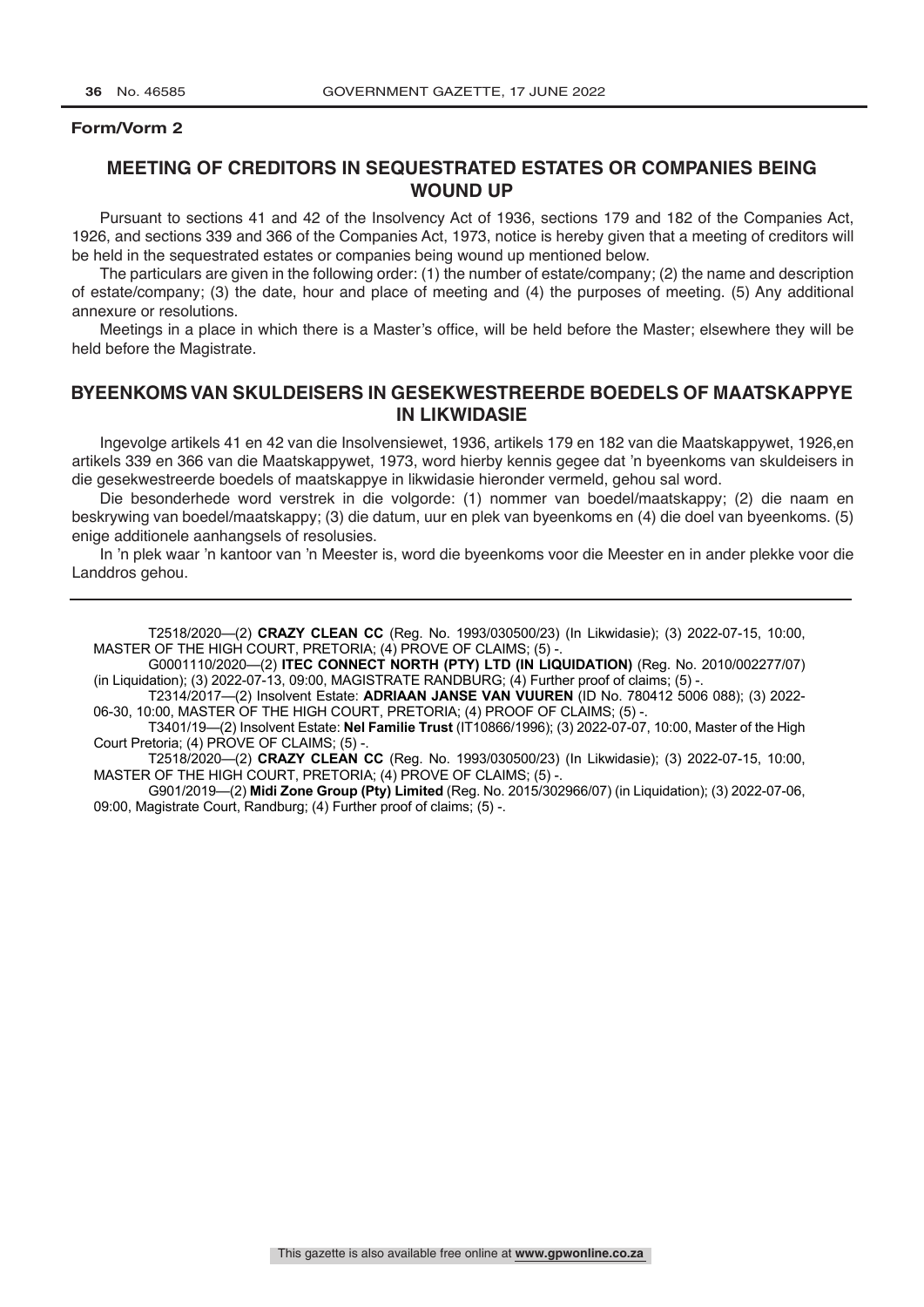## **LIQUIDATION ACCOUNTS AND PLANS OF DISTRIBUTION OR CONTRIBUTION IN SEQUESTRATED ESTATES OR COMPANIES BEING WOUND UP**

Pursuant to section 108 (2) of the Insolvency Act, 1936, section 136 (2) of the Companies Act, 1926, and section 406 (3) of the Companies Act, 1973, notice is hereby given that the liquidation account and plans of distribution or contribution in the estates or the companies mentioned below will lie open for inspection by creditors or contributories at the offices of the Masters and the Magistrates stated therein, for a period of 14 days, or for such a period as stated therein, from the date mentioned below or from the date of publication hereof, whichever may be the later date.

The particulars are given in the following order: (1) Number of estate/company; (2) name and description of estate/ company; (3) description of account; (4) account for inspection at Master's and Magistrate's office, (5) date, (6) period (if longer than 14 days).

## **LIKWIDASIE-, DISTRIBUSIE- OF KONTRIBUSIEREKENINGS IN GESEKWESTREERDE BOEDELS OF MAATSKAPPYE IN LIKWIDASIE**

Ingevolge artikel 108 (2) van die Insolvensiewet, 1936, artikel 136 (2) van die Maatskappywet, 1926, en artikel 406 (3) van die Maatskappywet 1973, word hierby kennis gegee dat die likwidasie-, distribusie- of kontribusierekenings in die boedels of die maatskappye, na gelang van die geval hieronder vermeld, ter insae van skuldeisers of kontribuante sal lê te die kantore van die Meesters en Landdroste daarin genoem, gedurende 'n tydperk van 14 dae, of die tydperk wat daarin vermeld is, vanaf die datum hieronder vermeld of vanaf die datum van publikasie hiervan, watter datum ook al die laatste is.

Die besonderhede word verstrek in die volgorde: (1) Nommer van boedel/maatskappy; (2) naam en beskrywing van boedel/maatskappy; (3) beskrywing van rekening; (4) rekening ter insae by Meesters- en Landdroskantoor, (5) datum; (6) tydperk (indien langer as 14 dae).

C585/2020; (2) **BEDROOM MANIA (PTY) LTD** (in liquidation); (3) Amended First & Final Liquidation & Distribution Account; (4) Master's Office, Cape Town ; Magistrate's Office, Bellville, Uitenhage, King Williams Town, East London & Port Elizabeth; (5) -; (6) -.

M000064/2017; (2) **Delvin Mining and Dropraising CC** (Reg. No. 2004/072699/23) (in liquidation); (3) First and Final Liquidation, Distribution and Contribution Account; (4) Master's Office, Mafikeng; Magistrate's Office, Brits;  $(5)$  -;  $(6)$  -.

T000858/2021; (2) **Frantic Investments (Pty) Ltd** (Reg. No. 1995/012580/07) (in liquidation); (3) First and Final Liquidation, Distribution and Contribution Account; (4) Master's Office, Pretoria; Magistrate's Office, -; (5) -; (6) -.

T1023/20; (2) Insolvent Estate: **JP & C Drotsky** (ID Nos. 910117 5021 085 & 940105 0044 081); (3) First and Final Liquidation and Distribution Account; (4) Master's Office, Pretoria; Magistrate's Office, Vanderbijlpark; (5) -; (6) -. N000206/2021; (2) **Keshlin's Warehousing and Transport (Pty) Ltd** (Reg. No. 2014/094254/07) (in

liquidation); (3) First and Final Liquidation Account; (4) Master's Office, Pietermaritzburg and Durban; Magistrate's Office,  $-(5) - (6) -$ 

G1064/16; (2) **Rich Rewards Trading 143 (Pty) Ltd** (Reg. No. 2005/017629/07) (in liquidation); (3) Amended First and Final Liquidation and Distribution Account; (4) Master's Office, Johannesburg; Magistrate's Office, Palm Ridge;  $(5)$  -;  $(6)$  -.

T001440/2020; (2) **Set-Mak Civils CC** (Reg. No. 2003/022819/23) (in liquidation); (3) First and Final Liquidation and Distribution Account; (4) Master's Office, Pretoria; Magistrate's Office, -; (5) -; (6) -

T0207/17; (2) Insolvent Estate: **SJ & RJF Korkie** (ID Nos. 620614 5035 082 & 680828 0170 085); (3) First and Final Liquidation Account; (4) Master's Office, Pretoria; Magistrate's Office, Vanderbijlpark; (5) -; (6) -

T0207/17; (2) Insolvent Estate: **SJ & RJF Korkie** (ID Nos. 620614 5035 082 & 680828 0170 085); (3) First and Final Liquidation Account; (4) Master's Office, Pretoria; Magistrate's Office, Vanderbijlpark; (5) -; (6) -.

C401/2021; (2) **BLEND ARCHITECTURAL (PTY) LTD** (in liquidation); (3) First & Final Liquidation and Distribution Account; (4) Master's Office, Cape Town; Magistrate's Office, -; (5) -; (6) -.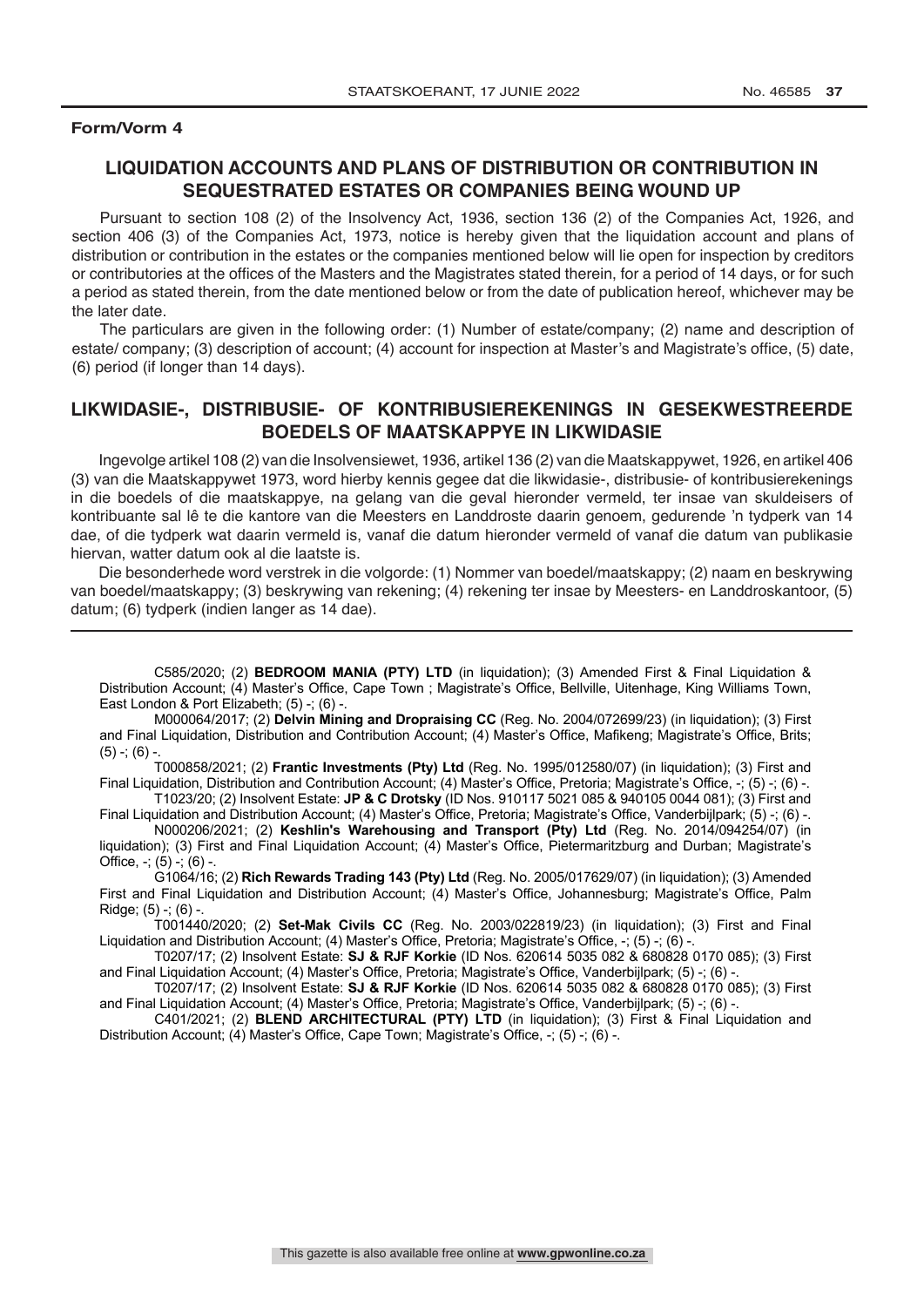C228/2021; (2) **CK-TECH ENGINEERING CC** (in liquidation); (3) First Liquidation and Distribution Account; (4) Master's Office, Cape Town; Magistrate's Office, Somerset West; (5) -; (6) -.

C429/2021; (2) **DRS ALLWRIGHT & VENNOTE INC** (in liquidation); (3) First & Final Liquidation and Distribution Account; (4) Master's Office, Cape Town; Magistrate's Office, Bellville; (5) -; (6) -

C1451/2010; (2) **MAKHOMBO FARM MANAGEMENT (PTY) LTD** (in liquidation); (3) First & Final Liquidation and Distribution Account; (4) Master's Office, Cape Town; Magistrate's Office, Stellenbosch; (5) -; (6) -

C250/2020; (2) **POINT BLANK TRADING 263 (PTY) LTD** (in liquidation); (3) First & Final Liquidation and Distribution Account; (4) Master's Office, Cape Town; Magistrate's Office, Vredenburg; (5) -; (6) -.

C591/2020; (2) **SAUNA KING CC** (in liquidation); (3) First & Final Liquidation and Contribution Account; (4) Master's Office, Cape Town; Magistrate's Office, -; (5) -; (6) -

G1700/2021; (2) **ELLATON GOLD MINING COMPANY LIMITED** (Reg. No. 1946/022380/06) (in liquidation); (3) FIRST & FINAL LIQUIDATION & DISTRIBUTION ACCOUNT; (4) Master's Office, JOHANNESBURG; Magistrate's Office,  $-$ ;  $(5) -$ ;  $(6) -$ .

T2129/2019; (2) Insolvent Estate: **Juanita van der Merwe** (ID No. 810413 0005 08 7); (3) Amended First and Final Liquidation and Distribution Account; (4) Master's Office, Pretoria; Magistrate's Office, -; (5) -; (6) -.

G1843/2021; (2) **Katboschfontein Ventures (Pty) Limited** (Reg. No. 1989/001307/07) (in liquidation); (3) First and Final Liquidation and Shortfall; (4) Master's Office, Johannesburg; Magistrate's Office, Springs; (5) -; (6) -.

G1106/19; (2) Insolvent Estate: **Maharaj; Sandil** (ID No. 5905175174080); (3) First & Final Liquidation and Distribution Account; (4) Master's Office, Johannesburg; Magistrate's Office, Germiston; (5) -; (6) -.

G1106/19; (2) Insolvent Estate: **Maharaj; Sandil** (ID No. 5905175174080); (3) First & Final Liquidation and Distribution Account; (4) Master's Office, Johannesburg; Magistrate's Office, Germiston; (5) -; (6) -

G278/2020; (2) **Property Portfolio 1 CC** (Reg. No. 2010/105789/23) (in liquidation); (3) First and Final Liquidation and Distribution; (4) Master's Office, Johannesburg; Magistrate's Office, Springs; (5) -; (6) -.

G572/2016; (2) **Yebog Investment (Pty) Limited** (Reg. No. 2006/004183/07) (in liquidation); (3) First and Final Liquidation and Distribution; (4) Master's Office, Johannesburg; Magistrate's Office, Springs; (5) -; (6)

N257/2020; (2) **AJG TRANSPORT BROKERAGE CC** (Reg. No. 2010/108702/23) (in liquidation); (3) FIRST & FINAL LIQUIDATION & DISTRIBUTION ACCOUNT; (4) Master's Office, MASTER OF THE HIGH COURT, PIETERMARITZBURG; Magistrate's Office, MAGISTRATE, CAMPERDOWN; (5) -; (6) -

G0353/22; (2) **BLUE GRANITE INVESTMENTS NO 1 (RF) LTD** (Reg. No. 2005/023294/06) (in liquidation); (3) FIRST AND FINAL LIQUIDATION AND CONTRIBUTION ACCOUNT; (4) Master's Office, JOHANNESBURG; Magistrate's Office,  $-$ ;  $(5)$   $-$ ;  $(6)$   $-$ 

G0351/22; (2) **BLUE GRANITE INVESTMENTS NO 4 (RF) (PTY) LTD** (Reg. No. 2006/032191/07) (in liquidation); (3) FIRST AND FINAL LIQUIDATION AND CONTRIBUTION ACCOUNT; (4) Master's Office, JOHANNESBURG; Magistrate's Office, -; (5) -; (6) -.

G0351/22; (2) **BLUE GRANITE INVESTMENTS NO 4 (RF) (PTY) LTD** (Reg. No. 2006/032191/07) (in liquidation); (3) FIRST AND FINAL LIQUIDATION AND CONTRIBUTION ACCOUNT; (4) Master's Office, JOHANNESBURG; Magistrate's Office, -; (5) -; (6) -

G0351/22; (2) **BLUE GRANITE INVESTMENTS NO 4 (RF) (PTY) LTD** (Reg. No. 2006/032191/07) (in liquidation); (3) FIRST AND FINAL LIQUIDATION AND CONTRIBUTION ACCOUNT; (4) Master's Office, JOHANNESBURG; Magistrate's Office, -; (5) -; (6) -.

G0353/22; (2) **BLUE GRANITE NO 1 SECURITY SPV (RF) (PTY) LTD** (Reg. No. 2005/023287/07) (in liquidation); (3) FIRST AND FINAL LIQUIDATION AND CONTRIBUTION ACCOUNT; (4) Master's Office, JOHANNESBURG; Magistrate's Office, -; (5) -; (6) -.

G0353/22; (2) **BLUE GRANITE NO 1 SECURITY SPV (RF) (PTY) LTD** (Reg. No. 2005/023287/07) (in liquidation); (3) FIRST AND FINAL LIQUIDATION AND CONTRIBUTION ACCOUNT; (4) Master's Office, JOHANNESBURG; Magistrate's Office, -; (5) -; (6) -

G20442/2014; (2) Insolvent Estate: **ARRIE WILLEM BURGER** (ID No. 680717 5123 084); (3) FIRST & FINAL LIQUIDATION ACCOUNT; (4) Master's Office, MASTER OF THE HIGH COURT, JOHANNESBURG; Magistrate's Office,  $-$ ; (5)  $-$ ; (6)  $-$ .

B22/2020; (2) Insolvent Estate: **CORNÉ ACKERMAN** (ID No. 7408025033083); (3) FIRST & FINAL LIQUIDATION, DISTRIBUTION AND CONTRIBUTION ACCOUNT; (4) Master's Office, BLOEMFONTEIN; Magistrate's Office, BETHLEHEM; (5) -; (6) -

B123/2020; (2) Insolvent Estate: **CORNELIUS JOHANNES HOLTZHAUSEN** (ID No. 7905235073080); (3) FIRST & FINAL LIQUIDATION & CONTRIBUTION ACCOUNT; (4) Master's Office, BLOEMFONTEIN; Magistrate's Office,  $-$ ; (5)  $-$ ; (6)  $-$ 

G000233/2018; (2) **LASHKA 168 (PTY) LTD (IN LIQUIDATION)** (Reg. No. 2011/003859/07) (in liquidation); (3) FIRST AND FINAL LIQUIDATION AND DISTRIBUTION ACCOUNT; (4) Master's Office, MASTER OF THE HIGH COURT JOHANNESBURG; Magistrate's Office, MAGISTRATE COURT RANDBURG; (5) -; (6) -.

G0413/22; (2) **SIYAKHA FUND SECURITY SPV RF (PTY) LTD** (Reg. No. 2007/023194/07) (in liquidation); (3) FIRST AND FINAL LIQUIDATION AND CONTRIBUTION ACCOUNT; (4) Master's Office, JOHANNESBURG; Magistrate's Office, -; (5) -; (6) -.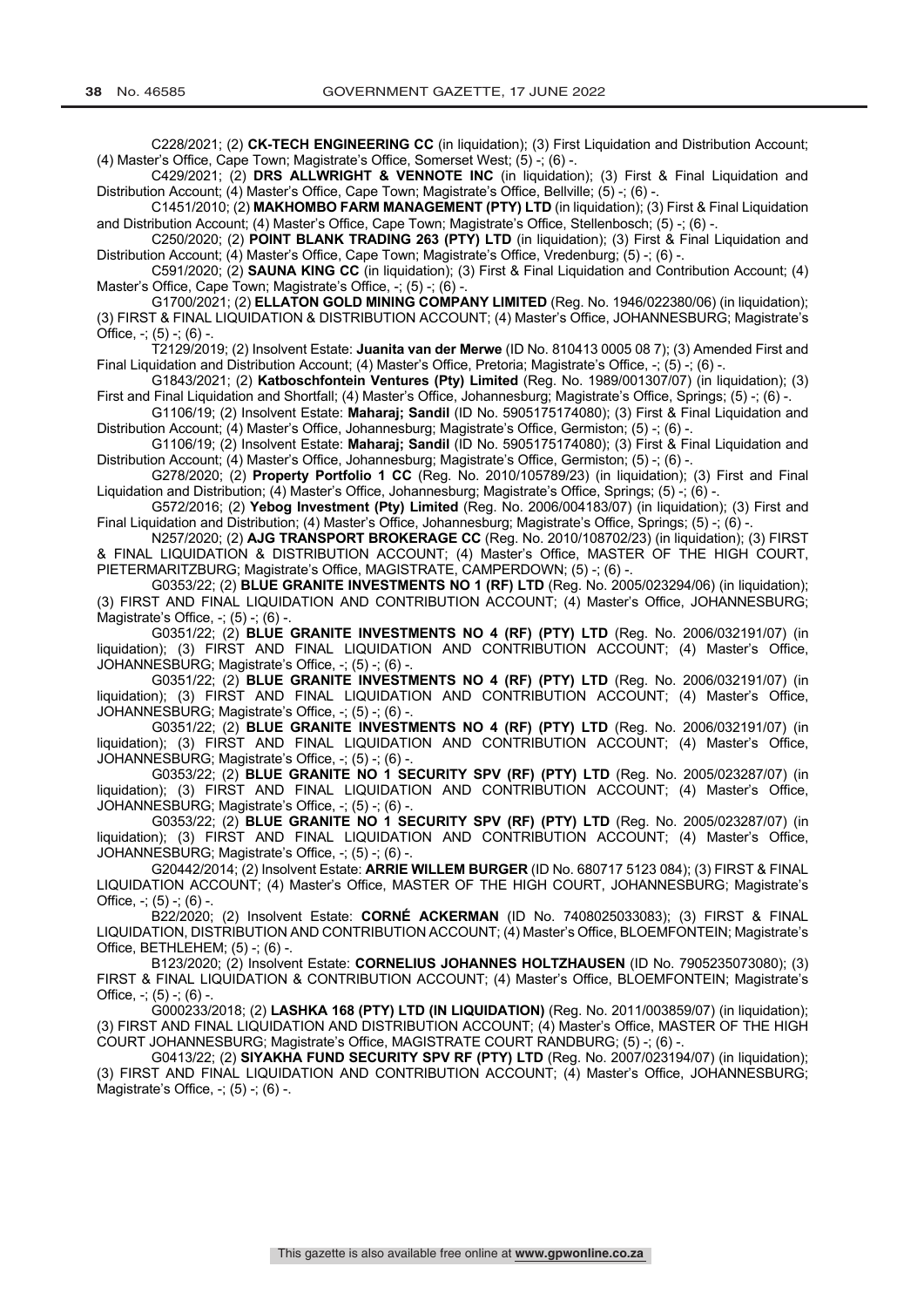G0707/21; (2) **WESTSIDE TRADING 600 (PTY) LTD** (Reg. No. 2006/015348/07) (in liquidation); (3) SUPPLEMENTARY FIRST AND FINAL LIQUIDATION AND DISTRIBUTION ACCOUNT; (4) Master's Office, JOHANNESBURG; Magistrate's Office, RANDBURG; (5) -; (6) -

M000064/2017; (2) **Delvin Mining and Dropraising CC** (Reg. No. 2004/072699/23) (in liquidation); (3) First and Final Liquidation, Distribution and Contribution Account; (4) Master's Office, Mafikeng; Magistrate's Office, Brits;  $(5)$  -;  $(6)$  -.

T000858/2021; (2) **Frantic Investments (Pty) Ltd** (Reg. No. 1995/012580/07) (in liquidation); (3) First and Final Liquidation, Distribution and Contribution Account; (4) Master's Office, Pretoria; Magistrate's Office, -; (5) -; (6) -.

N000206/2021; (2) **Keshlin's Warehousing and Transport (Pty) Ltd** (Reg. No. 2014/094254/07) (in liquidation); (3) First and Final Liquidation Account; (4) Master's Office, Pietermaritzburg and Durban; Magistrate's Office,  $-$ ;  $(5) -$ ;  $(6) -$ 

G1064/16; (2) **Rich Rewards Trading 143 (Pty) Ltd** (Reg. No. 2005/017629/07) (in liquidation); (3) Amended First and Final Liquidation and Distribution Account; (4) Master's Office, Johannesburg; Magistrate's Office, Palm Ridge; (5) -; (6) -.

T001440/2020; (2) **Set-Mak Civils CC** (Reg. No. 2003/022819/23) (in liquidation); (3) First and Final Liquidation and Distribution Account; (4) Master's Office, Pretoria; Magistrate's Office, -; (5) -; (6) -.

G673/2020; (2) **Rickyg's (Pty) Ltd** (Reg. No. 2014 / 131 435 / 07) (in liquidation); (3) First and Final Liquidation Account; (4) Master's Office, Master's office Johannesburg; Magistrate's Office, -; (5) -; (6) -.

G980/2020; (2) **Shagar Hak (Pty) Ltd** (Reg. No. 2012 / 109 834 / 07) (in liquidation); (3) First and Final Liquidation Account; (4) Master's Office, Master's office Johannesburg; Magistrate's Office, -; (5) -; (6) -.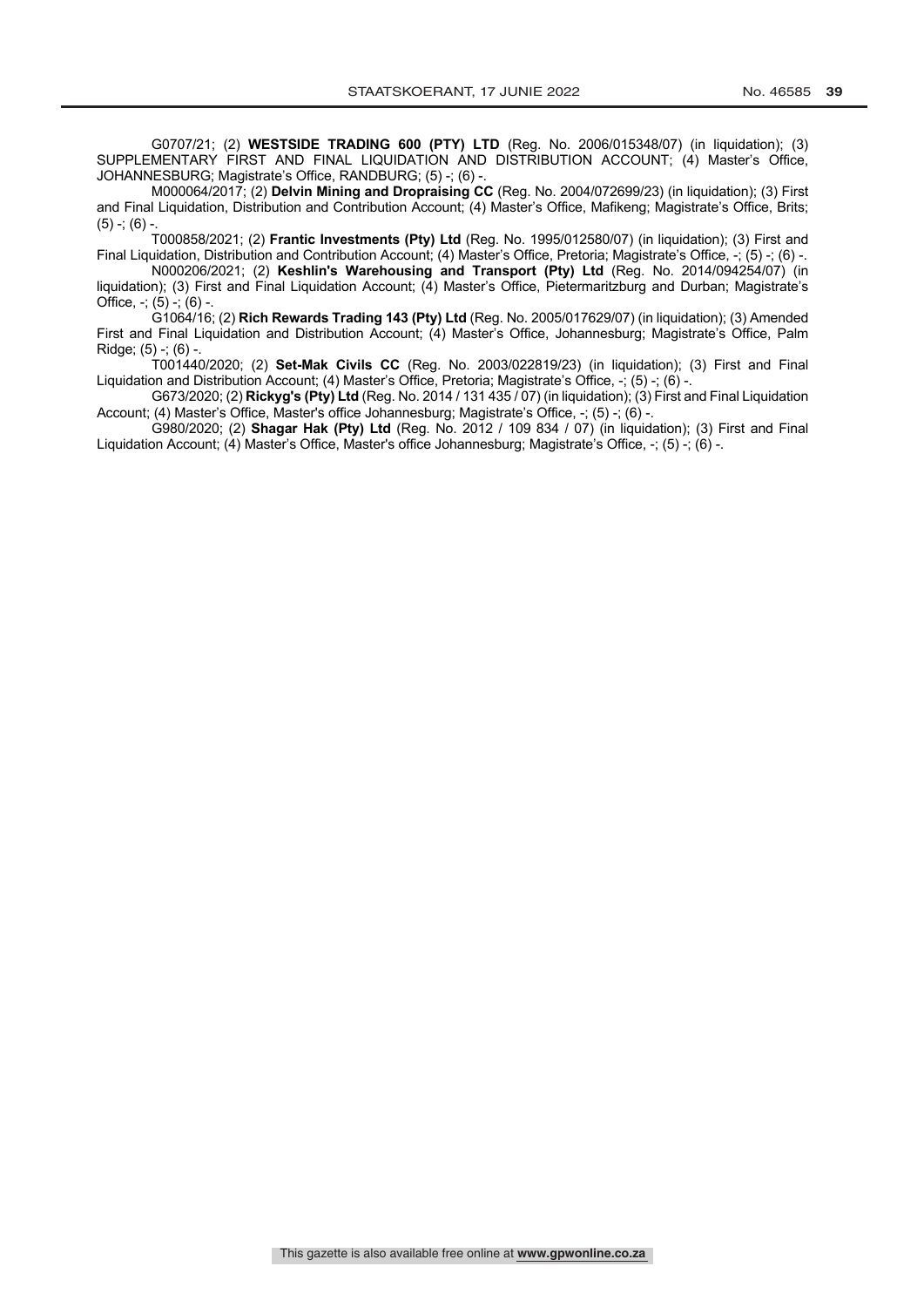## **PAYMENT OF DIVIDENDS AND COLLECTION OF CONTRIBUTIONS IN SEQUESTRATED ESTATES OR COMPANIES BEING WOUND UP**

The liquidation accounts and plans of distribution or contribution in the sequestrated estates or companies being wound up, as the case may be, mentioned below having been confirmed on the dates therein mentioned, notice is hereby given, pursuant to section 113 (1) of the Insolvency Act, 1936, section 139 (2) of the Companies Act, 1926, and section 409 (2) of the Companies Act, 1973, that dividends are in the course of payment or contributions are in the course of collection in the said estates or companies as set forth below and that every creditor liable to contribution is required to pay to the trustee or liquidator the amount for which he is liable at the address mentioned below.

The particulars are given in the following order: (1) Number of estate/company; (2) name and description of estate/company and (3) account; (4) date when account confirmed; (5) whether a dividend is being paid or contribution being collected, or both, and (6) name and address of trustee or liquidator.

## **UITKEER VAN DIVIDENDE EN INSAMELING VAN KONTRIBUSIES IN GESEKWESTREERDE BOEDELS OF MAATSKAPPYE IN LIKWIDASIE**

Nademaal die likwidasierekenings en distribusie- of kontribusierekenings in die gesekwestreerde boedels of maatskappye in likwidasie, na gelang van die geval, hieronder vermeld op die datums daarin vermeld, bekragtig is, word hierby ingevolge artikel 113 (1) van die Insolvensiewet, 1936, artikel 139 (2) van die Maatskappywet, 1926, en artikel 409 (2) van die Maatskappywet, 1973, kennis gegee dat uitbetaling van dividende of insameling van kontribusies aan die gang is in genoemde boedels of maatskappye soos hieronder uiteengesit en dat elke kontribusiepligtige skuldeiser die bedrag deur hom verskuldig by die adres hieronder genoem aan die kurator of likwidateur moet betaal.

Die besonderhede word verstrek in die volgorde: (1) Nommer van boedel/maatskappy; (2) naam en beskrywing van boedel/maatskappy en (3) rekening; (4) datum waarop rekening bekragtig is; (5) of 'n dividend uitgekeer of 'n kontribusie ingevorder word, of beide, en (6) naam en adres van kurator of likwidateur.

C188/2019 - (2) **Creative Consulting and Development Works (Pty) Ltd** (Reg. No. 2017/656361/07) (in liquidation); (3) First and Final Liquidation and Distribution Account; (4) 2022-05-31; (5) Dividends are being paid; (6) M Haywood, C/O St Adens International, P O Box 1314, Groenkloof, 0027.

G1315/2019 - (2) **ALEXANDER FORBES INVESTMENTS OFFSHORE FUNDS SA (PTY) LIMITED** (Reg. No. 2000/027208/06) (in liquidation); (3) First & Final Liquidation & Contribution Account; (4) 2022-02-07; (5) Dividends are being paid and Contributions are being collected; (6) Sean Christensen, GCW Administrators (Pty) Ltd, 3rd Floor, St Davids Park, 9 St Davids Place, Parktown.

G589/2020 - (2) **Ernest Toward Property Investment CC** (Reg. No. 1998/029478/23) (in liquidation); (3) First and Final Liquidation and Shortfall; (4) 2022-06-06; (5) None; (6) S Williams and SV Mahlangu, C/O GCM Administrators (Pty) Limited, 3rd Floor, St David's Park, 9 St David's Place, Parktown, 2193.

G624/2016 - (2**) FUDI ABRAHAM & HAPPY NOMBULELE KHAMBULE** (ID Nos. 630903 5564 08 6 & 601006 0287 08 3) (in liquidation); (3) FIRST & FINAL LIQUIDATION & DISTRIBUTION ACCOUNT; (4) 2022-02-07; (5) Dividends are being paid and Contributions are being collected; (6) Sean Christensen, GCW Administrators (Pty) Ltd, 3rd Floor, St Davids Park, 9 St Davids Place, Parktown.

G001094/2020 - (2) **NKHWAZI EXPRESS BUS SERVICES PTY (LTD) (IN LIQUIDATION)** (Reg. No. 2015/431983/07) (in liquidation); (3) FIRST AND FINAL LIQUIDATION ACCOUNT; (4) 2022-04-11; (5) None; (6) GEORGE DA SILVA RAMALHO AND REHANA MOOLLAJIE, 2 RIANA AVENUE, NORTHCLIFF, EXT 16.

T2225/2018 - (2) Insolvent Estate: **JACOBUS ALBERTUS BIERMAN & ALIDA BERNEDENE PIENAAR** (ID Nos. 680826 5016 089 & 690529 0097 082); (3) FIRST & FINAL LIQUIDATION & DISTRIBUTION ACCOUNT; (4) 2022-05-20; (5) Dividends are being paid; (6) MS MOTIMELE, P.O. BOX 55166, WIERDA PARK, 0149.

C188/2019 - (2) **Creative Consulting and Development Works (Pty) Ltd** (Reg. No. 2017/656361/07) (in liquidation); (3) First and Final Liquidation and Distribution Account; (4) 2022-05-31; (5) Dividends are being paid; (6) M Haywood, C/O St Adens International, P O Box 1314, Groenkloof, 0027.

T2436/17 - (2) Insolvent Estate: **R & W.F. van Dyk** (ID Nos. 6109170163086 and 6111205005084); (3) First and Final Liquidation and Distribution; (4) 2022-05-25; (5) Dividends payable; (6) M.J. Bekker, T.L. Hlungwani, Nicolaas Bekker Trustees CC, P O Box 8550, Pretoria, 0001.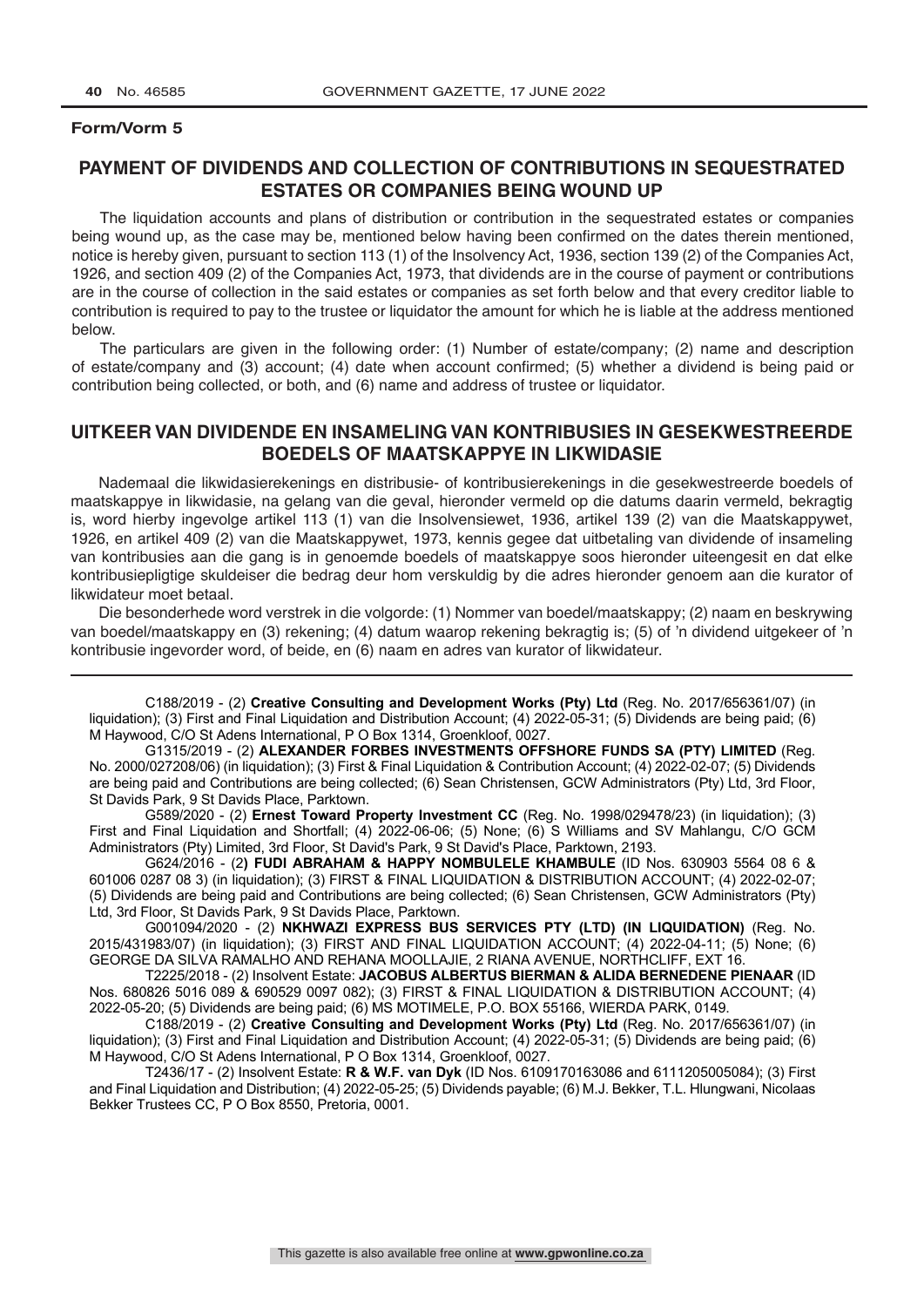## **APPLICATION FOR REHABILITATION**

Pursuant to section 124 of the Insolvency Act, 1936, notice is hereby given that the insolvents mentioned below will apply for his or her rehabilitation on the dates, at the times and places and upon the grounds as therein set forth opposite his or her name.

The particulars are given in the following order: (1) number of estate; (2) full name and description of insolvent (including his date of birth and identity number) and place of business or residence; (3) date when estate sequestrated, and address, occupation or status of insolvent at the time of that date; (4) division of Supreme Court to which and date and time on which application will be made; (5) ground of application.

## **AANSOEK OM REHABILITASIE**

Ingevolge artikel 124 van die Insolvensiewet, 1936, word hierby kennis gegee dat die insolvente persone hieronder genoem om sy of haar rehabilitasie aansoek sal doen op die datums, tye en plekke en om die redes wat daarin teenoor sy of haar onderskeie name aangedui is.

Die besonderhede word verstrek in die volgorde: (1) nommer van boedel; (2) volle naam en beskrywing van insolvent (met inbegrip van sy/haar geboortedatum en identiteitsnommer) en plek van besigheid of woonplek;(3) datum waarop boedel gesekwestreer is, en woonadres, betrekking of status van insolvent ten tye van daardie datum; (4) afdeling van Hooggeregshof waarby en datum en tyd wanneer aansoek gedoen sal word; (5) rede van aansoek.

T44/2018—(2) **Matjie, Mohube Moses**, 1970-04-07, ID No. 7004075536081, Educator, Stand no 613, Dihlabaneng, Sekhukhune, Limpopo, Married in community of property to **Matjie, Mokalabate Fancy,** 1979-12-07, ID No. 7912070954085, Homemaker; (3) Provisional Date: -, Final Date: 2018-02-09, 613 Redding Street, Rooihuiskraal, Gauteng, Teacher and Unemployed; (4) High Court of South Africa, Pretoria, 2022-08-11, 10:00; (5) This application will be brought in terms of section 124(2)(a) of the Insolvency Act.

T1804/21—(2) **Gouws, Andries Petrus**, 1969-03-01, ID No. 6903015091084, Boilermaker, Harmony Gold Mine, N12 Western Levels, residential address: 32 Ouhout Street, Fochville, Divorced; (3) Provisional Date: -, Final Date: 2021-08-24, 32 Ouhout Street, Fochville, Boilermaker, Anglogold Ashanti, N12 Western Levels; (4) High Court of South Africa, Pretoria, 2022-08-02, 10:00; (5) This application will be brought in terms of section 124 (3) of the Insolvency Act.

T1804/21—(2) **Gouws, Andries Petrus**, 1969-03-01, ID No. 6903015091084, Boilermaker, Harmony Gold Mine, N12 Western Levels, residential address: 32 Ouhout Street, Fochville, Divorced; (3) Provisional Date: -, Final Date: 2021-08-24, 32 Ouhout Street, Fochville, Boilermaker, Anglogold Ashanti, N12 Western Levels; (4) High Court of South Africa, Pretoria, 2022-08-02, 10:00; (5) This application will be brought in terms of section 124 (3) of the Insolvency Act.

T2873/12—(2) **Kok, Jacobus Christiaan**, 1972-10-31, ID No. 7210315042083, Aircraft maintenance engineer, Hanger 14, Bonaero Drive, OR Tambo Airport, residential address: 727 22nd Avenue, Rietfontein, Pretoria, Divorced; (3) Provisional Date: 2019-11-14, Final Date: 2019-11-14, 737 Ferdinand Street, Daspoort, Aircraft maintenance engineer; (4) North Gauteng High Court, Pretoria, 2022-08-11, 10:00; (5) Section 124(3).

T0599/20—(2) **Pienaar, Terry**, 1984-12-12, ID No. 8412120025084, Branch manager, 16 Bowls Road, Arcadia, East London, residential address: 137 Old Transkei Road, Bonnie Doon, East London, Single; (3) Provisional Date: 2020-03-23, Final Date: 2020-03-23, 16 Peltier Drive, Sunninghill, Johannesburg, Sales Co-Ordinator; (4) North Gauteng High Court, Pretoria, 2022-08-16, 10:00; (5) Section 124(3).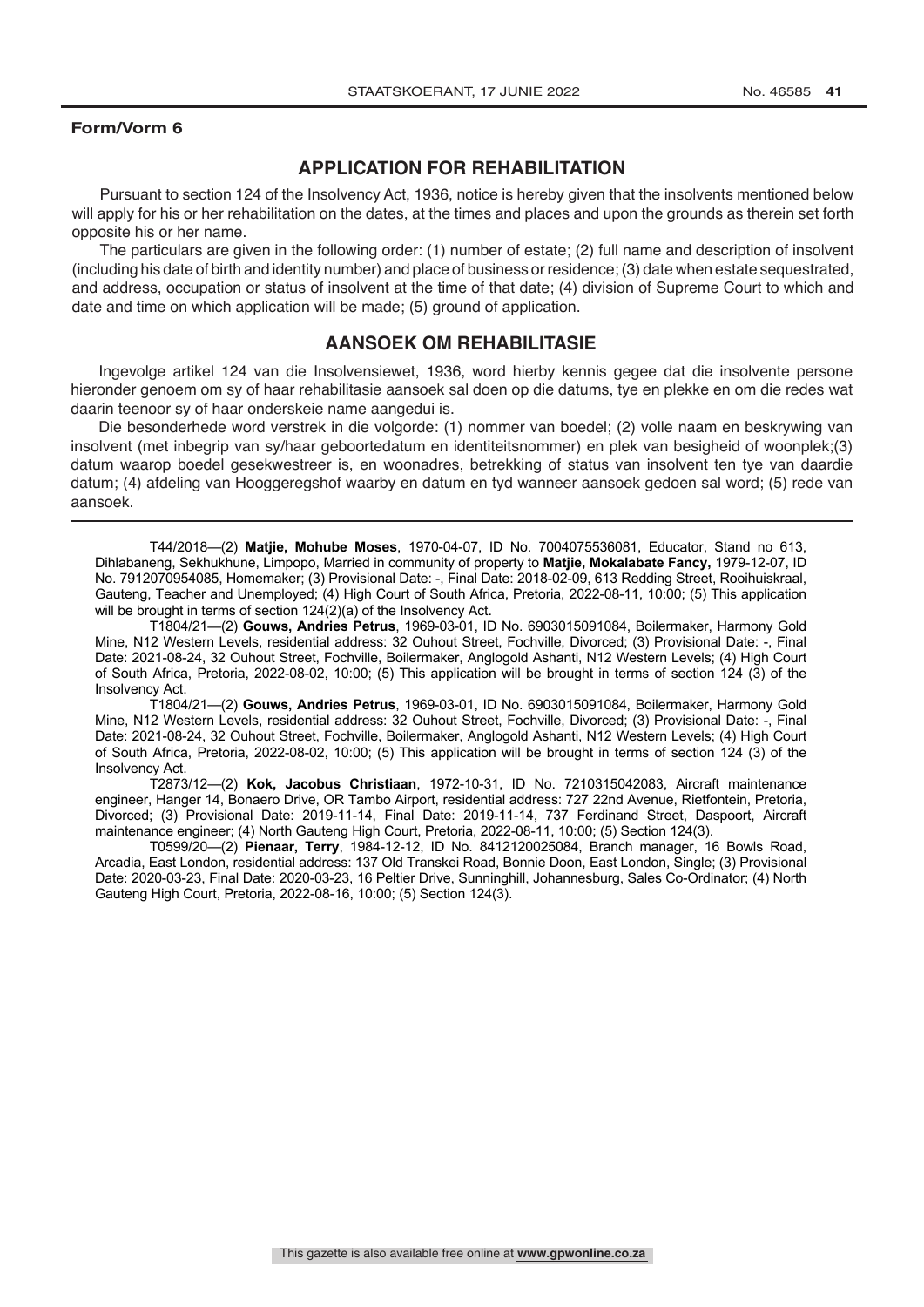## **NOTICES OF TRUSTEES**

Notice is hereby given that a period of six months having elapsed since the confirmation of the final trustees' accounts in the estates mentioned below, the trustees of the said estates will, pursuant to section 155 of the Insolvency Act, 1936, destroy all the books and documents in their possession relating to the said estates (except those which are required to be lodged with the Masters) after six weeks from the date of this notice.

The particulars are given in the following order: (1) Number of estate; (2) name and description of estate; (3) date of sequestration order; (4) division of the High Court by which order is made; (5) date of confirmation of final account,and (6) name and address of curator.

### **KENNISGEWINGS VAN KURATORS**

Aangesien 'n tydperk van ses maande verloop het sedert die bekragtiging van die finale kuratorsrekenings in die boedels hieronder genoem, word hierby kennis gegee dat die kurators van genoemde boedels ingevolge artikel 155 van die Insolvensiewet, 1936, alle boeke en stukke in hulle besit wat betrekking op daardie boedels het (behalwe dié wat by die Meesters ingedien moet word), ses weke na die datum hiervan sal vernietig.

Die besonderhede word verstrek in die volgorde: (1) Nommer van boedel; (2) naam en beskrywing van boedel; (3) datum van sekwestrasiebevel; (4) afdeling van Hooggeregshof waardeur bevel gegee is; (5) datum van bekragtiging van finalerekening, en (6) naam en adres van kurator.

T2197/13—(2) In Liquidation: **FT GROUP HOLDINGS (PTY) LTD** (2010/015002/07); (3) 2013-08-06; (4) GAUTENG; (5) —; (6) MONICA COWIN, 104 WILLIAM ROAD, NORWOOD, 2196.

T2197/13—(2) In Liquidation: **FT GROUP HOLDINGS (PTY) LTD** (2010/015002/07); (3) 2013-08-06; (4) GAUTENG; (5) —; (6) MONICA COWIN, 104 WILLIAM ROAD, NORWOOD, 2196.

T2197/13—(2) In Liquidation: **FT GROUP HOLDINGS (PTY) LTD** (2010/015002/07); (3) 2013-08-06; (4) GAUTENG; (5) —; (6) MONICA COWIN, 104 WILLIAM ROAD, NORWOOD, 2196.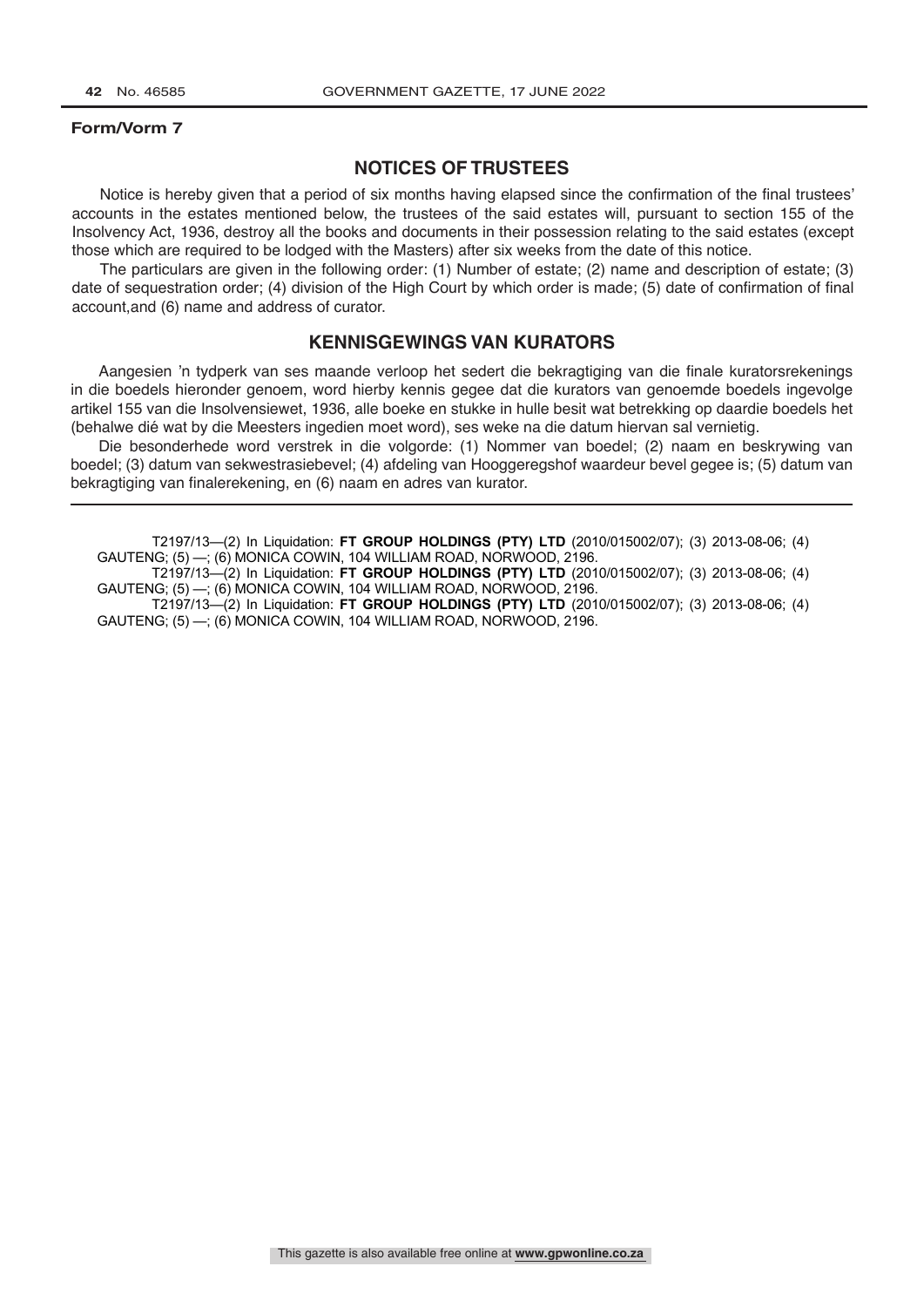## **NOTICES OF SURRENDER OF A DEBTOR'S ESTATE**

In terms of section 4 (1) of the Insolvency Act, No. 24 of 1936, as amended, notice is hereby given by a petitioner / debtor of his or her making an application to the High Court on the date and time as stated or as soon thereafter as the matter can be heard, for the acceptance of the surrender of his or her estate; or of the withdrawal of such notice of surrender previously made and upon having received the Master's consent, in terms of section 7 of the Act.

The information, where applicable, is given in the following order: (1) Name of petitioner, Identity No, occupation and address, style of partnership or firm, and names and partner Identity No, partner occupation, partner addresses of partners; (2) whether application, Division of High Court and date and time of application, or withdrawal of notice of surrender and date of Master's consent; (3) date as from which a statement of his affairs will lie for inspection for 14 days, the Master's Office where lying and, if so, the Magistrate's Office; (4) attorney for petitioner, address and date.

#### **KENNISGEWINGS VAN OORGAWE VAN 'N SKULDENAAR SE BOEDEL**

Ingevolge artikel 4 (1) van die Insolvensiewet, No. 24 van 1936, soos gewysig, word hierby deur 'n versoeker/ skuldenaar kennis gegee van sy of haar aansoek wat by die Hooggeregshof op die dag en tyd soos genoem gedoen sal word, of so spoedig daarna as wat die saak verhoor kan word, om aanname van die oorgawe van sy of haar boedel; of van die intrekking van 'n sodanige vroeëre kennisgewing van oorgawe en na verkryging van die Meester se toestemming, ingevolge artikel 7 van die Wet.

Die inligting word, waar van toepassing, verstrek in die volgorde: (1) Naam van aansoeker, beroep en adres, styl van vennootskap of firma, en name en adresse van vennote; (2) of 'n aansoek, die Afdeling van die Hooggeregshof en datum en tyd van aansoek, of intrekking van 'n kennisgewing van oorgawe en datum van Meester se toestemming; (3) datum vanaf wanneer sy vermoëstaat ter insae sal lê vir 14 dae, die Meester se kantoor en, indien so, die Landdros se kantoor waar dit sal lê; (4) die prokureur vir die aansoeker, adres en datum.

**Arabella Louise Louw**, 540413 0042 08 7, Admin and Finance Clerk, 17 Featherwood Estate, 131 Matt Street, Pretoriuspark, Pretoria, Married out of Community of Property; (2) Application: Division of the High Court / Afdeling van die Hoë Hof:, 2022-07-12, 10:00; (3) 2022-06-17, Master's Pretoria; Magistrate—; (4) Wessel Oosthuizen Attorneys, 1018 Saxby Avenue, Eldoraigne, Centurion, 2022/06/17.

**Arabella Louise Louw**, 540413 0042 08 7, Admin and Finance Clerk, 17 Featherwood Estate, 131 Matt Street, Pretoriuspark, Pretoria, Married out of Community of Property; (2) Application: Division of the High Court / Afdeling van die Hoë Hof:, 2022-07-12, 10:00; (3) 2022-06-17, Master's Pretoria; Magistrate—; (4) Wessel Oosthuizen Attorneys, 1018 Saxby Avenue, Eldoraigne, Centurion, 2022/06/17.